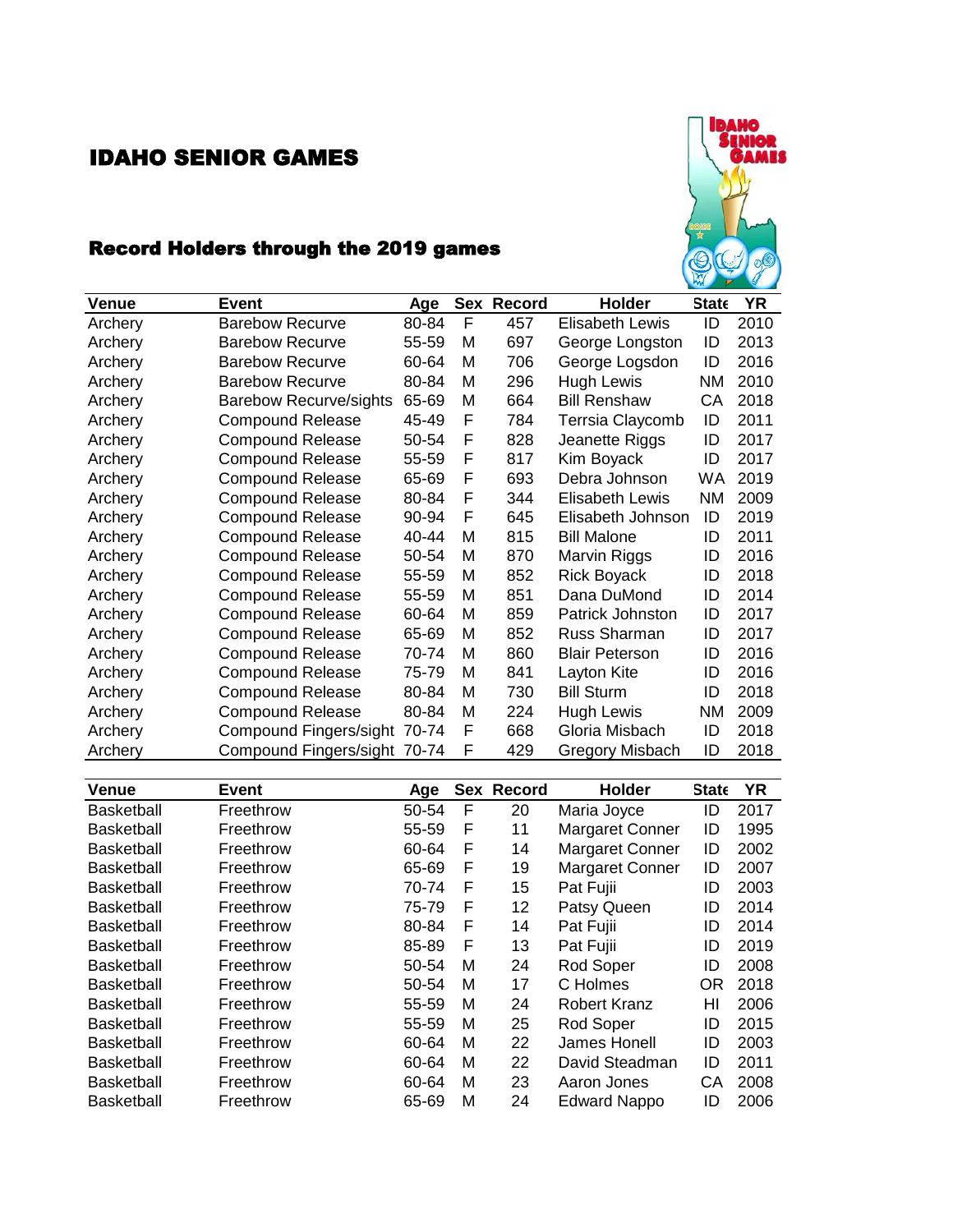| <b>Basketball</b> | Freethrow       | 65-69 | M | 24 | Louie Osuna          | ID        | 2002 |
|-------------------|-----------------|-------|---|----|----------------------|-----------|------|
| <b>Basketball</b> | Freethrow       | 65-69 | M | 19 | <b>Tarrel Palmer</b> | UT        | 2012 |
| <b>Basketball</b> | Freethrow       | 70-74 | м | 24 | <b>Tarrel Palmer</b> | UT        | 2016 |
| <b>Basketball</b> | Freethrow       | 70-74 | M | 24 | Ray Stein            | ID        | 2017 |
| Basketball        | Freethrow       | 75-79 | M | 22 | <b>Floyd Strain</b>  | ID        | 2007 |
| <b>Basketball</b> | Freethrow       | 75-79 | м | 24 | Darrel Olson         | <b>WA</b> | 2016 |
| <b>Basketball</b> | Freethrow       | 80-84 | M | 24 | <b>Floyd Strain</b>  | ID        | 2008 |
| <b>Basketball</b> | Freethrow       | 80-84 | M | 16 | <b>Frank Condie</b>  | UT        | 2012 |
| <b>Basketball</b> | Freethrow       | 85-89 | M | 9  | John Jensen          | ID        | 2008 |
| <b>Basketball</b> | Freethrow       | 90-94 | M | 9  | John Bachmann        | ID        | 2002 |
| <b>Basketball</b> | <b>Hot Shot</b> | 50-54 | F | 46 | Maria Joyce          | ID        | 2017 |
| Basketball        | <b>Hot Shot</b> | 60-64 | F | 19 | Maxine Jones         | ID        | 2008 |
| <b>Basketball</b> | <b>Hot Shot</b> | 70-74 | F | 46 | Margaret Conner      | ID        | 2010 |
| <b>Basketball</b> | Hot Shot        | 75-79 | F | 20 | Patsy Queen          | ID        | 2014 |
| <b>Basketball</b> | <b>Hot Shot</b> | 80-84 | F | 34 | Lorry Roberts        | ID        | 2010 |
| <b>Basketball</b> | <b>Hot Shot</b> | 85-89 | F | 8  | Pat Fujii            | ID        | 2018 |
| Basketball        | <b>Hot Shot</b> | 50-54 | M | 54 | Rod Soper            | ID        | 2008 |
| <b>Basketball</b> | <b>Hot Shot</b> | 55-59 | м | 73 | John Fritz           | ID        | 2010 |
| <b>Basketball</b> | Hot Shot        | 60-64 | M | 70 | Kerry Page           | ID        | 2011 |
| Basketball        | Hot Shot        | 60-64 | M | 71 | A Bauer              | <b>NV</b> | 2018 |
| <b>Basketball</b> | Hot Shot        | 65-69 | M | 50 | Don Mathern          | ID        | 2013 |
| <b>Basketball</b> | <b>Hot Shot</b> | 65-69 | м | 46 | <b>Tarrel Palmer</b> | <b>NV</b> | 2012 |
| <b>Basketball</b> | <b>Hot Shot</b> | 70-74 | M | 56 | G Walsh              | ID        | 2018 |
| <b>Basketball</b> | <b>Hot Shot</b> | 70-74 | M | 58 | <b>Tarrel Palmer</b> | <b>NV</b> | 2017 |
| <b>Basketball</b> | <b>Hot Shot</b> | 75-79 | M | 27 | Louie Osuna          | ID        | 2011 |
| <b>Basketball</b> | Hot Shot        | 75-79 | M | 45 | J Pettit             | WA        | 2018 |
|                   |                 |       |   |    |                      |           |      |

| <b>Venue</b>   | Event   | Age   |   | Sex Record | Holder                       | <b>State</b> | YR   |
|----------------|---------|-------|---|------------|------------------------------|--------------|------|
| <b>Bowling</b> | Doubles | 50-54 | F | 727        | Higgins/Whittingtor          | ID           | 2016 |
| <b>Bowling</b> | Doubles | 55-59 | F | 1009       | <b>Biggerstaff/Griffiths</b> | ID           | 1998 |
| <b>Bowling</b> | Doubles | 60-64 | F | 1052       | Tolliver/Greg                | ID           | 1996 |
| <b>Bowling</b> | Doubles | 65-69 | F | 978        | Miller/Goode                 | ID           | 1997 |
| <b>Bowling</b> | Doubles | 70-74 | F | 947        | Garrison/Imai                | ID           | 1998 |
| <b>Bowling</b> | Doubles | 75-79 | F | 973        | Garrison/Meserole            | ID           | 1997 |
| <b>Bowling</b> | Doubles | 45-49 | M | 1180       | Hughes/Albanese              | ID           | 2011 |
| <b>Bowling</b> | Doubles | 50-54 | М | 1186       | Marose/Taylor                | ID           | 2008 |
| <b>Bowling</b> | Doubles | 55-59 | М | 1167       | Hooper/Franklin              | ID           | 1993 |
| <b>Bowling</b> | Doubles | 60-64 | М | 1396       | Street/                      | ID           | 1998 |
| <b>Bowling</b> | Doubles | 60-64 | м | 1175       | Johnson/Zier                 | МT           | 2016 |
| <b>Bowling</b> | Doubles | 65-69 | M | 1246       | Samperisi/White              | ID           | 2018 |
| <b>Bowling</b> | Doubles | 70-74 | м | 1169       | Short/Hansen                 | ID           | 2011 |
| <b>Bowling</b> | Doubles | 75-79 | M | 1246       | Samperisi/White              | ID           | 2018 |
| <b>Bowling</b> | Doubles | 80-84 | М | 932        | Meserole/Chadwicl            | ID           | 1997 |
| <b>Bowling</b> | Doubles | 85-89 | М | 1231       | Otsuji/Perkins               | ID           | 2011 |
| <b>Bowling</b> | Mixed D | 50-54 |   | 1076       | Anderson/Andersor            | ID           | 1997 |
| <b>Bowling</b> | Mixed D | 55-59 |   | 1249       | Kokrda/Kokrda                | ID           | 2018 |
| <b>Bowling</b> | Mixed D | 60-64 |   | 1153       | Wright/Wright                | ID           | 2011 |
| <b>Bowling</b> | Mixed D | 65-69 |   | 1096       | Imai/Imai                    | ID           | 1995 |
| <b>Bowling</b> | Mixed D | 70-74 |   | 1118       | Imai/Imai                    | ID           | 1997 |
| <b>Bowling</b> | Mixed D | 75-79 |   | 1174       | Justice/Jewett               | ID           | 2011 |
| <b>Bowling</b> | Mixed D | 80-84 |   | 1014       | Justice/Lea                  | ID           | 2003 |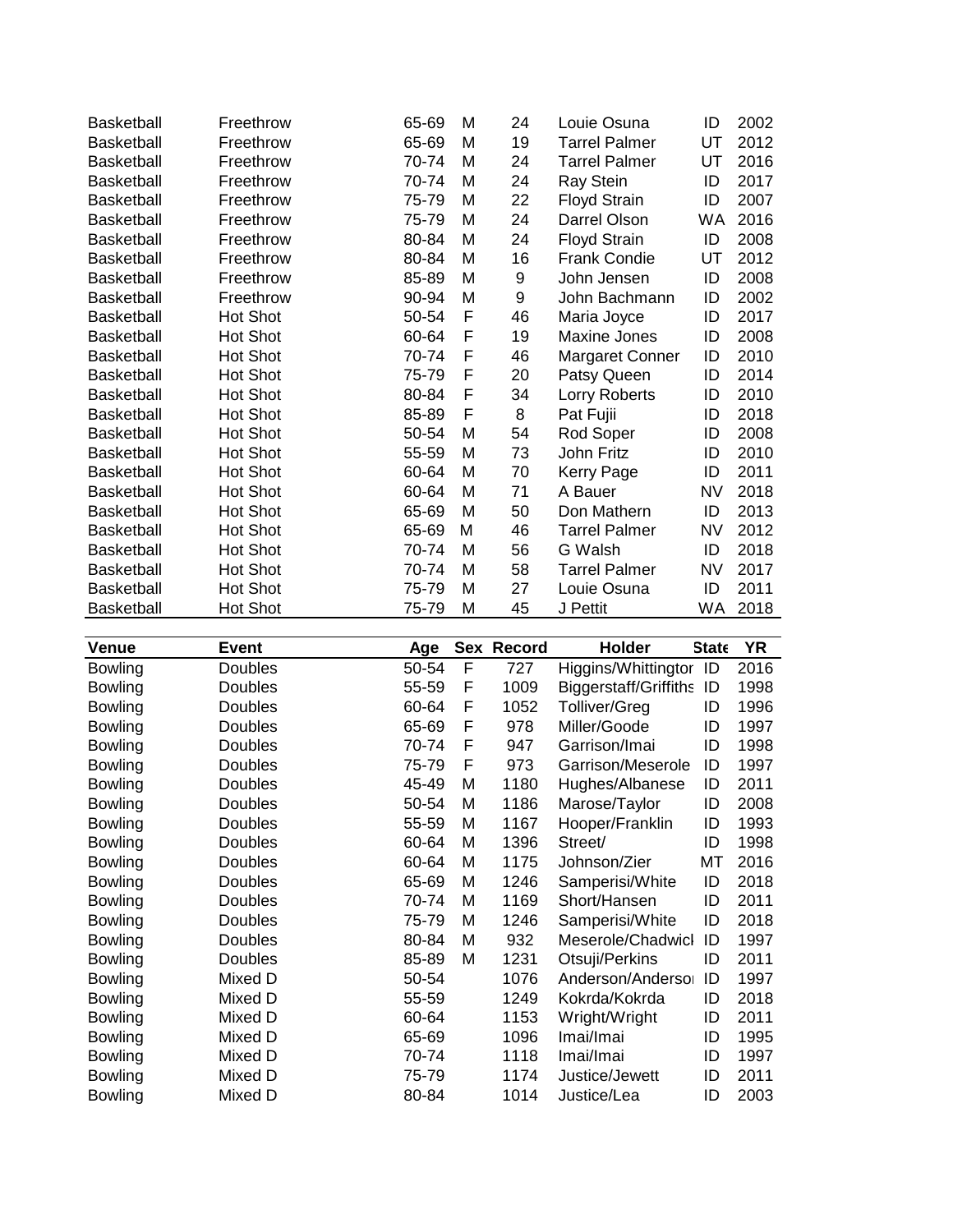| <b>Bowling</b> | Singles            | 50-54 | F | 565  | Barbara Quinlan       | ID  | 2003 |
|----------------|--------------------|-------|---|------|-----------------------|-----|------|
| <b>Bowling</b> | Singles            | 55-59 | F | 579  | Jessie Biggerstaff    | ID  | 1998 |
| <b>Bowling</b> | Singles            | 60-64 | F | 629  | Valorie Biggs         | ID  | 2011 |
| <b>Bowling</b> | Singles            | 65-69 | F | 564  | Leona Conway          | ID  | 2002 |
| <b>Bowling</b> | Singles            | 70-74 | F | 546  | Chickie Imai          | ID  | 1996 |
| <b>Bowling</b> | Singles            | 75-79 | F | 590  | Phyllis Jewett        | ID  | 2011 |
| <b>Bowling</b> | Singles            | 80-84 | F | 524  | Norma Maslonka        | ID  | 1996 |
| <b>Bowling</b> | Singles            | 85-89 | F | 432  | Lois Meserole         | ID  | 2006 |
| <b>Bowling</b> | Singles            | 90-94 | F | 321  | Ailsie Lane           | ID  | 1996 |
| <b>Bowling</b> | Singles            | 45-49 | M | 613  | Joe Hughes            | ID  | 2011 |
| <b>Bowling</b> | Singles            | 50-54 | м | 731  | Steven Albanese       | ID  | 2011 |
| <b>Bowling</b> | Singles            | 55-59 | м | 663  | Robert Korkrda        | ID  | 2018 |
| <b>Bowling</b> | Singles            | 60-64 | M | 618  | Roy Taylor            | ID  | 2008 |
| <b>Bowling</b> | Singles            | 60-64 | М | 532  | Donald Zier           | МT  | 2016 |
| Bowling        | Singles            | 65-69 | M | 664  | Angelo Samperisi      | ID  | 2016 |
| <b>Bowling</b> | Singles            | 70-74 | M | 643  | John Tolliver         | ID  | 1993 |
| <b>Bowling</b> | Singles            | 75-79 | M | 683  | Lynn White            | ID  | 2017 |
| <b>Bowling</b> | Singles            | 75-79 | M | 547  | David Bjork           | WA. | 2018 |
| <b>Bowling</b> | Singles            | 80-84 | M | 548  | Walter F. Chadwicl    | ID  | 1993 |
| <b>Bowling</b> | Singles            | 85-89 | M | 692  | <b>Rudene Perkins</b> | ID  | 2011 |
| Bowling        | Singles Blind Vet. | 55-59 | М | 488  | Doug Owsley           | ID  | 2013 |
| <b>Bowling</b> | Singles Blind Vet. | 70-74 | м | 359  | David Spiegel         | ID  | 2013 |
| <b>Bowling</b> | Singles Blind Vet. | 75-79 | м | 269  | Jack Kesgard          | ID  | 2013 |
| <b>Bowling</b> | Singles Blind Vet. | 80-84 | M | 398  | George Heil           | ID  | 2013 |
| <b>Bowling</b> | Team               | 60-64 | M | 2460 | Otsuji/Biggs/Ruder    | ID  | 2011 |
| <b>Bowling</b> | Team               | 65-69 | M | 2313 | Cox/Haley/Gulu/Mo     | ID  | 2011 |
| <b>Bowling</b> | Team               | 45-49 | M | 2513 | Short/Hansen/Hugl ID  |     | 2011 |

| <b>Venue</b> | Event          | Age   |   | Sex Record | <b>Holder</b>             | <b>State</b> | YR   |
|--------------|----------------|-------|---|------------|---------------------------|--------------|------|
| Cycling      | 10K Time Trial | 50-54 | F | 0:16:10    | <b>Christine Edwards</b>  | ID           | 2019 |
| Cycling      | 10K Time Trial | 50-54 | F | 0:17:05    | Kelly Haberman            | WA.          | 2013 |
| Cycling      | 10K Time Trial | 55-59 | F | 0:19:20    | <b>Connie VanCleave</b>   | ID           | 2010 |
| Cycling      | 10K Time Trial | 55-59 | F | 0:15:56    | Lorraine Dillon           | WA           | 2008 |
| Cycling      | 10K Time Trial | 60-64 | F | 0:18:57    | Linda Roose               | ID           | 2012 |
| Cycling      | 10K Time Trial | 60-64 | F |            | 0:19:43 LaNett Draper     | UT           | 2017 |
| Cycling      | 10K Time Trial | 65-69 | F |            | 0:21:33 Sherry Sisson     | OR.          | 2012 |
| Cycling      | 10K Time Trial | 70-74 | F | 0:19:46    | Janet Bee                 | CA           | 2008 |
| Cycling      | 10K Time Trial | 75-79 | F | 0:29:17    | Mary Lou Gruber           | ID           | 2012 |
| Cycling      | 10K Time Trial | 75-79 | F | 0.36:27    | Elisabeth Johnson         | ΝM           | 2006 |
| Cycling      | 10K Time Trial | 50-54 | м |            | 0:17:00 Lance Francis     | WY           | 2014 |
| Cycling      | 10K Time Trial | 50-54 | м |            | 0:12:34 Russell Thorstrom | ID           | 2008 |
| Cycling      | 10K Time Trial | 55-59 | м | 0:14:04    | Gary Azevedo              | ID           | 2016 |
| Cycling      | 10K Time Trial | 55-59 | м |            | 0:16:50 Lance Francis     | WY           | 2017 |
| Cycling      | 10K Time Trial | 60-64 | м |            | 0:13:47 Howard Roose      | ID           | 2013 |
| Cycling      | 10K Time Trial | 60-64 | м | 0:15:27    | James Noonan              | WA           | 2009 |
| Cycling      | 10K Time Trial | 65-69 | м | 0:15:20    | <b>Delmer Newquist</b>    | ID           | 2013 |
| Cycling      | 10K Time Trial | 65-69 | м | 0:14:46    | David Russell             | OR.          | 2010 |
| Cycling      | 10K Time Trial | 70-74 | м |            | 0:16:12 John Swyers       | ID           | 2009 |
| Cycling      | 10K Time Trial | 70-74 | м |            | 0:15:03 Roger Johnson     | OR.          | 2013 |
| Cycling      | 10K Time Trial | 75-79 | м | 0:18:01    | Stephen Asher             | ID           | 2019 |
| Cycling      | 10K Time Trial | 75-79 | м | 0:18:28    | <b>Siegfried Schnelle</b> | NV           | 2013 |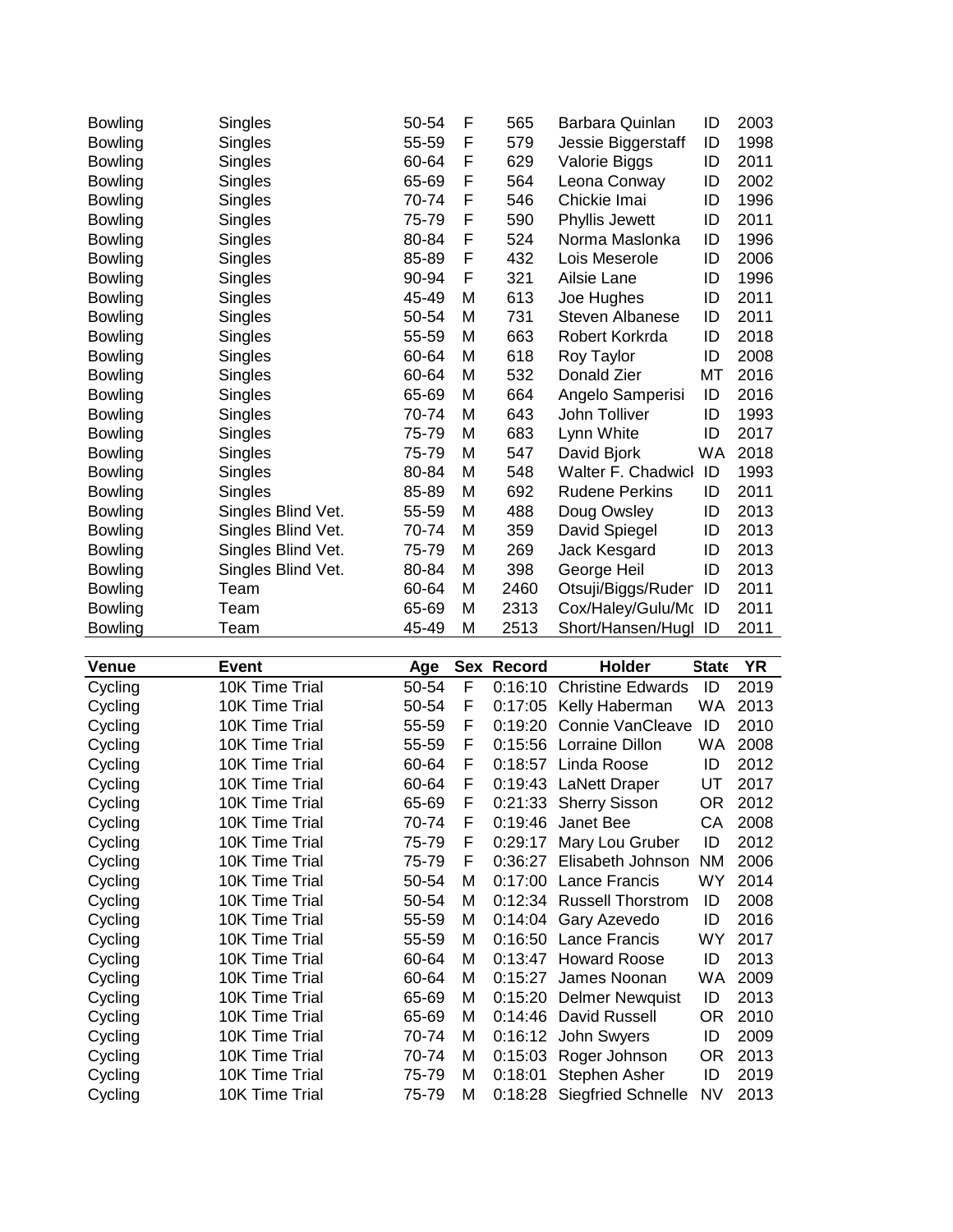| Cycling | 10K Time Trial       | 80-84 | M | 0:21:50 | Dean Montgomery             | ID        | 2009 |
|---------|----------------------|-------|---|---------|-----------------------------|-----------|------|
| Cycling | 10K Time Trial       | 80-84 | M | 0:26:42 | <b>Hugh Lewis</b>           | <b>NM</b> | 2006 |
| Cycling | 20K Road Race        | 50-54 | F | 0:34:44 | <b>Christine Edwards</b>    | ID        | 2018 |
| Cycling | 20K Road Race        | 50-54 | F | 0:38:38 | Kelly Haberman              | WA        | 2013 |
| Cycling | 20K Road Race        | 55-59 | F | 0:39:56 | Lisa Anderson               | ID        | 2019 |
| Cycling | 20K Road Race        | 55-59 | F | 0:39:11 | <b>LaNett Draper</b>        | UT        | 2014 |
| Cycling | 20K Road Race        | 60-64 | F | 0:40:40 | Victoria Brown              | ID        | 2014 |
| Cycling | 20K Road Race        | 60-64 | F |         | 0:40:35 Patrice Mango       | OR        | 2019 |
| Cycling | 20K Road Race        | 70-74 | F |         | 0:46:02 Roma Montoya        | ID        | 2012 |
| Cycling | 20K Road Race        | 75-79 | F | 0:54:48 | Lois Lindsay                | ID        | 2011 |
| Cycling | 20K Road Race        | 75-79 | F |         | 0:50:44 Linda Stanly        | ТX        | 2018 |
| Cycling | 20K Road Race        | 50-54 | M |         | 0:32:33 Chris Berry         | ID        | 2014 |
| Cycling | 20K Road Race        | 50-54 | M | 0:33:28 | <b>Lance Francis</b>        | <b>WY</b> | 2014 |
| Cycling | 20K Road Race        | 55-59 | M | 0:32:33 | <b>Tom Reimbolt</b>         | ID        | 2012 |
| Cycling | 20K Road Race        | 55-59 | M | 0:33:51 | Lance Francis               | <b>WY</b> | 2017 |
| Cycling | 20K Road Race        | 60-64 | M | 0:32:33 | <b>Bob Marcinko</b>         | ID        | 2012 |
| Cycling | 20K Road Race        | 60-64 | M | 0:33:28 | James Noonan                | WA        | 2009 |
| Cycling | 20K Road Race        | 65-69 | M | 0:32:33 | <b>Reinhard Seyffertit:</b> | ID        | 2012 |
| Cycling | 20K Road Race        | 65-69 | М | 0:35:15 | <b>Rick Hoekwater</b>       | CA        | 2018 |
| Cycling | 20K Road Race        | 70-74 | M | 0:33:40 | John Swyers                 | ID        | 2009 |
| Cycling | 20K Road Race        | 70-74 | M | 0:40:45 | <b>Thomas Neary</b>         | FL        | 2012 |
| Cycling | 20K Road Race        | 75-79 | M |         | 0:38:27 Will Lindsay        | ID        | 2009 |
| Cycling | 20K Road Race        | 75-79 | M | 0:40:27 | Rossiter Langhorn WY        |           | 2013 |
| Cycling | 20K Road Race        | 80-84 | M | 0:50:37 | John Zanot                  | ID        | 2019 |
| Cycling | 40K Road Race        | 50-54 | F | 1:13:09 | <b>Christine Edwards</b>    | ID        | 2018 |
| Cycling | 40K Road Race        | 50-54 | F | 1:17:03 | Kelly Haberman              | WA        | 2013 |
| Cycling | 40K Road Race        | 55-59 | F | 1:25:09 | Lisa Anderson               | ID        | 2019 |
| Cycling | 40K Road Race        | 55-59 | F | 1:15:02 | Jodie Bolt                  | WA        | 2018 |
| Cycling | 40K Road Race        | 60-64 | F | 1:23:25 | Victoria Brown              | ID        | 2014 |
| Cycling | 40K Road Race        | 60-64 | F | 1:25:04 | <b>LaNett Draper</b>        | UT        | 2017 |
| Cycling | 40K Road Race        | 65-69 | F | 1:39:29 | <b>Bonnie Kenaley</b>       | ID        | 2017 |
| Cycling | 40K Road Race        | 70-74 | F | 1:35:42 | <b>Chris Berry</b>          | ID        | 2016 |
| Cycling | 40K Road Race        | 75-79 | F | 1:25:07 | Jrene Asher                 | ID        | 2019 |
| Cycling | 40K Road Race        | 50-54 | M | 1:08:49 | David Peterson              | ID        | 2018 |
| Cycling | 40K Road Race        | 50-54 | M | 1:08:46 | <b>Lance Francis</b>        | <b>WY</b> | 2014 |
| Cycling | 40K Road Race        | 55-59 | M | 1:08:46 | <b>Tom Reimbolt</b>         | ID        | 2014 |
| Cycling | 40K Road Race        | 55-59 | M |         | 1:08:46 Michael Giordanng   | ID        | 2018 |
| Cycling | 40K Road Race        | 55-59 | M |         | 1:10:08 Rockland Draper     | UT        | 2014 |
| Cycling | 40K Road Race        | 60-64 | M | 1:08:45 | <b>Bill Crum</b>            | ID        | 2018 |
| Cycling | 40K Road Race        | 60-64 | М | 1:10:58 | Scott Ryman                 | WA        | 2010 |
| Cycling | 40K Road Race        | 65-69 | М | 1:08:57 | S Walling                   | ID        | 2018 |
| Cycling | 40K Road Race        | 70-74 | М | 1:09:20 | <b>Reinhard Seyfert</b>     | ID        | 2013 |
| Cycling | 40K Road Race        | 75-79 | М | 1:16:41 | Stephen Asher               | ID        | 2019 |
| Cycling | 40K Road Race        | 75-79 | M | 1:19:40 | Rossiter Langhorn WY        |           | 2013 |
| Cycling | 40K Road Race        | 75-89 | M | 1:24:27 | <b>Siegfried Schnele</b>    | 0R        | 2011 |
| Cycling | 40K Road Race        | 80-84 | M | 1:30:28 | M.Lechner                   | ID        | 2019 |
| Cycling | 5K Time Trial        | 50-54 | F | 0:08:32 | Tiedji Baker                | ID        | 2019 |
| Cycling | <b>5K Time Trial</b> | 50-54 | F |         | 0:09:13 Kelly Haberman      | WA        | 2012 |
| Cycling | 5K Time Trial        | 55-59 | F | 0:09:55 | <b>Connie VanCleave</b>     | ID        | 2012 |
| Cycling | <b>5K Time Trial</b> | 55-59 | F |         | 0:08:10 Lorraine Dillon     | WA        | 2008 |
| Cycling | 5K Time Trial        | 60-64 | F |         | 0:10:02 Victoria Brown      | ID        | 2014 |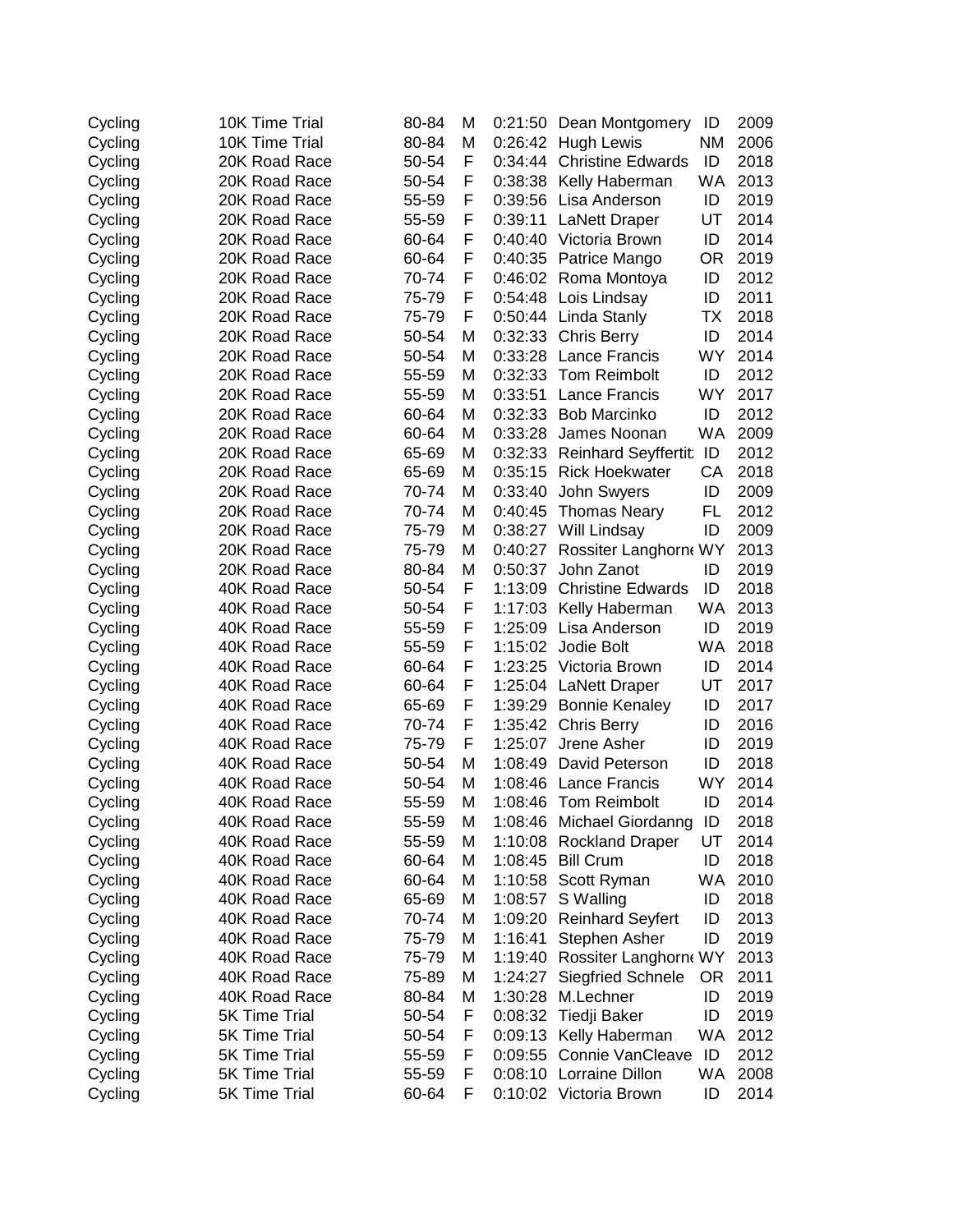| Cycling | 5K Time Trial | 60-64 | F |         | 0:09:16 LaNett Draper   | UT | 2017 |
|---------|---------------|-------|---|---------|-------------------------|----|------|
| Cycling | 5K Time Trial | 65-69 | F |         | 0:11:36 Michele Swan    | ID | 2018 |
| Cycling | 5K Time Trial | 70-74 | F |         | 0:10:29 Lois Lindsay    | ID | 2008 |
| Cycling | 5K Time Trial | 70-74 | F |         | $0.09:46$ Janet Bee     | CА | 2008 |
| Cycling | 5K Time Trial | 75-79 | F |         | 0:15:12 Mary Lou Gruber | ID | 2012 |
| Cycling | 5K Time Trial | 75-79 | F |         | 0:12:32 Linda Stanly    | ТX | 2018 |
| Cycling | 5K Time Trial | 50-54 | м |         | 0:06:53 Eugene Allwine  | ID | 2008 |
| Cycling | 5K Time Trial | 50-54 | м |         | 0:07:56 Lance Francis   | WY | 2014 |
| Cycling | 5K Time Trial | 55-59 | м |         | 0:07:20 Gary Azevedo    | ID | 2018 |
| Cycling | 5K Time Trial | 55-59 | м |         | 0:08:16 Lance Francis   | WY | 2017 |
| Cycling | 5K Time Trial | 60-64 | м |         | 0:07:30 Howard Roose    | ID | 2013 |
| Cycling | 5K Time Trial | 60-64 | М | 0:07:49 | James Noonan            | WA | 2009 |
| Cycling | 5K Time Trial | 65-69 | м |         | 0:07:34 John Swyers     | ID | 2008 |
| Cycling | 5K Time Trial | 65-69 | М |         | 0:07:55 Roger Johnson   | OR | 2009 |
| Cycling | 5K Time Trial | 70-74 | М | 0:08:48 | <b>Allan Crockett</b>   | ID | 2016 |
| Cycling | 5K Time Trial | 70-74 | М | 0:08:11 | Roger Johnson           | OR | 2013 |
| Cycling | 5K Time Trial | 75-79 | м | 0:09:27 | <b>Thomas Neary</b>     | ID | 2017 |
| Cycling | 5K Time Trial | 75-79 | М | 0:08:54 | Roger Johnson           | OR | 2016 |
| Cycling | 5K Time Trial | 80-84 | м | 0:11:49 | Dean Montgomery         | ID | 2009 |

| <b>Venue</b> | Event      | Age   |   | Sex Record | Holder                 | <b>State</b> | YR   |
|--------------|------------|-------|---|------------|------------------------|--------------|------|
| Golf         | Golf/Gross | 50-54 | F | 81         | Teresa Coiner          | ID           | 2014 |
| Golf         | Golf/Gross | 55-59 | F | 80         | Patty Campbell         | ID           | 2018 |
| Golf         | Golf/Gross | 60-64 | F | 89         | <b>Connie Colerick</b> | ID           | 2010 |
| Golf         | Golf/Gross | 60-64 | F | 89         | Kristin Christensen    | ID           | 2010 |
| Golf         | Golf/Gross | 65-69 | F | 96         | <b>Kathy Hutt</b>      | ID           | 2016 |
| Golf         | Golf/Gross | 70-74 | F | 90         | Sergene Jensen         | ID           | 2006 |
| Golf         | Golf/Gross | 75-79 | F | 98         | Caroline Seaman        | ID           | 2008 |
| Golf         | Golf/Gross | 50-54 | М | 74         | <b>Glen Coiner</b>     | ID           | 2014 |
| Golf         | Golf/Gross | 55-59 | м | 68         | Sam Davis              | ID           | 2010 |
| Golf         | Golf/Gross | 60-64 | М | 74         | Steve Duncanson        | ID           | 2018 |
| Golf         | Golf/Gross | 65-69 | м | 71         | <b>Jack Keifer</b>     | ID           | 2011 |
| Golf         | Golf/Gross | 65-69 | М | 71         | Mike Lemna             | ID           | 2011 |
| Golf         | Golf/Gross | 65-69 | M | 71         | Tom Tracy              | ID           | 2115 |
| Golf         | Golf/Gross | 70-74 | м | 71         | Larry Leach            | ID           | 2011 |
| Golf         | Golf/Gross | 75-79 | М | 71         | Lee Bernasconi         | ID           | 2011 |
| Golf         | Golf/Gross | 80-84 | М | 87         | <b>Burt Holt</b>       | ID           | 2007 |
| Golf         | Golf/Gross | 85-89 | М | 86         | Bert Holt              | ID           | 2009 |
| Golf         | Golf/Gross | 90-94 | М | 110        | Chuck Young            | ID           | 2007 |

| <b>Venue</b>       | Event | Aqe   |    | Sex Record | Holder                    | <b>State</b> | YR.     |
|--------------------|-------|-------|----|------------|---------------------------|--------------|---------|
| Road Race/Walk 10K |       | 50-54 |    |            | F 0:54:55 Jenny Stinson   | ID           | 2013    |
| Road Race/Walk 10K |       | 50-54 | F. |            | 0:51:23 Denise Gaither    |              | WA 2010 |
| Road Race/Walk 10K |       | 55-59 |    |            | F 0:51:32 Susan Bradley   | ID           | 2011    |
| Road Race/Walk 10K |       | 60-64 |    |            | F 0:56:37 Candace Argo    | ID           | 2019    |
| Road Race/Walk 10K |       | 65-69 | F. |            | 1:04:05 Susan Urness      | ID           | 2017    |
| Road Race/Walk 10K |       | 65-69 |    |            | F 0:58:10 Sherry Sisson   | OR.          | 2012    |
| Road Race/Walk 10K |       | 70-74 |    |            | F 1:11:21 Miki Kaderabek  | ID           | 2008    |
| Road Race/Walk 10K |       | 50-54 | м  |            | 0:36:08 Joel Martindale   | ID           | 2019    |
| Road Race/Walk 10K |       | 55-59 |    |            | M 0:38:13 Emil Magallanes | ID           | 2010    |
| Road Race/Walk 10K |       | 55-59 | м  |            | 0:41:28 Delmer Kelly      | NV.          | 2014    |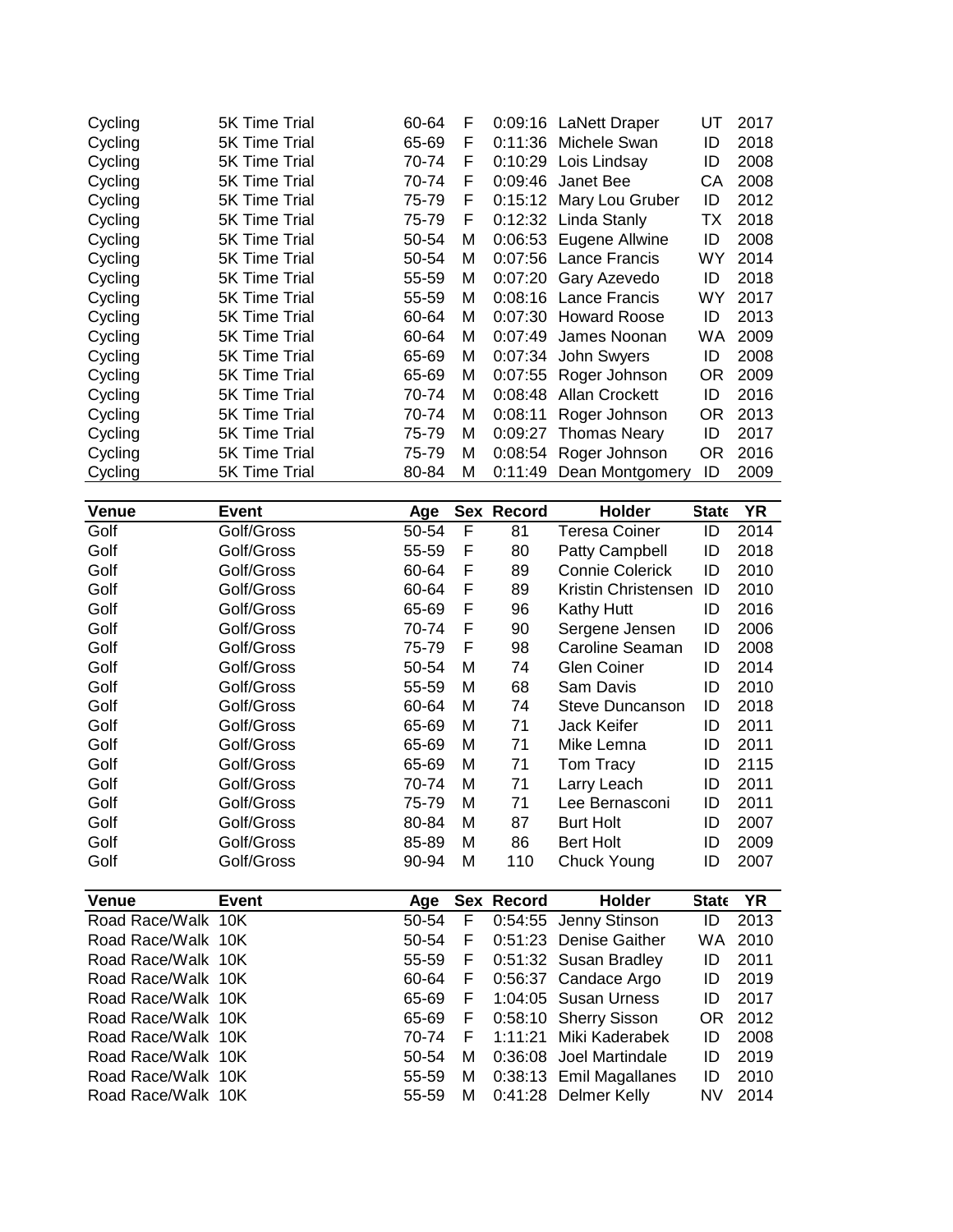| Road Race/Walk 10K | 60-64 | М | 0:48:29 | <b>Harold Giles</b>     | ID        | 2017 |
|--------------------|-------|---|---------|-------------------------|-----------|------|
| Road Race/Walk 10K | 65-69 | М |         | 1:00:52 Dan Forbes      | ID        | 2019 |
| Road Race/Walk 10K | 65-69 | M |         | 0:53:29 Larry Arata     | VA        | 2011 |
| Road Race/Walk 10K | 70-74 | м |         | 0:48:02 Alan Crockett   | ID        | 2018 |
| Road Race/Walk 10K | 75-79 | M | 0:58:01 | Joe Zimmer              | ID        | 2011 |
| Road Race/Walk 10K | 80-84 | M | 1:04:53 | Joe Zimmer              | ID        | 2014 |
| Road Race/Walk 10K | 80-84 | M |         | 0:53:10 Paul Flanagan   | <b>WA</b> | 2010 |
| Road Race/Walk 5K  | 45-49 | F |         | 0:26:59 Angela Kerber   | ID        | 2008 |
| Road Race/Walk 5K  | 50-54 | F |         | 0:20:34 Christine Olen  | ID        | 2019 |
| Road Race/Walk 5K  | 50-54 | F |         | 0:24:25 Denise Gaither  | WA.       | 2010 |
| Road Race/Walk 5K  | 55-59 | F |         | 0:22:57 Lois Wight      | ID        | 2012 |
| Road Race/Walk 5K  | 60-64 | F | 0:25:29 | Lois Allen              | ID        | 2017 |
| Road Race/Walk 5K  | 60-64 | F | 0:31:41 | Patti Palmer            | <b>WV</b> | 2004 |
| Road Race/Walk 5K  | 65-69 | F |         | 0:30:30 Margaret Conner | ID        | 2005 |
| Road Race/Walk 5K  | 65-69 | F |         | 0:29:51 Louise Mihay    | <b>WA</b> | 2008 |
| Road Race/Walk 5K  | 70-74 | F |         | 0:31:40 Micki Kaderabek | ID        | 2007 |
| Road Race/Walk 5K  | 75-79 | F |         | 0:33:20 Maria Jetley    | ID        | 2011 |
| Road Race/Walk 5K  | 80-84 | F |         | 0:47:24 Pat Fujii       | ID        | 2011 |
| Road Race/Walk 5K  | 85-89 | F |         | 0:57:12 Pat Fujii       | ID        | 2016 |
| Road Race/Walk 5K  | 90-94 | F |         | 0:01:01 Lorry Roberts   | ID        | 2017 |
| Road Race/Walk 5K  | 50-54 | M |         | 0:17:45 Bob Walker      | ID        | 2006 |
| Road Race/Walk 5K  | 50-54 | M |         | 0:19:22 Larry Mays      | WA        | 2006 |
| Road Race/Walk 5K  | 55-59 | M |         | 0:19:03 Steve Moore     | ID        | 2015 |
| Road Race/Walk 5K  | 55-59 | M |         | 0:20:41 Larry Mays      | <b>WA</b> | 2008 |
| Road Race/Walk 5K  | 60-64 | M |         | 0:20:47 Werner Hoeger   | ID        | 2014 |
| Road Race/Walk 5K  | 65-69 | M | 0:19:51 | Melvin B. Branch        | ID        | 1995 |
| Road Race/Walk 5K  | 65-69 | M |         | 0:22:56 Danny Tippetts  | WA        | 2012 |
| Road Race/Walk 5K  | 70-74 | M |         | 0:22:57 Alan Crockett   | ID        | 2016 |
| Road Race/Walk 5K  | 70-74 | M |         | 0:37:19 Don Huston      | UT        | 2004 |
| Road Race/Walk 5K  | 75-79 | M |         | 0:25:05 Joe Zimmer      | ID        | 2010 |
| Road Race/Walk 5K  | 75-79 | M |         | 0:23:46 Paul Flanagan   | WA        | 2006 |
| Road Race/Walk 5K  | 80-84 | M | 0:41:47 | <b>Bob Gokey</b>        | ID        | 2019 |
| Road Race/Walk 5K  | 80-84 | M | 0:26:09 | Paul Flanagan           | WA        | 2011 |
| Road Race/Walk 5K  | 85-89 | М |         | 0:40:48 Bruce Groves    | ID        | 2003 |

| <b>Venue</b> | Event   | Age   |    | Sex Record       | <b>Holder</b>             | <b>State</b> | ΥR   |
|--------------|---------|-------|----|------------------|---------------------------|--------------|------|
| Swim         | 100BACK | 50-54 | F. |                  | 01:15:17 Sue Langley      | ID           | 2019 |
| Swim         | 100BACK | 55-59 | F  |                  | 01:24:07 Blossom Johnston | ID           | 2019 |
| Swim         | 100BACK | 60-64 | F  |                  | 01:52.95 Marie Baldner    | ID           | 2006 |
| Swim         | 100BACK | 65-69 | F  |                  | 01:38.87 Jill Wright      | ID           | 2017 |
| Swim         | 100BACK | 65-69 | F  |                  | 02:02.00 M Kleman         | CА           | 2008 |
| Swim         | 100BACK | 70-74 | F  | 01:45.78 Pat Kay |                           | ID           | 1990 |
| Swim         | 100BACK | 75-79 | F  |                  | 02:40.41 Elizabeth Keen   | ID           | 2003 |
| Swim         | 100BACK | 80-84 | F  |                  | 03:01:94 Sherilyn Robison | ID           | 2019 |
| Swim         | 100BACK | 50-54 | м  |                  | 01:13.36 Oliver Cleaver   | ID           | 2015 |
| Swim         | 100BACK | 55-59 | м  |                  | 01:13.17 Oliver Cleaver   | ID           | 2018 |
| Swim         | 100BACK | 55-59 | м  |                  | 02:25.10 Robert Kranz     | HI           | 2006 |
| Swim         | 100BACK | 60-64 | м  |                  | 02:04.32 Chet Hall        | ID           | 1998 |
| Swim         | 100BACK | 65-69 | м  |                  | 01:44.52 John Crooks      | ID           | 2010 |
| Swim         | 100BACK | 65-69 | м  |                  | 01:35.37 Keith Shaw       | AB           | 2012 |
| Swim         | 100BACK | 70-74 |    |                  | M 02:27.31 Eugene Balazs  | ID           | 2004 |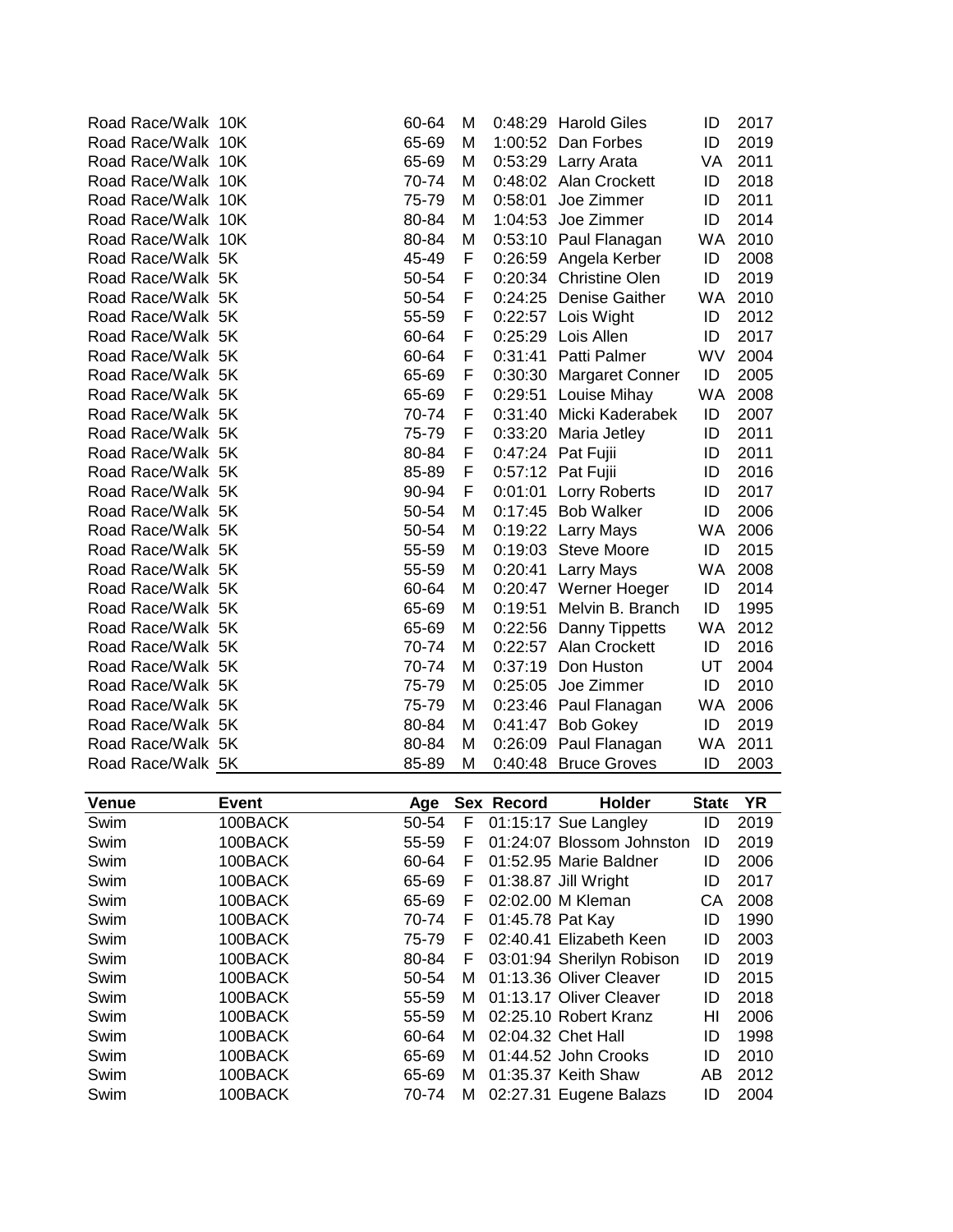| Swim | 100BACK   | 75-79 | M | 02:44.12 Craig Walker           | ID        | 2016 |
|------|-----------|-------|---|---------------------------------|-----------|------|
| Swim | 100BACK   | 75-79 | м | 01:45.66 John Ehrenreich        | WA        | 2005 |
| Swim | 100BACK   | 80-84 | м | 03:54.86 Bob Keyes              | ID        | 1997 |
| Swim | 100BACK   | 85-89 | M | 04:42.16 Bob Keyes              | ID        | 2003 |
| Swim | 100BREAST | 50-54 | F | 01:37.00 Barbara Cosens         | ID        | 2008 |
| Swim | 100BREAST | 55-59 | F | 01:47:14 Cynthia Fairfax        | ID        | 2019 |
| Swim | 100BREAST | 60-64 | F | 01:30.78 Janet Gettling         | ID        | 2009 |
| Swim | 100BREAST | 60-64 | F | 01:50.00 Coleen Colasito        | <b>NV</b> | 2017 |
| Swim | 100BREAST | 65-69 | F | 01:58.00 Jane Wright            | ID        | 2014 |
| Swim | 100BREAST | 70-74 | F | 02:12.95 Saralee Warberg        | ID        | 2005 |
| Swim | 100BREAST | 75-79 | F | 02:34.91 Brigitte Richardson ID |           | 2012 |
| Swim | 100BREAST | 75-79 | F | 02:28.80 Patricia Hastings      | MT        | 2014 |
| Swim | 100BREAST | 80-84 | F | 03:09.32 Brigitte Richardson    | ID        | 2017 |
| Swim | 100BREAST | 50-54 | M | 01:17.59 Oliver Cleaver         | ID        | 2015 |
| Swim | 100BREAST | 55-59 | м | 01:24.56 RobinRowe              | ID        | 2018 |
| Swim | 100BREAST | 55-59 | м | 01:47.60 James Jeffords         | WA        | 2014 |
| Swim | 100BREAST | 60-64 | M | 01:47.10 Cleon Hone             | ID        | 1998 |
| Swim | 100BREAST | 60-64 | M | 01:28.06 Kieth Murray           | VA        | 2018 |
| Swim | 100BREAST | 65-69 | M | 01:23.32 Jim Clemmons           | ID        | 2018 |
| Swim | 100BREAST | 65-69 | M | 01:31.70 Karl Kleman            | CA        | 2008 |
| Swim | 100BREAST | 70-74 | M | 01:18.02 Robert Strand          | ID        | 2019 |
| Swim | 100BREAST | 75-79 | м | 01:45.42 Paul Otter             | ID        | 2012 |
| Swim | 100BREAST | 80-84 | М | 01:52.34 Paul Otter             | ID        | 2016 |
| Swim | 100FLY    | 70-74 | F | 02:10.81 Wendy Weinberg         | ID        | 2016 |
| Swim | 100FLY    | 50-54 | M | 01:06.58 Oliver Cleaver         | ID        | 2017 |
| Swim | 100FLY    | 55-59 | M | 01:09.81 Oliver Cleaver         | ID        | 2018 |
| Swim | 100FLY    | 60-64 | м | 01:20.68 David Harmer           | ID        | 2010 |
| Swim | 100FLY    | 65-69 | м | 01:35.72 Mark Mering            | ID        | 2019 |
| Swim | 100FLY    | 75-79 | M | 02:18.00 Alfred Maguire         | ID        | 2006 |
| Swim | 100FLY    | 75-79 | M | 02:16.10 John Ehrenreich        | WA        | 2008 |
| Swim | 100FLY    | 80-84 | M | 02:34.40 Alfred Maguire         | ID        | 2008 |
| Swim | 100FREE   | 50-54 | F | 01:25.49 Jill Wright            | ID        | 2004 |
| Swim | 100FREE   | 55-59 | F | 01:09.18 Blossom Johnston       | ID        | 2018 |
| Swim | 100FREE   | 55-59 | F | 01:48.00 Cindy Sulenes          | WA        | 2008 |
| Swim | 100FREE   | 60-64 | F | 01:23.19 Linda Goodman          | ID        | 2018 |
| Swim | 100FREE   | 60-64 | F | 01:40.90 Connie Williams        | CA        | 2008 |
| Swim | 100FREE   | 65-69 | F | 01:43.66 Saundra Scmidt         | ID        | 2010 |
| Swim | 100FREE   | 65-69 | F | 01:48.00 M Kleman               | CA        | 2008 |
| Swim | 100FREE   | 70-74 | F | 01:38.09 Wendy Weinberg         | ID        | 2016 |
| Swim | 100FREE   | 75-79 | F | 01:44.09 Dottie Emert           | ID        | 2009 |
| Swim | 100FREE   | 80-84 | F | 02:20.29 Sherilyn Robison       | ID        | 2019 |
| Swim | 100FREE   | 50-54 | м | 00:57.33 Oliver Cleaver         | ID        | 2013 |
| Swim | 100FREE   | 50-54 | м | 01:04.20 James Jeffords         | WA        | 2012 |
| Swim | 100FREE   | 55-59 | M | 01:03.50 Mike Bennett           | ID        | 2008 |
| Swim | 100FREE   | 55-59 | M | 01:11.09 Graig Murray           | CA        | 2014 |
| Swim | 100FREE   | 60-64 | M | 01:03.60 Richard Stillinger     | ID        | 2006 |
| Swim | 100FREE   | 65-69 | M | 00:53.87 Don M. Cunningha       | ID        | 1996 |
| Swim | 100FREE   | 65-69 | м | 01:10.75 Keith Shaw             | WA        | 2012 |
| Swim | 100FREE   | 70-74 | M | 01:24.50 David Fortsch          | ID        | 2006 |
| Swim | 100FREE   | 75-79 | м | 01:18.51 Joel Brotman           | ID        | 2019 |
| Swim | 100FREE   | 75-79 | M | 01:20.56 John Ehrenreich        | <b>WA</b> | 2005 |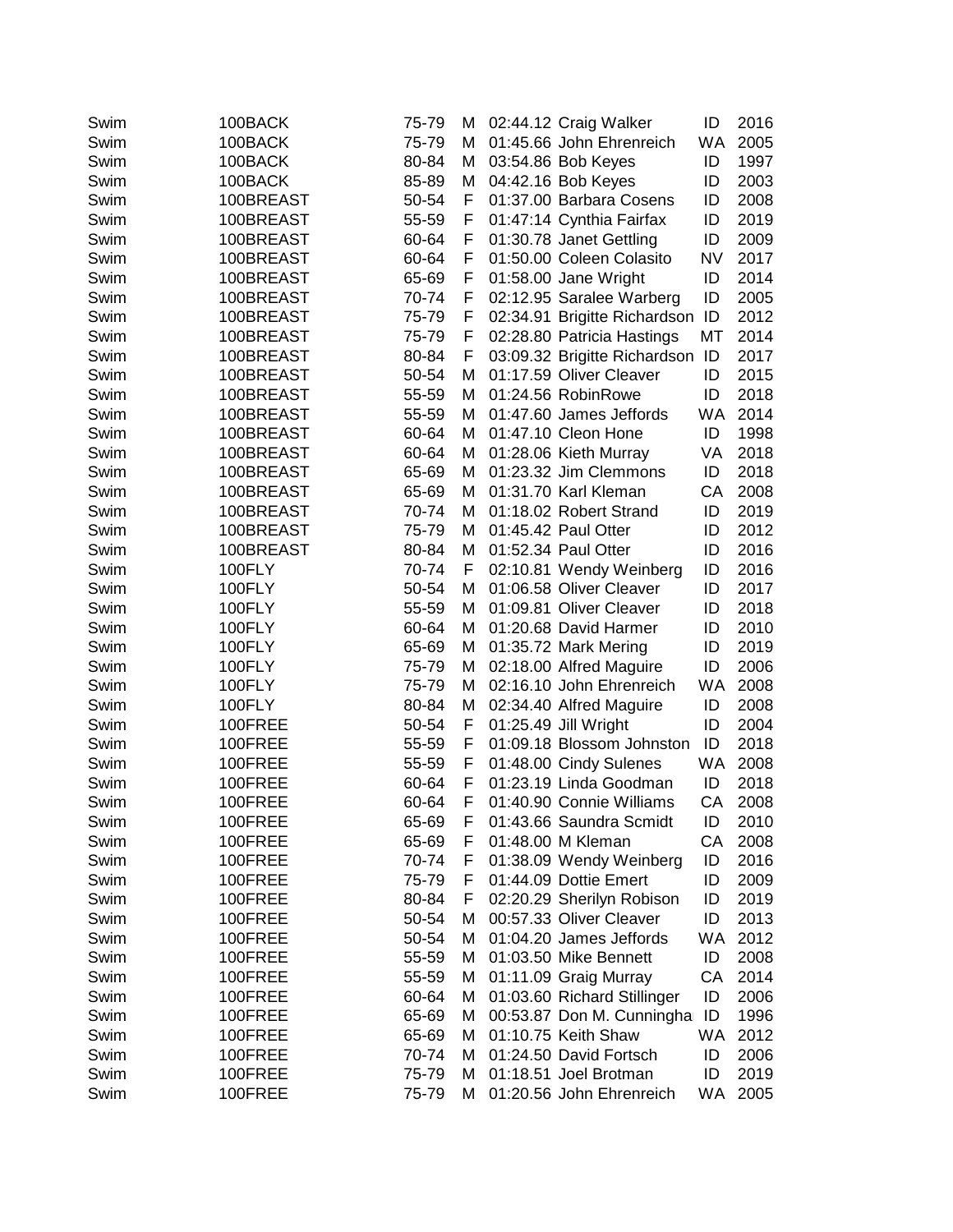| Swim<br>02:25.45 Clink Yonaka<br><b>NV</b><br>100FREE<br>80-84<br>м<br>Swim<br>100FREE<br>85-89<br>02:40.41 Andy Anderson<br>ID<br>м<br>100IM<br>50-54<br>F<br>01:53.52 Sue Langley<br>ID<br>Swim<br>Swim<br>100IM<br>55-59<br>F<br>01:21.90 Blossom Johnston<br>ID<br>100IM<br>60-64<br>01:23.79 Janet Gettling<br>ID<br>Swim<br>F<br>100IM<br>60-64<br>Swim<br>F.<br>01:54.60 Connie Williams<br>СA<br>100IM<br>01:37.42 Jill Wright<br>ID<br>Swim<br>65-69<br>F.<br>100IM<br>70-74<br>01:48.65 Catherine Brooks<br>ID<br>Swim<br>F.<br>02:15.40 Patricia Hastings<br>МT<br>Swim<br>100IM<br>75-79<br>F. | 1997<br>2011<br>2019<br>2018<br>2010<br>2008<br>2017<br>2019 |
|------------------------------------------------------------------------------------------------------------------------------------------------------------------------------------------------------------------------------------------------------------------------------------------------------------------------------------------------------------------------------------------------------------------------------------------------------------------------------------------------------------------------------------------------------------------------------------------------------------|--------------------------------------------------------------|
|                                                                                                                                                                                                                                                                                                                                                                                                                                                                                                                                                                                                            |                                                              |
|                                                                                                                                                                                                                                                                                                                                                                                                                                                                                                                                                                                                            |                                                              |
|                                                                                                                                                                                                                                                                                                                                                                                                                                                                                                                                                                                                            |                                                              |
|                                                                                                                                                                                                                                                                                                                                                                                                                                                                                                                                                                                                            |                                                              |
|                                                                                                                                                                                                                                                                                                                                                                                                                                                                                                                                                                                                            |                                                              |
|                                                                                                                                                                                                                                                                                                                                                                                                                                                                                                                                                                                                            |                                                              |
|                                                                                                                                                                                                                                                                                                                                                                                                                                                                                                                                                                                                            |                                                              |
|                                                                                                                                                                                                                                                                                                                                                                                                                                                                                                                                                                                                            |                                                              |
|                                                                                                                                                                                                                                                                                                                                                                                                                                                                                                                                                                                                            | 2014                                                         |
| 01:07.10 Oliver Cleaver<br>ID<br>Swim<br>100IM<br>50-54<br>м                                                                                                                                                                                                                                                                                                                                                                                                                                                                                                                                               | 2013                                                         |
| 01:09.66 Oliver Cleaver<br>ID<br>Swim<br>100IM<br>55-59<br>м                                                                                                                                                                                                                                                                                                                                                                                                                                                                                                                                               | 2019                                                         |
| 55-59<br>01:28.57 Craig Murray<br>Swim<br>100IM<br>СA<br>М                                                                                                                                                                                                                                                                                                                                                                                                                                                                                                                                                 | 2018                                                         |
| Swim<br>100IM<br>60-64<br>М<br>01:23.43 Mark Nering<br>ID                                                                                                                                                                                                                                                                                                                                                                                                                                                                                                                                                  | 2018                                                         |
| 01:14.73 Jim Clemmons<br>Swim<br>100IM<br>65-69<br>М<br>ID                                                                                                                                                                                                                                                                                                                                                                                                                                                                                                                                                 | 2018                                                         |
| 01:15.00 Robert Shannon<br>CA<br>Swim<br>100IM<br>65-69<br>м                                                                                                                                                                                                                                                                                                                                                                                                                                                                                                                                               | 2018                                                         |
| 100IM<br>01:09.41 Robert Strand<br>ID<br>Swim<br>70-74<br>М                                                                                                                                                                                                                                                                                                                                                                                                                                                                                                                                                | 2019                                                         |
| 100IM<br>01:50.50 John Ehrenreich<br>WA<br>Swim<br>75-79<br>м                                                                                                                                                                                                                                                                                                                                                                                                                                                                                                                                              | 2008                                                         |
| Swim<br>100IM<br>80-84<br>М<br>02:17.50 Alfred Maguire<br>ID                                                                                                                                                                                                                                                                                                                                                                                                                                                                                                                                               | 2007                                                         |
| 50-54<br>F<br>03:19.51 Jill Wright<br>ID<br>Swim<br>200BACK                                                                                                                                                                                                                                                                                                                                                                                                                                                                                                                                                | 2004                                                         |
| F<br>02:18.01 Jill Wright<br>ID<br>Swim<br>200BACK<br>55-59                                                                                                                                                                                                                                                                                                                                                                                                                                                                                                                                                | 2010                                                         |
| 60-64<br>F.<br>04:14.40 Marie Baldner<br>ID<br>Swim<br>200BACK                                                                                                                                                                                                                                                                                                                                                                                                                                                                                                                                             | 2006                                                         |
| 65-69<br>Swim<br>200BACK<br>F.<br>04:07.30 Marie Baldner<br>ID                                                                                                                                                                                                                                                                                                                                                                                                                                                                                                                                             | 2009                                                         |
| 70-74<br>07:46.80 Mary Frangiosa<br>ID<br>Swim<br>200BACK<br>F.                                                                                                                                                                                                                                                                                                                                                                                                                                                                                                                                            | 2014                                                         |
| 75-79<br>05:46.37 Elizabeth Keen<br>ID<br>Swim<br>200BACK<br>F                                                                                                                                                                                                                                                                                                                                                                                                                                                                                                                                             | 2002                                                         |
| 06:46.70 Elizabeth Keen<br>Swim<br>200BACK<br>80-84<br>F<br>ID                                                                                                                                                                                                                                                                                                                                                                                                                                                                                                                                             | 2007                                                         |
| 02:41.21 Mike Bennett<br>Swim<br>200BACK<br>50-54<br>ID<br>м                                                                                                                                                                                                                                                                                                                                                                                                                                                                                                                                               | 2002                                                         |
| 02;42.67 Jim Clemmons<br>Swim<br>200BACK<br>65-69<br>М<br>ID                                                                                                                                                                                                                                                                                                                                                                                                                                                                                                                                               | 2017                                                         |
| Swim<br>200BACK<br>65-69<br>М<br>03:22.91 Keith Shaw<br>AВ                                                                                                                                                                                                                                                                                                                                                                                                                                                                                                                                                 | 2012                                                         |
| Swim<br>200BREAST<br>50-54<br>F<br>04:32.30 Joetta Anderson<br>ID                                                                                                                                                                                                                                                                                                                                                                                                                                                                                                                                          | 2008                                                         |
| 60-64<br>04:29.81 Marie Baldner<br>ID<br>Swim<br>200BREAST<br>F                                                                                                                                                                                                                                                                                                                                                                                                                                                                                                                                            | 2007                                                         |
| Swim<br>200BREAST<br>65-69<br>F<br>04:37.88 Marie Baldner<br>ID                                                                                                                                                                                                                                                                                                                                                                                                                                                                                                                                            | 2009                                                         |
| Swim<br>200BREAST<br>70-74<br>F<br>04:35.69 Wendy Weinberg<br>ID                                                                                                                                                                                                                                                                                                                                                                                                                                                                                                                                           | 2016                                                         |
| F<br>05:36.70 Brigitte Richardson ID<br>Swim<br>200BREAST<br>75-79                                                                                                                                                                                                                                                                                                                                                                                                                                                                                                                                         | 2012                                                         |
| F<br>05:19.40 Patricia Hastings<br>МT<br>Swim<br>200BREAST<br>75-79                                                                                                                                                                                                                                                                                                                                                                                                                                                                                                                                        | 2014                                                         |
| F<br>Swim<br>200BREAST<br>80-84<br>06:41.66 Brigitte Richardson ID                                                                                                                                                                                                                                                                                                                                                                                                                                                                                                                                         | 2077                                                         |
| 02:49.52 Oliver Cleaver<br>ID<br>Swim<br>200BREAST<br>55-59<br>м                                                                                                                                                                                                                                                                                                                                                                                                                                                                                                                                           | 2017                                                         |
| <b>NV</b><br>04:16.07 James Colasito<br>Swim<br>200BREAST<br>55-59<br>М                                                                                                                                                                                                                                                                                                                                                                                                                                                                                                                                    | 2017                                                         |
| 03:12.79 Keith Murray<br>VA<br>Swim<br>200BREAST<br>60-64<br>M                                                                                                                                                                                                                                                                                                                                                                                                                                                                                                                                             | 2018                                                         |
| Swim<br>200BREAST<br>65-69<br>03:00.04 Jim Clemmons<br>ID<br>м                                                                                                                                                                                                                                                                                                                                                                                                                                                                                                                                             | 2018                                                         |
| Swim<br>200BREAST<br>70-74<br>03:49.51 Paul Otter<br>ID<br>м                                                                                                                                                                                                                                                                                                                                                                                                                                                                                                                                               | 2011                                                         |
| 200BREAST<br>Swim<br>75-79<br>03:59.43 Paul Otter<br>ID<br>м                                                                                                                                                                                                                                                                                                                                                                                                                                                                                                                                               | 2012                                                         |
| Swim<br>200BREAST<br>80-84<br>04:14.62 Paul Otter<br>ID<br>M                                                                                                                                                                                                                                                                                                                                                                                                                                                                                                                                               | 2016                                                         |
| Swim<br>200FREE<br>50-54<br>03:08.07 Luke Yumiko<br>ID<br>F                                                                                                                                                                                                                                                                                                                                                                                                                                                                                                                                                | 2018                                                         |
| 02:43.46 Blossom Johnston<br>ID<br>Swim<br>200FREE<br>55-59<br>F                                                                                                                                                                                                                                                                                                                                                                                                                                                                                                                                           | 2019                                                         |
| WA<br>04:44.30 Cindy Sulenes<br>200FREE<br>55-59<br>F<br>Swim                                                                                                                                                                                                                                                                                                                                                                                                                                                                                                                                              | 2008                                                         |
| 03:06.03 Linda Goodman<br>60-64<br>F<br>ID<br>Swim<br>200FREE                                                                                                                                                                                                                                                                                                                                                                                                                                                                                                                                              | 2018                                                         |
| 02:59.41 Jill Wright<br>200FREE<br>65-69<br>F<br>ID<br>Swim                                                                                                                                                                                                                                                                                                                                                                                                                                                                                                                                                | 2017                                                         |
| 03:20.10 Catherine Brooks<br>200FREE<br>70-74<br>ID<br>Swim<br>F                                                                                                                                                                                                                                                                                                                                                                                                                                                                                                                                           | 2019                                                         |
| 03:58.39 Dottie Emert<br>Swim<br>200FREE<br>75-79<br>ID<br>F                                                                                                                                                                                                                                                                                                                                                                                                                                                                                                                                               | 2009                                                         |
| 05:12.04 Sherilyn Robison<br>Swim<br>200FREE<br>80-84<br>ID<br>F                                                                                                                                                                                                                                                                                                                                                                                                                                                                                                                                           | 2019                                                         |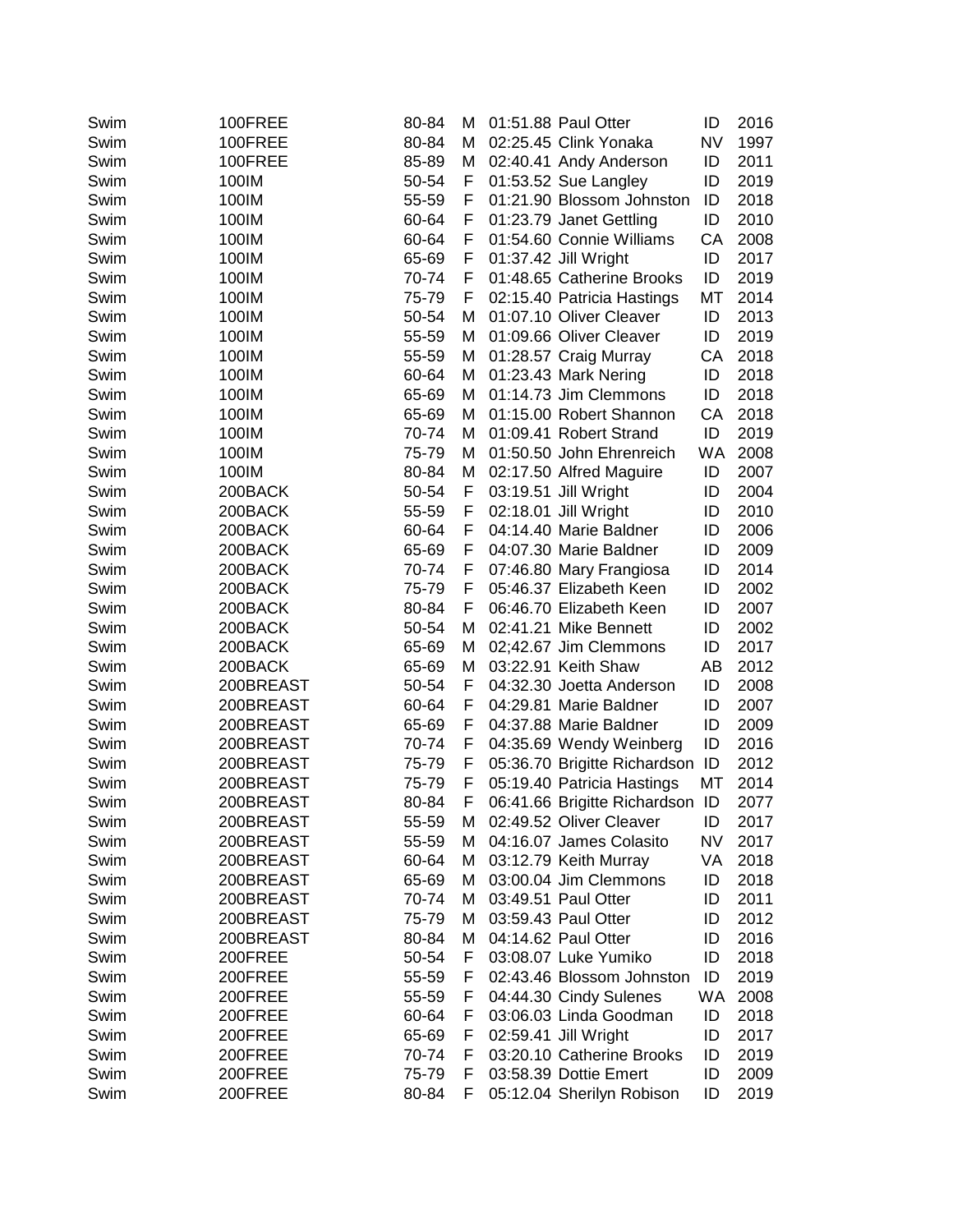| Swim | 200FREE | 50-54 | м | 02:14.17 Oliver Cleaver     | ID        | 2017 |
|------|---------|-------|---|-----------------------------|-----------|------|
| Swim | 200FREE | 50-54 | м | 03:00.75 James Jeffords     | <b>WA</b> | 2012 |
| Swim | 200FREE | 55-59 | м | 02:27.56 Dan Steckal        | ID        | 2018 |
| Swim | 200FREE | 55-59 | M | 02:53.10 James Jeffords     | <b>WA</b> | 2014 |
| Swim | 200FREE | 60-64 | м | 02:22.18 Jeff Bynum         | ID        | 2018 |
| Swim | 200FREE | 65-69 | м | 02:16.49 Jim Clemmons       | ID        | 2019 |
| Swim | 200FREE | 65-69 | м | 02:47.97 Kieth Shaw         | AB        | 2012 |
| Swim | 200FREE | 70-74 | м | 03:02.90 David Fortsch      | ID        | 2006 |
| Swim | 200FREE | 75-79 | М | 03:08.97 Joel Brotman       | ID        | 2019 |
| Swim | 200FREE | 75-79 | м | 03:13.50 John Ehrenreich    | WA.       | 2006 |
| Swim | 200FREE | 80-84 | М | 02:52.10 Henry Greenberg    | CA        | 2002 |
| Swim | 200FREE | 80-84 | M | 04:12.31 Paul Otter         | ID        | 2017 |
| Swim | 200FREE | 85-89 | M | 05:55.88 Andy Anderson      | ID        | 2011 |
| Swim | 200IM   | 60-64 | F | 03:07.82 Janet Gettling     | ID        | 2010 |
| Swim | 200IM   | 65-69 | F | 03:46.49 Jane Wright        | ID        | 2019 |
| Swim | 200IM   | 70-74 | F | 03:48.46 Catherine Brooks   | ID        | 2019 |
|      |         |       |   |                             | ID        |      |
| Swim | 200IM   | 50-54 | м | 02:34.83 Oliver Cleaver     |           | 2017 |
| Swim | 200IM   | 55-59 | м | 03:06.30 Joe Borman         | ID        | 2014 |
| Swim | 200IM   | 60-64 | м | 03:03.50 Mark Nering        | ID        | 2016 |
| Swim | 200IM   | 65-69 | M | 02:38.41 Jim Clemmons       | ID        | 2019 |
| Swim | 200IM   | 65-69 | м | 03:06.28 Kieth Shaw         | AB        | 2012 |
| Swim | 200IM   | 70-74 | м | 04:13.80 Michael Fenner     | ID        | 2019 |
| Swim | 200IM   | 75-79 | М | 04:39.38 Alfred Maguire     | ID        | 2003 |
| Swim | 200IM   | 80-84 | м | 05:33.00 Alfred Maguire     | ID        | 2008 |
| Swim | 25BACK  | 55-59 | F | 00:23.66 Marilyn Friedrichm | ID        | 1993 |
| Swim | 25BACK  | 60-64 | F | 00:26.94 Dorothy Huston     | ID        | 1993 |
| Swim | 25BACK  | 65-69 | F | 00:28.54 Beatrice Baldridge | ID        | 1993 |
| Swim | 25BACK  | 70-74 | F | 00:27.24 Beatrice Baldridge | ID        | 1995 |
| Swim | 25BACK  | 75-79 | F | 00:54.74 Rose Ausman        | ID        | 1992 |
| Swim | 25BACK  | 55-59 | м | 00:22.19 Chet Hall          | ID        | 1994 |
| Swim | 25BACK  | 65-69 | м | 00:21.20 Joe Watson         | ID        | 1993 |
| Swim | 25BACK  | 70-74 | M | 00:31.42 Dan Baer           | ID        | 1994 |
| Swim | 25BACK  | 75-79 | M | 00:45.58 Bob Keyes          | ID        | 1994 |
| Swim | 25BACK  | 80-84 | M | 00:39.48 John Bachmann      | ID        | 1990 |
| Swim | 25BACK  | 85-89 | M | 00:42.83 John Bachmann      | ID        | 1994 |
| Swim | 25FREE  | 55-59 | F | 00:19.62 Marilyn Friedrichm | ID        | 1992 |
| Swim | 25FREE  | 60-64 | F | 00:18.23 Dottie Emert       | ID        | 1995 |
| Swim | 25FREE  | 65-69 | F | 00:31.47 Lotte Franklin     | ID        | 1994 |
| Swim | 25FREE  | 70-74 | F | 00:23.54 Carmen McKee       | ID        | 1992 |
| Swim | 25FREE  | 75-79 | F | 00:30.58 Rose Ausman        | ID        | 1992 |
| Swim | 25FREE  | 55-59 | м | 00:17.88 Donald Huston      | ID        | 1992 |
| Swim | 25FREE  | 60-64 | м | 00:21.57 Donald Huston      | ID        | 1995 |
| Swim | 25FREE  | 65-69 | м | 00:17.02 Joe Watson         | ID        | 1994 |
| Swim | 25FREE  | 70-74 | M | 00:19.51 Lyle Callow        | ID        | 1993 |
| Swim | 25FREE  | 75-79 | M | 00:17.30 W. W. Roberts      | ID        | 1992 |
| Swim | 25FREE  | 80-84 | М | 00:28.16 John Bachmann      | ID        | 1992 |
| Swim | 25FREE  | 85-89 | M | 00:29.60 John Bachmann      | ID        | 1995 |
| Swim | 400FREE | 55-59 | F | 10:19.16 Saundra Schmidt    | ID        | 2004 |
| Swim | 400FREE | 65-69 | F | 18:01.55 Dorothy Huston     | UT        | 2004 |
| Swim | 400FREE | 75-79 | F | 14:10.38 Elizabeth Keen     | ID        | 2004 |
| Swim | 400FREE | 50-54 | M | 07:52.00 Ron Barker         | ID        | 1998 |
|      |         |       |   |                             |           |      |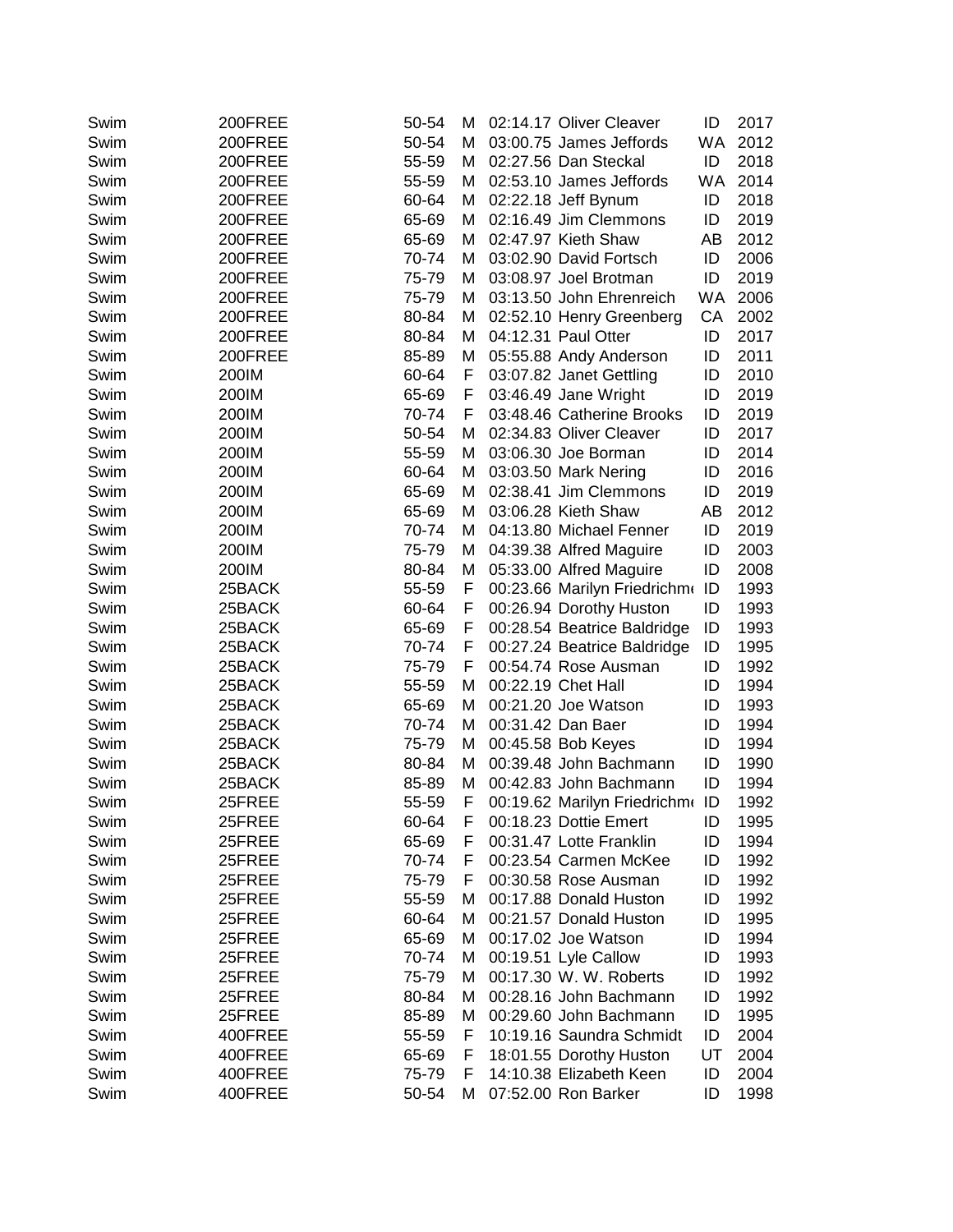| 14:38.53 Jim Madonna<br>AΚ<br>2004<br>Swim<br>400FREE<br>65-69<br>м<br>1998<br>Swim<br>400FREE<br>70-74<br>М<br>09:38.90 Andy Anderson<br>ID<br>2004<br>400FREE<br>75-79<br>М<br>12:54.28 Andy Anderson<br>ID<br>Swim<br>1998<br>400FREE<br>80-84<br>М<br>11:06.00 Clink Yonaka<br>NV<br>Swim<br>50-54<br>2010<br>Swim<br>500FREE<br>F<br>12:33.42 Margi Stroh<br>ID<br>07:43.39 Jill Wright<br>2010<br>Swim<br>500FREE<br>55-59<br>F<br>ID<br>11:59.44 Jean Heinz<br>2017<br>Swim<br>500FREE<br>60-64<br>F.<br>ID<br>09:01.57 Coleen Colasito<br><b>NV</b><br>2017<br>Swim<br>500FREE<br>60-64<br>F<br>F<br>09:32.12 Jane Wright<br>ID<br>2017<br>Swim<br>500FREE<br>65-69<br>65-69<br>F<br>18:05.50 Dorothy Huston<br>AZ<br>2003<br>Swim<br>500FREE<br>F<br>09:32.00 Wendy Weinberg<br>ID<br>2016<br>Swim<br>500FREE<br>70-74<br>ID<br>2009<br>Swim<br>500FREE<br>75-79<br>F<br>10:38.46 Dottie Emert<br>МT<br>2014<br>Swim<br>500FREE<br>75-79<br>F<br>10:27.10 Patricia Hastings<br>Swim<br>500FREE<br>50-54<br>М<br>05:57.00 Pete Redetski<br>ID<br>2019<br>WA<br>2012<br>Swim<br>500FREE<br>50-54<br>08:04.09 James Jeffords<br>м<br>06:20.37 Oliver Cleaver<br>2018<br>Swim<br>500FREE<br>55-69<br>ID<br>м<br>2018<br>Swim<br>500FREE<br>55-59<br>М<br>07:30.18 Craig Murray<br>CA<br>2018<br>Swim<br>500FREE<br>60-64<br>06:29.33 Jeff Bynum<br>ID<br>М<br>06:00.16 Jim Clemmons<br>ID<br>2019<br>Swim<br>500FREE<br>65-69<br>М<br>GA<br>2008<br>Swim<br>500FREE<br>65-69<br>M<br>13:35.00 Ivan Maggert<br>70-74<br>06:46.70 David Fortsch<br>ID<br>2007<br>Swim<br>500FREE<br>М<br>ID<br>2003<br>Swim<br>500FREE<br>75-79<br>М<br>10:48.42 Andy Anderson<br>80-84<br>08:27.68 Joel Brotman<br>ID<br>2019<br>Swim<br>500FREE<br>м<br>50-54<br>00:57.16 Shirley Olen<br>ID<br>1996<br>Swim<br>50BACK<br>F.<br>2018<br>Swim<br>50BACK<br>55-59<br>F<br>00:37.89 Blossom Johnston<br>ID<br>Swim<br>F<br>00:51.49 Marie Baldner<br>2006<br>50BACK<br>60-64<br>ID<br>2017<br>Swim<br>50BACK<br>65-69<br>F<br>00:50.60 Jane Wright<br>ID<br>2008<br>Swim<br>65-69<br>F<br>00:53.11 Diane Kleman<br>СA<br>50BACK<br>2019<br>Swim<br>50BACK<br>70-74<br>F<br>00:48.80 Jane Wright<br>ID<br>ID<br>2003<br>Swim<br>50BACK<br>75-79<br>01:10.00 Elizabeth Keen<br>F<br>2014<br>Swim<br>50BACK<br>75-79<br>01:05.40 Patricia Hastings<br>МT<br>F<br>2002<br>Swim<br>50BACK<br>80-84<br>F<br>01:16.48 Lynn Jensen<br>ID<br>00:31.73 Oliver Cleaver<br>2016<br>Swim<br>50BACK<br>50-54<br>ID<br>м<br>00:32.35 Oliver Cleaver<br>Swim<br>2018<br>50BACK<br>55-59<br>М<br>ID<br>01:06.50 Robert Kranz<br>HI<br>Swim<br>50BACK<br>55-59<br>М<br>2007<br>60-64<br>00:52.93 Chet Hall<br>ID<br>Swim<br>50BACK<br>1997<br>м |
|-----------------------------------------------------------------------------------------------------------------------------------------------------------------------------------------------------------------------------------------------------------------------------------------------------------------------------------------------------------------------------------------------------------------------------------------------------------------------------------------------------------------------------------------------------------------------------------------------------------------------------------------------------------------------------------------------------------------------------------------------------------------------------------------------------------------------------------------------------------------------------------------------------------------------------------------------------------------------------------------------------------------------------------------------------------------------------------------------------------------------------------------------------------------------------------------------------------------------------------------------------------------------------------------------------------------------------------------------------------------------------------------------------------------------------------------------------------------------------------------------------------------------------------------------------------------------------------------------------------------------------------------------------------------------------------------------------------------------------------------------------------------------------------------------------------------------------------------------------------------------------------------------------------------------------------------------------------------------------------------------------------------------------------------------------------------------------------------------------------------------------------------------------------------------------------------------------------------------------------------------------------------------------------------------------------------------------------------------------------------------------------------------------------------------------------------------------------------------------------------------------------------------------------------------------------------------------------------------------------------------------------------------------------------------------------------------------------------|
|                                                                                                                                                                                                                                                                                                                                                                                                                                                                                                                                                                                                                                                                                                                                                                                                                                                                                                                                                                                                                                                                                                                                                                                                                                                                                                                                                                                                                                                                                                                                                                                                                                                                                                                                                                                                                                                                                                                                                                                                                                                                                                                                                                                                                                                                                                                                                                                                                                                                                                                                                                                                                                                                                                                 |
|                                                                                                                                                                                                                                                                                                                                                                                                                                                                                                                                                                                                                                                                                                                                                                                                                                                                                                                                                                                                                                                                                                                                                                                                                                                                                                                                                                                                                                                                                                                                                                                                                                                                                                                                                                                                                                                                                                                                                                                                                                                                                                                                                                                                                                                                                                                                                                                                                                                                                                                                                                                                                                                                                                                 |
|                                                                                                                                                                                                                                                                                                                                                                                                                                                                                                                                                                                                                                                                                                                                                                                                                                                                                                                                                                                                                                                                                                                                                                                                                                                                                                                                                                                                                                                                                                                                                                                                                                                                                                                                                                                                                                                                                                                                                                                                                                                                                                                                                                                                                                                                                                                                                                                                                                                                                                                                                                                                                                                                                                                 |
|                                                                                                                                                                                                                                                                                                                                                                                                                                                                                                                                                                                                                                                                                                                                                                                                                                                                                                                                                                                                                                                                                                                                                                                                                                                                                                                                                                                                                                                                                                                                                                                                                                                                                                                                                                                                                                                                                                                                                                                                                                                                                                                                                                                                                                                                                                                                                                                                                                                                                                                                                                                                                                                                                                                 |
|                                                                                                                                                                                                                                                                                                                                                                                                                                                                                                                                                                                                                                                                                                                                                                                                                                                                                                                                                                                                                                                                                                                                                                                                                                                                                                                                                                                                                                                                                                                                                                                                                                                                                                                                                                                                                                                                                                                                                                                                                                                                                                                                                                                                                                                                                                                                                                                                                                                                                                                                                                                                                                                                                                                 |
|                                                                                                                                                                                                                                                                                                                                                                                                                                                                                                                                                                                                                                                                                                                                                                                                                                                                                                                                                                                                                                                                                                                                                                                                                                                                                                                                                                                                                                                                                                                                                                                                                                                                                                                                                                                                                                                                                                                                                                                                                                                                                                                                                                                                                                                                                                                                                                                                                                                                                                                                                                                                                                                                                                                 |
|                                                                                                                                                                                                                                                                                                                                                                                                                                                                                                                                                                                                                                                                                                                                                                                                                                                                                                                                                                                                                                                                                                                                                                                                                                                                                                                                                                                                                                                                                                                                                                                                                                                                                                                                                                                                                                                                                                                                                                                                                                                                                                                                                                                                                                                                                                                                                                                                                                                                                                                                                                                                                                                                                                                 |
|                                                                                                                                                                                                                                                                                                                                                                                                                                                                                                                                                                                                                                                                                                                                                                                                                                                                                                                                                                                                                                                                                                                                                                                                                                                                                                                                                                                                                                                                                                                                                                                                                                                                                                                                                                                                                                                                                                                                                                                                                                                                                                                                                                                                                                                                                                                                                                                                                                                                                                                                                                                                                                                                                                                 |
|                                                                                                                                                                                                                                                                                                                                                                                                                                                                                                                                                                                                                                                                                                                                                                                                                                                                                                                                                                                                                                                                                                                                                                                                                                                                                                                                                                                                                                                                                                                                                                                                                                                                                                                                                                                                                                                                                                                                                                                                                                                                                                                                                                                                                                                                                                                                                                                                                                                                                                                                                                                                                                                                                                                 |
|                                                                                                                                                                                                                                                                                                                                                                                                                                                                                                                                                                                                                                                                                                                                                                                                                                                                                                                                                                                                                                                                                                                                                                                                                                                                                                                                                                                                                                                                                                                                                                                                                                                                                                                                                                                                                                                                                                                                                                                                                                                                                                                                                                                                                                                                                                                                                                                                                                                                                                                                                                                                                                                                                                                 |
|                                                                                                                                                                                                                                                                                                                                                                                                                                                                                                                                                                                                                                                                                                                                                                                                                                                                                                                                                                                                                                                                                                                                                                                                                                                                                                                                                                                                                                                                                                                                                                                                                                                                                                                                                                                                                                                                                                                                                                                                                                                                                                                                                                                                                                                                                                                                                                                                                                                                                                                                                                                                                                                                                                                 |
|                                                                                                                                                                                                                                                                                                                                                                                                                                                                                                                                                                                                                                                                                                                                                                                                                                                                                                                                                                                                                                                                                                                                                                                                                                                                                                                                                                                                                                                                                                                                                                                                                                                                                                                                                                                                                                                                                                                                                                                                                                                                                                                                                                                                                                                                                                                                                                                                                                                                                                                                                                                                                                                                                                                 |
|                                                                                                                                                                                                                                                                                                                                                                                                                                                                                                                                                                                                                                                                                                                                                                                                                                                                                                                                                                                                                                                                                                                                                                                                                                                                                                                                                                                                                                                                                                                                                                                                                                                                                                                                                                                                                                                                                                                                                                                                                                                                                                                                                                                                                                                                                                                                                                                                                                                                                                                                                                                                                                                                                                                 |
|                                                                                                                                                                                                                                                                                                                                                                                                                                                                                                                                                                                                                                                                                                                                                                                                                                                                                                                                                                                                                                                                                                                                                                                                                                                                                                                                                                                                                                                                                                                                                                                                                                                                                                                                                                                                                                                                                                                                                                                                                                                                                                                                                                                                                                                                                                                                                                                                                                                                                                                                                                                                                                                                                                                 |
|                                                                                                                                                                                                                                                                                                                                                                                                                                                                                                                                                                                                                                                                                                                                                                                                                                                                                                                                                                                                                                                                                                                                                                                                                                                                                                                                                                                                                                                                                                                                                                                                                                                                                                                                                                                                                                                                                                                                                                                                                                                                                                                                                                                                                                                                                                                                                                                                                                                                                                                                                                                                                                                                                                                 |
|                                                                                                                                                                                                                                                                                                                                                                                                                                                                                                                                                                                                                                                                                                                                                                                                                                                                                                                                                                                                                                                                                                                                                                                                                                                                                                                                                                                                                                                                                                                                                                                                                                                                                                                                                                                                                                                                                                                                                                                                                                                                                                                                                                                                                                                                                                                                                                                                                                                                                                                                                                                                                                                                                                                 |
|                                                                                                                                                                                                                                                                                                                                                                                                                                                                                                                                                                                                                                                                                                                                                                                                                                                                                                                                                                                                                                                                                                                                                                                                                                                                                                                                                                                                                                                                                                                                                                                                                                                                                                                                                                                                                                                                                                                                                                                                                                                                                                                                                                                                                                                                                                                                                                                                                                                                                                                                                                                                                                                                                                                 |
|                                                                                                                                                                                                                                                                                                                                                                                                                                                                                                                                                                                                                                                                                                                                                                                                                                                                                                                                                                                                                                                                                                                                                                                                                                                                                                                                                                                                                                                                                                                                                                                                                                                                                                                                                                                                                                                                                                                                                                                                                                                                                                                                                                                                                                                                                                                                                                                                                                                                                                                                                                                                                                                                                                                 |
|                                                                                                                                                                                                                                                                                                                                                                                                                                                                                                                                                                                                                                                                                                                                                                                                                                                                                                                                                                                                                                                                                                                                                                                                                                                                                                                                                                                                                                                                                                                                                                                                                                                                                                                                                                                                                                                                                                                                                                                                                                                                                                                                                                                                                                                                                                                                                                                                                                                                                                                                                                                                                                                                                                                 |
|                                                                                                                                                                                                                                                                                                                                                                                                                                                                                                                                                                                                                                                                                                                                                                                                                                                                                                                                                                                                                                                                                                                                                                                                                                                                                                                                                                                                                                                                                                                                                                                                                                                                                                                                                                                                                                                                                                                                                                                                                                                                                                                                                                                                                                                                                                                                                                                                                                                                                                                                                                                                                                                                                                                 |
|                                                                                                                                                                                                                                                                                                                                                                                                                                                                                                                                                                                                                                                                                                                                                                                                                                                                                                                                                                                                                                                                                                                                                                                                                                                                                                                                                                                                                                                                                                                                                                                                                                                                                                                                                                                                                                                                                                                                                                                                                                                                                                                                                                                                                                                                                                                                                                                                                                                                                                                                                                                                                                                                                                                 |
|                                                                                                                                                                                                                                                                                                                                                                                                                                                                                                                                                                                                                                                                                                                                                                                                                                                                                                                                                                                                                                                                                                                                                                                                                                                                                                                                                                                                                                                                                                                                                                                                                                                                                                                                                                                                                                                                                                                                                                                                                                                                                                                                                                                                                                                                                                                                                                                                                                                                                                                                                                                                                                                                                                                 |
|                                                                                                                                                                                                                                                                                                                                                                                                                                                                                                                                                                                                                                                                                                                                                                                                                                                                                                                                                                                                                                                                                                                                                                                                                                                                                                                                                                                                                                                                                                                                                                                                                                                                                                                                                                                                                                                                                                                                                                                                                                                                                                                                                                                                                                                                                                                                                                                                                                                                                                                                                                                                                                                                                                                 |
|                                                                                                                                                                                                                                                                                                                                                                                                                                                                                                                                                                                                                                                                                                                                                                                                                                                                                                                                                                                                                                                                                                                                                                                                                                                                                                                                                                                                                                                                                                                                                                                                                                                                                                                                                                                                                                                                                                                                                                                                                                                                                                                                                                                                                                                                                                                                                                                                                                                                                                                                                                                                                                                                                                                 |
|                                                                                                                                                                                                                                                                                                                                                                                                                                                                                                                                                                                                                                                                                                                                                                                                                                                                                                                                                                                                                                                                                                                                                                                                                                                                                                                                                                                                                                                                                                                                                                                                                                                                                                                                                                                                                                                                                                                                                                                                                                                                                                                                                                                                                                                                                                                                                                                                                                                                                                                                                                                                                                                                                                                 |
|                                                                                                                                                                                                                                                                                                                                                                                                                                                                                                                                                                                                                                                                                                                                                                                                                                                                                                                                                                                                                                                                                                                                                                                                                                                                                                                                                                                                                                                                                                                                                                                                                                                                                                                                                                                                                                                                                                                                                                                                                                                                                                                                                                                                                                                                                                                                                                                                                                                                                                                                                                                                                                                                                                                 |
|                                                                                                                                                                                                                                                                                                                                                                                                                                                                                                                                                                                                                                                                                                                                                                                                                                                                                                                                                                                                                                                                                                                                                                                                                                                                                                                                                                                                                                                                                                                                                                                                                                                                                                                                                                                                                                                                                                                                                                                                                                                                                                                                                                                                                                                                                                                                                                                                                                                                                                                                                                                                                                                                                                                 |
|                                                                                                                                                                                                                                                                                                                                                                                                                                                                                                                                                                                                                                                                                                                                                                                                                                                                                                                                                                                                                                                                                                                                                                                                                                                                                                                                                                                                                                                                                                                                                                                                                                                                                                                                                                                                                                                                                                                                                                                                                                                                                                                                                                                                                                                                                                                                                                                                                                                                                                                                                                                                                                                                                                                 |
|                                                                                                                                                                                                                                                                                                                                                                                                                                                                                                                                                                                                                                                                                                                                                                                                                                                                                                                                                                                                                                                                                                                                                                                                                                                                                                                                                                                                                                                                                                                                                                                                                                                                                                                                                                                                                                                                                                                                                                                                                                                                                                                                                                                                                                                                                                                                                                                                                                                                                                                                                                                                                                                                                                                 |
|                                                                                                                                                                                                                                                                                                                                                                                                                                                                                                                                                                                                                                                                                                                                                                                                                                                                                                                                                                                                                                                                                                                                                                                                                                                                                                                                                                                                                                                                                                                                                                                                                                                                                                                                                                                                                                                                                                                                                                                                                                                                                                                                                                                                                                                                                                                                                                                                                                                                                                                                                                                                                                                                                                                 |
|                                                                                                                                                                                                                                                                                                                                                                                                                                                                                                                                                                                                                                                                                                                                                                                                                                                                                                                                                                                                                                                                                                                                                                                                                                                                                                                                                                                                                                                                                                                                                                                                                                                                                                                                                                                                                                                                                                                                                                                                                                                                                                                                                                                                                                                                                                                                                                                                                                                                                                                                                                                                                                                                                                                 |
|                                                                                                                                                                                                                                                                                                                                                                                                                                                                                                                                                                                                                                                                                                                                                                                                                                                                                                                                                                                                                                                                                                                                                                                                                                                                                                                                                                                                                                                                                                                                                                                                                                                                                                                                                                                                                                                                                                                                                                                                                                                                                                                                                                                                                                                                                                                                                                                                                                                                                                                                                                                                                                                                                                                 |
|                                                                                                                                                                                                                                                                                                                                                                                                                                                                                                                                                                                                                                                                                                                                                                                                                                                                                                                                                                                                                                                                                                                                                                                                                                                                                                                                                                                                                                                                                                                                                                                                                                                                                                                                                                                                                                                                                                                                                                                                                                                                                                                                                                                                                                                                                                                                                                                                                                                                                                                                                                                                                                                                                                                 |
|                                                                                                                                                                                                                                                                                                                                                                                                                                                                                                                                                                                                                                                                                                                                                                                                                                                                                                                                                                                                                                                                                                                                                                                                                                                                                                                                                                                                                                                                                                                                                                                                                                                                                                                                                                                                                                                                                                                                                                                                                                                                                                                                                                                                                                                                                                                                                                                                                                                                                                                                                                                                                                                                                                                 |
|                                                                                                                                                                                                                                                                                                                                                                                                                                                                                                                                                                                                                                                                                                                                                                                                                                                                                                                                                                                                                                                                                                                                                                                                                                                                                                                                                                                                                                                                                                                                                                                                                                                                                                                                                                                                                                                                                                                                                                                                                                                                                                                                                                                                                                                                                                                                                                                                                                                                                                                                                                                                                                                                                                                 |
|                                                                                                                                                                                                                                                                                                                                                                                                                                                                                                                                                                                                                                                                                                                                                                                                                                                                                                                                                                                                                                                                                                                                                                                                                                                                                                                                                                                                                                                                                                                                                                                                                                                                                                                                                                                                                                                                                                                                                                                                                                                                                                                                                                                                                                                                                                                                                                                                                                                                                                                                                                                                                                                                                                                 |
| 60-64<br>00:38.44 Keith Murray<br>VA<br>Swim<br>50BACK<br>2018<br>м                                                                                                                                                                                                                                                                                                                                                                                                                                                                                                                                                                                                                                                                                                                                                                                                                                                                                                                                                                                                                                                                                                                                                                                                                                                                                                                                                                                                                                                                                                                                                                                                                                                                                                                                                                                                                                                                                                                                                                                                                                                                                                                                                                                                                                                                                                                                                                                                                                                                                                                                                                                                                                             |
| ID<br>Swim<br>50BACK<br>65-69<br>М<br>00:45.62 Richard Kneidl<br>2017                                                                                                                                                                                                                                                                                                                                                                                                                                                                                                                                                                                                                                                                                                                                                                                                                                                                                                                                                                                                                                                                                                                                                                                                                                                                                                                                                                                                                                                                                                                                                                                                                                                                                                                                                                                                                                                                                                                                                                                                                                                                                                                                                                                                                                                                                                                                                                                                                                                                                                                                                                                                                                           |
| Swim<br>65-69<br>00:35.33 Robert Shannon<br>СA<br>2018<br>50BACK<br>м                                                                                                                                                                                                                                                                                                                                                                                                                                                                                                                                                                                                                                                                                                                                                                                                                                                                                                                                                                                                                                                                                                                                                                                                                                                                                                                                                                                                                                                                                                                                                                                                                                                                                                                                                                                                                                                                                                                                                                                                                                                                                                                                                                                                                                                                                                                                                                                                                                                                                                                                                                                                                                           |
| 1991<br>Swim<br>50BACK<br>70-74<br>00:45.00 Bob Keenan<br>ID<br>м                                                                                                                                                                                                                                                                                                                                                                                                                                                                                                                                                                                                                                                                                                                                                                                                                                                                                                                                                                                                                                                                                                                                                                                                                                                                                                                                                                                                                                                                                                                                                                                                                                                                                                                                                                                                                                                                                                                                                                                                                                                                                                                                                                                                                                                                                                                                                                                                                                                                                                                                                                                                                                               |
| 01:03.60 Bob Keenan<br>1996<br>Swim<br>75-79<br>ID<br>50BACK<br>м                                                                                                                                                                                                                                                                                                                                                                                                                                                                                                                                                                                                                                                                                                                                                                                                                                                                                                                                                                                                                                                                                                                                                                                                                                                                                                                                                                                                                                                                                                                                                                                                                                                                                                                                                                                                                                                                                                                                                                                                                                                                                                                                                                                                                                                                                                                                                                                                                                                                                                                                                                                                                                               |
| Swim<br>00:50.03 John Ehrenreich<br>WA<br>2006<br>50BACK<br>75-79<br>м                                                                                                                                                                                                                                                                                                                                                                                                                                                                                                                                                                                                                                                                                                                                                                                                                                                                                                                                                                                                                                                                                                                                                                                                                                                                                                                                                                                                                                                                                                                                                                                                                                                                                                                                                                                                                                                                                                                                                                                                                                                                                                                                                                                                                                                                                                                                                                                                                                                                                                                                                                                                                                          |
| 1992<br>Swim<br>80-84<br>01:26.70 John Bachmann<br>ID<br>50BACK<br>M                                                                                                                                                                                                                                                                                                                                                                                                                                                                                                                                                                                                                                                                                                                                                                                                                                                                                                                                                                                                                                                                                                                                                                                                                                                                                                                                                                                                                                                                                                                                                                                                                                                                                                                                                                                                                                                                                                                                                                                                                                                                                                                                                                                                                                                                                                                                                                                                                                                                                                                                                                                                                                            |
| 02:05.06 Bob Keyes<br>Swim<br>50BACK<br>85-89<br>ID<br>2002<br>М                                                                                                                                                                                                                                                                                                                                                                                                                                                                                                                                                                                                                                                                                                                                                                                                                                                                                                                                                                                                                                                                                                                                                                                                                                                                                                                                                                                                                                                                                                                                                                                                                                                                                                                                                                                                                                                                                                                                                                                                                                                                                                                                                                                                                                                                                                                                                                                                                                                                                                                                                                                                                                                |
| 00:45.00 Barbara Cosens<br>2008<br>Swim<br>50BREAST<br>50-54<br>F<br>ID                                                                                                                                                                                                                                                                                                                                                                                                                                                                                                                                                                                                                                                                                                                                                                                                                                                                                                                                                                                                                                                                                                                                                                                                                                                                                                                                                                                                                                                                                                                                                                                                                                                                                                                                                                                                                                                                                                                                                                                                                                                                                                                                                                                                                                                                                                                                                                                                                                                                                                                                                                                                                                         |
| 00:41.35 Blossom Johnston<br>50BREAST<br>F<br>ID<br>2018<br>Swim<br>55-59                                                                                                                                                                                                                                                                                                                                                                                                                                                                                                                                                                                                                                                                                                                                                                                                                                                                                                                                                                                                                                                                                                                                                                                                                                                                                                                                                                                                                                                                                                                                                                                                                                                                                                                                                                                                                                                                                                                                                                                                                                                                                                                                                                                                                                                                                                                                                                                                                                                                                                                                                                                                                                       |
| 00:39.89 Janet Gettling<br>50BREAST<br>60-64<br>F<br>ID<br>2009<br>Swim                                                                                                                                                                                                                                                                                                                                                                                                                                                                                                                                                                                                                                                                                                                                                                                                                                                                                                                                                                                                                                                                                                                                                                                                                                                                                                                                                                                                                                                                                                                                                                                                                                                                                                                                                                                                                                                                                                                                                                                                                                                                                                                                                                                                                                                                                                                                                                                                                                                                                                                                                                                                                                         |
| 00:49.00 Coleen Colasito<br><b>NV</b><br>50BREAST<br>60-64<br>F<br>2017<br>Swim                                                                                                                                                                                                                                                                                                                                                                                                                                                                                                                                                                                                                                                                                                                                                                                                                                                                                                                                                                                                                                                                                                                                                                                                                                                                                                                                                                                                                                                                                                                                                                                                                                                                                                                                                                                                                                                                                                                                                                                                                                                                                                                                                                                                                                                                                                                                                                                                                                                                                                                                                                                                                                 |
| 2019<br>50BREAST<br>65-69<br>00:57.66 Jean Heinz<br>ID<br>Swim<br>F                                                                                                                                                                                                                                                                                                                                                                                                                                                                                                                                                                                                                                                                                                                                                                                                                                                                                                                                                                                                                                                                                                                                                                                                                                                                                                                                                                                                                                                                                                                                                                                                                                                                                                                                                                                                                                                                                                                                                                                                                                                                                                                                                                                                                                                                                                                                                                                                                                                                                                                                                                                                                                             |
| 00:39.69 Dorothy Huston<br>2003<br>Swim<br>50BREAST<br>65-69<br>ΑZ<br>F                                                                                                                                                                                                                                                                                                                                                                                                                                                                                                                                                                                                                                                                                                                                                                                                                                                                                                                                                                                                                                                                                                                                                                                                                                                                                                                                                                                                                                                                                                                                                                                                                                                                                                                                                                                                                                                                                                                                                                                                                                                                                                                                                                                                                                                                                                                                                                                                                                                                                                                                                                                                                                         |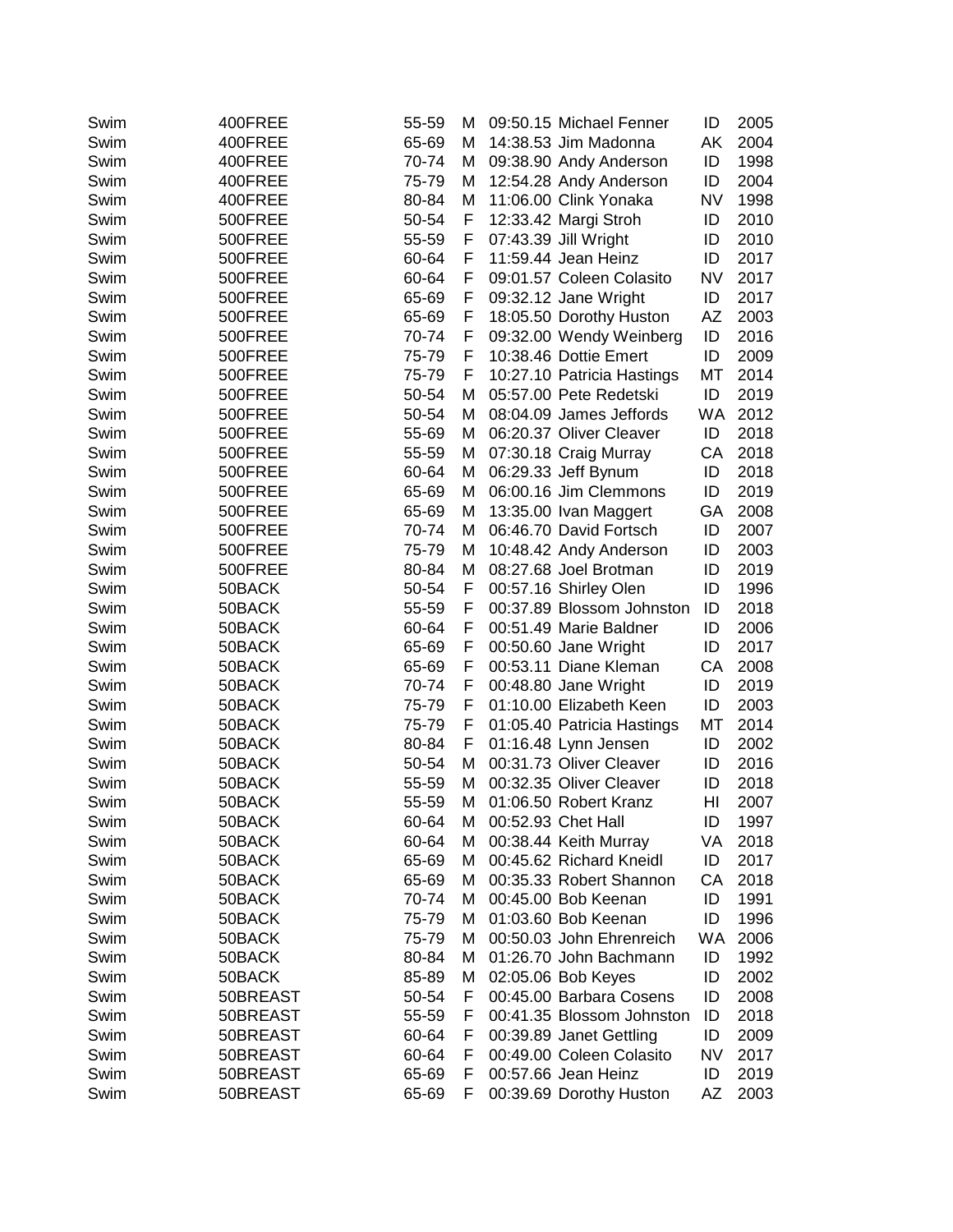| Swim         | 50BREAST         | 70-74 | F      | 00:56.91 Jane Wright                               | ID | 2019 |
|--------------|------------------|-------|--------|----------------------------------------------------|----|------|
| Swim         | 50BREAST         | 75-79 | F      | 00:59.46 Dottie Emert                              | ID | 2009 |
| Swim         | 50BREAST         | 75-79 | F      | 01:07.90 Patricia Hastings                         | МT | 2014 |
| Swim         | 50BREAST         | 80-84 | F      | 01:27.75 Brigitte Richardson ID                    |    | 2017 |
| Swim         | 50BREAST         | 50-54 | м      | 00:33.70 Oliver Cleaver                            | ID | 2013 |
| Swim         | 50BREAST         | 50-54 | M      | 00:52.06 James Jeffords                            | WA | 2012 |
| Swim         | 50BREAST         | 55-59 | M      | 00:35.73 Oliver Cleaver                            | ID | 2019 |
| Swim         | 50BREAST         | 55-59 | M      | 00:42.39 David Sutherland                          | WA | 2014 |
| Swim         | 50BREAST         | 60-64 | М      | 00:38.17 Garth Sears                               | ID | 2019 |
| Swim         | 50BREAST         | 60-64 | M      | 00:36.84 Keith Murray                              | VA | 2018 |
| Swim         | 50BREAST         | 65-69 | M      | 00:45.61 John Croos                                | ID | 2010 |
| Swim         | 50BREAST         | 65-69 | M      | 00:38.80 Karl Kleman                               | CA | 2008 |
| Swim         | 50BREAST         | 70-74 | м      | 00:35.23 Robert Strand                             | ID | 2019 |
| Swim         | 50BREAST         | 75-79 | M      | 00:48.32 Paul Otter                                | ID | 2014 |
| Swim         | 50BREAST         | 75-79 | м      | 01:06.80 John Ehrenreich                           | WA | 2006 |
| Swim         | 50BREAST         | 80-84 | м      | 00:48.77 Paul Otter                                | ID | 2016 |
| Swim         | 50BREAST         | 85-89 | M      | 02:47.37 Bob Keyes                                 | ID | 2002 |
| Swim         | 50FLY            | 50-54 | F      | 00:39.71 Jill Wright                               | ID | 2004 |
| Swim         | 50FLY            | 55-59 | F      | 00:39.46 Blossom Johnston                          | ID | 2019 |
| Swim         | 50FLY            | 60-64 | F      | 00:50.80 Connie Williams                           | CA | 2008 |
| Swim         | 50FLY            | 65-69 | F      | 00:49.80 Jill Wright                               | ID | 2017 |
| Swim         | 50FLY            | 70-74 | F.     | 00:55.98 Jane Wright                               | ID | 2019 |
| Swim         | 50FLY            | 50-54 | М      | 00:28.57 Oliver Cleaver                            | ID | 2016 |
| Swim         | 50FLY            | 50-54 | м      | 00:34.21 Henry Greenberg                           | CA | 2002 |
| Swim         | 50FLY            | 55-59 | M      | 00:35.64 David Sutherland                          | WA | 2014 |
| Swim         | 50FLY            | 55-59 | м      | 00:29.00 Oliver Cleaver                            | ID | 2018 |
| Swim         | 50FLY            | 60-64 | M      | 00:34.72 Mark Mering                               | ID | 2016 |
| Swim         | 50FLY            | 60-64 | M      | 01:06.30 Ron Snipe                                 | WA | 2006 |
| Swim         | 50FLY            | 65-69 | M      | 00:37.55 Mark Mering                               | ID | 2019 |
| Swim         | 50FLY            | 65-69 | м      | 00:32.30 Robert Shannon                            | CA | 2018 |
| Swim         | 50FLY            | 70-74 | м      | 00:44.58 Paul Otter                                | ID | 2010 |
| Swim         | 50FLY            | 75-79 | м      | 00:46.88 Paul Otter                                | ID | 2011 |
| Swim         | 50FLY            | 75-79 | M      | 00:49.40 John Ehrenreich                           | WA | 2008 |
| Swim         | 50FLY            | 80-84 | M      | 01:08.90 Alfred Maguire                            | ID | 2007 |
| Swim         | 50FLY            | 60-64 | W      | 00:37.23 Janet Gettling                            | ID | 2010 |
| Swim         | 50FREE           | 50-54 | F      | 00:38.56 Sue Langley                               | ID | 2019 |
| Swim         | 50FREE           | 55-59 | F      | 00:29.03 Blossom Johnston                          | ID | 2018 |
| Swim         | 50FREE           | 60-64 | F      | 00:32.60 Janet Gettling                            | ID | 2009 |
| Swim         | 50FREE           | 60-64 | F      | 00:45.00 Connie Williams                           | СA | 2008 |
| Swim         | 50FREE           | 65-69 | F      | 00:40.50 Jane Wright                               | ID | 2017 |
| Swim         | 50FREE           | 65-69 | F      | 00:49.00 M Kleman                                  | СA | 2008 |
| Swim         | 50FREE           | 70-74 | F      | 00:48.40 Saralee Warberg                           | ID | 2005 |
| Swim         | 50FREE           | 75-79 | F      | 00:43.41 Ineke Ashey                               | ID | 2019 |
| Swim         | 50FREE           | 80-84 | F      | 01:00.09 Sherilyn Robison                          | ID | 2019 |
| Swim         | 50FREE           | 50-54 | M      | 00:25.37 Oliver Cleaver                            | ID | 2013 |
|              |                  | 50-54 |        | 00:38.00 James Jeffords                            | WA | 2012 |
| Swim<br>Swim | 50FREE<br>50FREE | 55-59 | M<br>M | 00:26.07 Oliver Cleaver                            | ID | 2019 |
|              | 50FREE           | 55-59 |        | 00:30.42 Craig Murray                              | CA | 2018 |
| Swim         | 50FREE           | 60-64 | M      |                                                    | ID | 2006 |
| Swim<br>Swim | 50FREE           | 65-69 | M      | 00:26.81 Richard Stillinger<br>00:25.65 Jim Pierce | ID | 2016 |
| Swim         | 50FREE           | 65-69 | M      | 00:29.48 Robert Shannon                            | СA | 2018 |
|              |                  |       | M      |                                                    |    |      |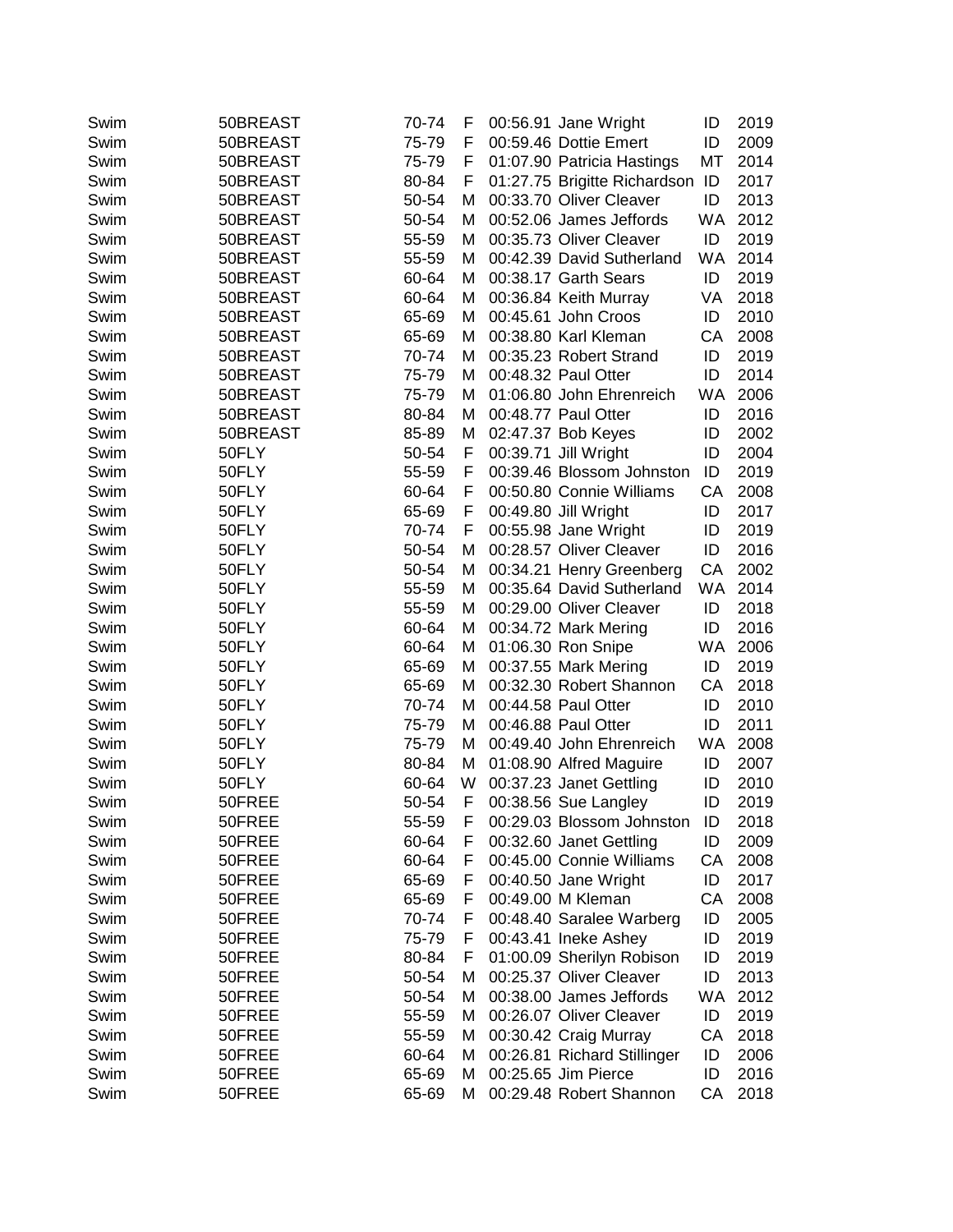| Swim          | 50FREE       | 70-74 | м  |                    | 00:34.40 Bob Keenan       | ID           | 1990      |
|---------------|--------------|-------|----|--------------------|---------------------------|--------------|-----------|
| Swim          | 50FREE       | 75-79 | м  |                    | 00:34.58 Joel Brotman     | ID           | 2019      |
| Swim          | 50FREE       | 75-79 | м  |                    | 00:37.26 John Ehrenreich  | <b>WA</b>    | 2004      |
| Swim          | 50FREE       | 80-84 | м  |                    | 00:43.17 John Bachmann    | ID           | 1992      |
| Swim          | 50FREE       | 85-89 | М  |                    | 01:15.35 Andy Anderson    | ID           | 2012      |
|               |              |       |    |                    |                           |              |           |
| <b>Venue</b>  | <b>Event</b> | Age   |    | Sex Record         | Holder                    | <b>State</b> | <b>YR</b> |
| Track & Field | 100M Dash    | 50-54 | F  |                    | 00:15.71 Signe Bedard     | ID           | 2012      |
| Track & Field | 100M Dash    | 50-54 | F  |                    | 00:17.90 Carol Ruth       | CA           | 2008      |
| Track & Field | 100M Dash    | 55-59 | F  |                    | 00:16.73 Angela Kerber    | ID           | 2019      |
| Track & Field | 100M Dash    | 55-59 | F  |                    | 00:19.17 Joyce Taylor     | WA           | 2017      |
| Track & Field | 100M Dash    | 60-64 | F  |                    | 00:16.40 Carolyn Einerson | ID           | 2016      |
| Track & Field | 100M Dash    | 60-64 | F  |                    | 00:18.10 Betty Schaefer   | <b>OR</b>    | 2010      |
| Track & Field | 100M Dash    | 65-69 | F  |                    | 00:17.72 Verla Boone      | ID           | 1991      |
| Track & Field | 100M Dash    | 65-69 | F. |                    | 00:18.40 Susan Hill       | <b>FLA</b>   | 2016      |
| Track & Field | 100M Dash    | 70-74 | F. |                    | 00:19.80 Edith Kennedy    | ID           | 1998      |
| Track & Field | 100M Dash    | 75-79 | F. |                    | 00.21.96 Patsy Queen      | ID           | 2015      |
| Track & Field | 100M Dash    | 80-84 | F. | 00:27.99 Pat Fujii |                           | ID           | 2012      |
| Track & Field | 100M Dash    | 85-89 | F  | 00:31.62 Pat Fujii |                           | ID           | 2017      |
| Track & Field | 100M Dash    | 50-54 | М  |                    | 00:12.23 Kevin Kellum     | ID           | 2012      |
| Track & Field | 100M Dash    | 50-54 | М  |                    | 00:12.11 David Gibbon     | UT           | 2019      |
|               |              | 55-59 |    |                    |                           |              | 1994      |
| Track & Field | 100M Dash    |       | М  |                    | 00:13.00 Theron Nelson    | ID           |           |
| Track & Field | 100M Dash    | 55-59 | М  |                    | 00:12.40 Chris Bayley     | AZ           | 2016      |
| Track & Field | 100M Dash    | 60-64 | М  |                    | 00:13.48 Claude V. Long   | ID           | 1994      |
| Track & Field | 100M Dash    | 60-64 | М  |                    | 00:13.48 John Galazin     | ID           | 2007      |
| Track & Field | 100M Dash    | 60-64 | М  |                    | 00:13.23 Greg Pizza       | CA           | 2017      |
| Track & Field | 100M Dash    | 65-69 | М  |                    | 00:13.30 Claude V. Long   | ID           | 1996      |
| Track & Field | 100M Dash    | 65-69 | M  |                    | 00:14.66 Marlowe Goble    | UT           | 2012      |
| Track & Field | 100M Dash    | 70-74 | М  |                    | 00:15.30 Claude V. Long   | ID           | 2003      |
| Track & Field | 100M Dash    | 70-74 | М  |                    | 00:14.59 Jack Coy         | 0R           | 2002      |
| Track & Field | 100M Dash    | 75-79 | M  |                    | 00:14.69 Bill Platts      | ID           | 2005      |
| Track & Field | 100M Dash    | 75-79 | М  |                    | 00:16.29 Paul Flanagan    | WA           | 2006      |
| Track & Field | 100M Dash    | 80-84 | M  |                    | 00:15.80 Bill Platts      | ID           | 2010      |
| Track & Field | 100M Dash    | 80-84 | М  |                    | 00:19.47 John Parker      | <b>WY</b>    | 2018      |
| Track & Field | 100M Dash    | 85-89 | М  |                    | 00:20.50 Howard Walling   | ID           | 2015      |
| Track & Field | 1500M        | 50-54 | F. |                    | 05:23.37 Lois Allen       | ID           | 2008      |
| Track & Field | 1500M        | 50-54 | F  |                    | 07:06.30 Carol Ruth       | CA.          | 2008      |
| Track & Field | 1500M        | 55-59 | F  |                    | 07:11.70 Christine Olwn   | ID           | 2018      |
| Track & Field | 1500M        | 60-64 | F. |                    | 06:29.00 Clair Ingraham   | ID           | 1996      |
| Track & Field | 1500M        | 60-64 | F. |                    | 08:19.65 Diane Hall       | CA           | 2004      |
| Track & Field | 1500M        | 65-69 | F  |                    | 08:31.20 Margaret Conner  | ID           | 2006      |
| Track & Field | 1500M        | 65-69 | F. |                    | 08:04.50 Louise Mihay     | WA           | 2008      |
| Track & Field | 1500M        | 70-74 | F. |                    | 08:35.82 Jody Olson       | ID           | 2002      |
| Track & Field | 1500M        | 50-54 | M  |                    | 04:48.01 Bob Walker       | ID           | 2004      |
| Track & Field | 1500M        | 50-54 | М  |                    | 04:38.60 Dave Clingan     | OR           | 2008      |
| Track & Field | 1500M        | 55-59 | M  |                    | 05:46.91 Mike Mitchell    | ID           | 2017      |
| Track & Field | 1500M        | 55-59 | М  |                    | 06:40.70 Michael Shepherd | WA           | 2008      |
| Track & Field | 1500M        | 60-64 | М  |                    | 05:10.03 Mark Werthmann   | ID           | 2017      |
| Track & Field | 1500M        | 60-64 | М  |                    | 05:35.32 Delmar Kelly     | NV           | 2018      |
| Track & Field | 1500M        | 65-69 | М  |                    | 05:32.31 Bob Walker       | ID           | 2018      |
| Track & Field | 1500M        | 65-69 | м  |                    | 05:42.92 David Waln       | OR.          | 2018      |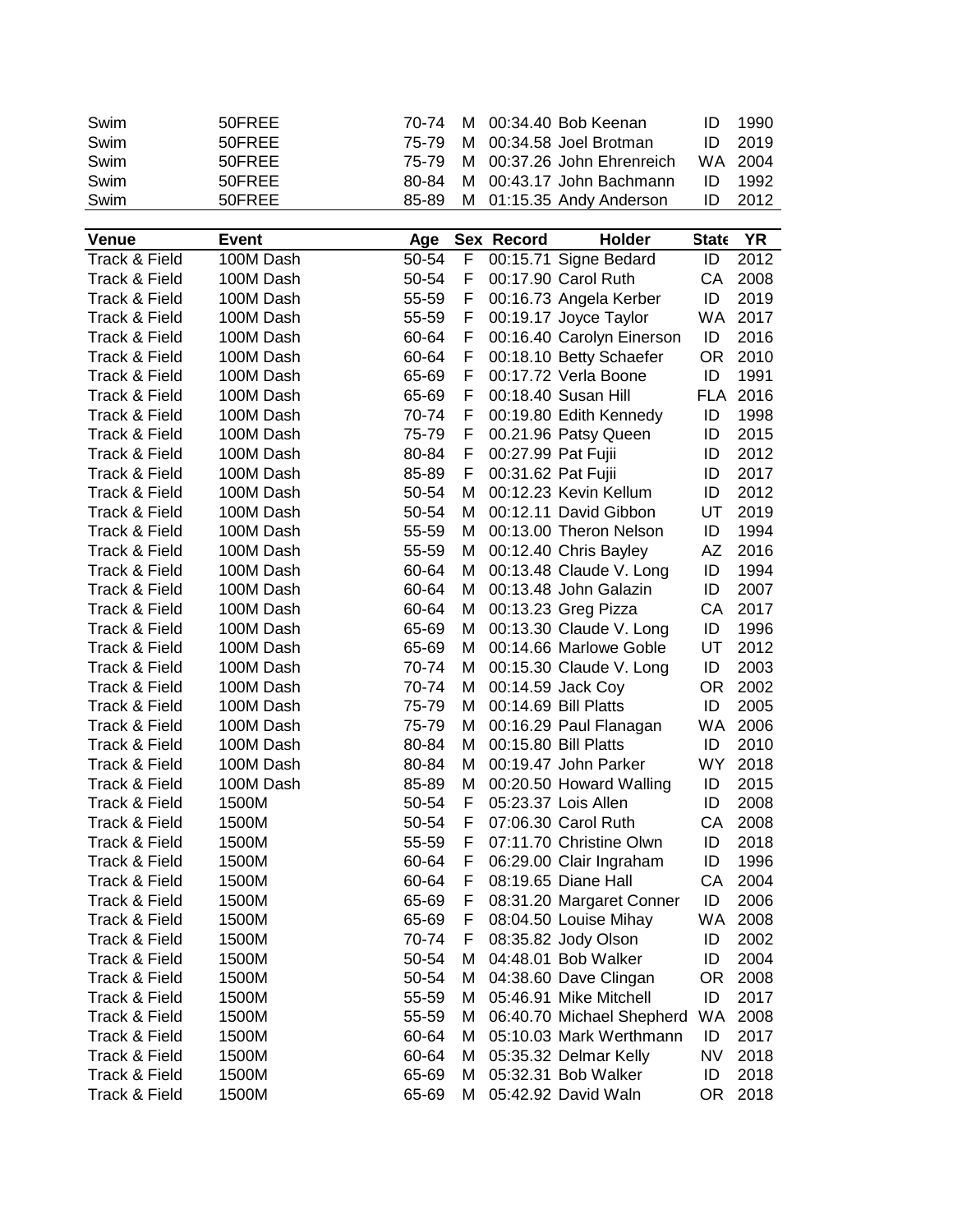| Track & Field<br>Track & Field<br>Track & Field<br>Track & Field<br>Track & Field<br>Track & Field                                                    | 1500M<br>1500M<br>1500M<br>1500M<br>1500M<br>1500M                                                                                                                                                 | 70-74<br>70-74<br>75-79<br>75-79<br>80-84<br>80-84                            | м<br>м<br>М<br>М<br>M<br>M                | 05:44.50 Ken Girton<br>06:32.00 Desmond O'rourke WA<br>07:08.09 Joe Zimmer<br>06:51.20 Paul Flanagan<br>07:59.97 Joe Zimmer<br>07:00.60 Paul Flanagan                                                                                      | ID<br>ID<br><b>WA</b><br>ID<br><b>WA</b>     | 2018<br>2010<br>2012<br>2010<br>2015<br>2011                         |
|-------------------------------------------------------------------------------------------------------------------------------------------------------|----------------------------------------------------------------------------------------------------------------------------------------------------------------------------------------------------|-------------------------------------------------------------------------------|-------------------------------------------|--------------------------------------------------------------------------------------------------------------------------------------------------------------------------------------------------------------------------------------------|----------------------------------------------|----------------------------------------------------------------------|
| Track & Field                                                                                                                                         | 1500M Race/Walk                                                                                                                                                                                    | 50-54                                                                         | F                                         | 10:35.00 Diane Nimtz                                                                                                                                                                                                                       | ID                                           | 1998                                                                 |
| Track & Field                                                                                                                                         | 1500M Race/Walk                                                                                                                                                                                    | 55-59                                                                         | F                                         | 12:04.70 Fayann Lewis                                                                                                                                                                                                                      | ID                                           | 2011                                                                 |
| Track & Field                                                                                                                                         | 1500M Race/Walk                                                                                                                                                                                    | 55-60                                                                         | F                                         | 11:01.93 Sue Cole                                                                                                                                                                                                                          | UT                                           | 2019                                                                 |
| Track & Field                                                                                                                                         | 1500M Race/Walk                                                                                                                                                                                    | 60-64                                                                         | F                                         | 09:57.10 Lynette Schuster                                                                                                                                                                                                                  | ID                                           | 2016                                                                 |
| Track & Field                                                                                                                                         | 1500M Race/Walk                                                                                                                                                                                    | 65-69                                                                         | F                                         | 11:13.55 Lynette Schuster                                                                                                                                                                                                                  | ID                                           | 2018                                                                 |
| Track & Field                                                                                                                                         | 1500M Race/Walk                                                                                                                                                                                    | 70-74                                                                         | F                                         | 13:33.00 Val Greenspn                                                                                                                                                                                                                      | ID                                           | 2014                                                                 |
| Track & Field                                                                                                                                         | 1500M Race/Walk                                                                                                                                                                                    | 75-79                                                                         | F                                         | 13:15.09 Val Greenspn                                                                                                                                                                                                                      | ID                                           | 2015                                                                 |
| Track & Field                                                                                                                                         | 1500M Race/Walk                                                                                                                                                                                    | 80-84                                                                         | F                                         | 11:48.11 Ethel Heaney                                                                                                                                                                                                                      | ID                                           | 2018                                                                 |
| Track & Field                                                                                                                                         | 1500M Race/Walk                                                                                                                                                                                    | 85-89                                                                         | F                                         | 16:20.90 Edith Thomas                                                                                                                                                                                                                      | ID                                           | 2011                                                                 |
| Track & Field<br>Track & Field<br>Track & Field<br>Track & Field<br>Track & Field<br>Track & Field<br>Track & Field<br>Track & Field<br>Track & Field | 1500M Race/WalkPwr<br>1500M Race/WalkPwr<br>1500M Race/WalkPwr<br>1500M Race/WalkPwr<br>1500M Race/WalkPwr<br>1500M Race/WalkPwr<br>1500M Race/WalkPwr<br>1500M Race/WalkPwr<br>1500M Race/WalkPwr | 50-54<br>50-54<br>55-59<br>55-59<br>60-64<br>60-64<br>65-69<br>70-74<br>80-84 | F<br>F<br>F<br>F<br>F<br>F<br>F<br>F<br>F | 11:44.70 Catherine Gregory<br>11:21.00 Sue Cole<br>11:23.24 Sue Cole<br>11:26.79 Bonnie Rasmusser ID<br>12:13.70 Denice Liley<br>10:34.10 Dawna Romney<br>11:46.90 Lynette Schuster<br>11:54.75 Barbara Samperisi<br>11:44.30 Ethel Heaney | ID<br>UT<br>UT<br>ID<br>UT<br>ID<br>ID<br>ID | 2018<br>2018<br>2019<br>2019<br>2018<br>2018<br>2018<br>2019<br>2018 |
| Track & Field                                                                                                                                         | 1500M Race/Walk                                                                                                                                                                                    | 50-54                                                                         | м                                         | 09:14.30 Steven Dahms                                                                                                                                                                                                                      | ID                                           | 2016                                                                 |
| Track & Field                                                                                                                                         | 1500M Race/Walk                                                                                                                                                                                    | 50-54                                                                         | М                                         | 08:30.20 Eric Johnson                                                                                                                                                                                                                      | UT                                           | 2011                                                                 |
| Track & Field                                                                                                                                         | 1500M Race/Walk                                                                                                                                                                                    | 55-59                                                                         | М                                         | 09:28.55 Steven Dahms                                                                                                                                                                                                                      | ID                                           | 2017                                                                 |
| Track & Field                                                                                                                                         | 1500M Race/Walk                                                                                                                                                                                    | 55-59                                                                         | м                                         | 07:46.29 Eric Johnson                                                                                                                                                                                                                      | UT                                           | 2019                                                                 |
| Track & Field                                                                                                                                         | 1500M Race/Walk                                                                                                                                                                                    | 60-64                                                                         | м                                         | 09:01.50 Gundy Kaupins                                                                                                                                                                                                                     | ID                                           | 2016                                                                 |
| Track & Field                                                                                                                                         | 1500M Race/Walk                                                                                                                                                                                    | 65-69                                                                         | M                                         | 09:27.30 Brion Lowry                                                                                                                                                                                                                       | ID                                           | 2016                                                                 |
| Track & Field                                                                                                                                         | 1500M Race/Walk                                                                                                                                                                                    | 65-69                                                                         | M                                         | 11:21.90 Ken Stewart                                                                                                                                                                                                                       | OH                                           | 2009                                                                 |
| Track & Field                                                                                                                                         | 1500M Race/Walk                                                                                                                                                                                    | 70-74                                                                         | M                                         | 12:52.20 Barney Greenspan                                                                                                                                                                                                                  | ID                                           | 2016                                                                 |
| Track & Field                                                                                                                                         | 1500M Race/Walk                                                                                                                                                                                    | 70-74                                                                         | Μ                                         | 12:02.19 Robert Linky                                                                                                                                                                                                                      | UT                                           | 2012                                                                 |
| Track & Field                                                                                                                                         | 1500M Race/Walk                                                                                                                                                                                    | 75-79                                                                         | M                                         | 11:05.00 George Pescaru                                                                                                                                                                                                                    | ID                                           | 2016                                                                 |
| Track & Field                                                                                                                                         | 1500M Race/Walk                                                                                                                                                                                    | 75-79                                                                         | М                                         | 10:55.00 Harry Gillis                                                                                                                                                                                                                      | OR                                           | 1998                                                                 |
| Track & Field                                                                                                                                         | 1500M Race/Walk                                                                                                                                                                                    | 85-89                                                                         | М                                         | 14:26.00 Robert Young                                                                                                                                                                                                                      | ID                                           | 2014                                                                 |
| Track & Field                                                                                                                                         | 1500M Race/WalkPwr                                                                                                                                                                                 | 55-59                                                                         | М                                         | 09:08.65 Art Morrow                                                                                                                                                                                                                        | ID                                           | 2019                                                                 |
| Track & Field                                                                                                                                         | 1500M Race/WalkPwr                                                                                                                                                                                 | 70-74                                                                         | м                                         | 09:34.90 Ronald Barker                                                                                                                                                                                                                     | ID                                           | 2018                                                                 |
| Track & Field                                                                                                                                         | 1500M Race/WalkPwr                                                                                                                                                                                 | 70-74                                                                         | М                                         | 10:59.90 LD Boatright                                                                                                                                                                                                                      | <b>WA</b>                                    | 2018                                                                 |
| Track & Field                                                                                                                                         | 1500M Race/WalkPwr                                                                                                                                                                                 | 75-79                                                                         | М                                         | 13:05.60 Barney Greenspan                                                                                                                                                                                                                  | ID                                           | 2018                                                                 |
| Track & Field                                                                                                                                         | 1500M Race/WalkPwr                                                                                                                                                                                 | 80-84                                                                         | М                                         | 11:54.80 Bob Gokey                                                                                                                                                                                                                         | ID                                           | 2018                                                                 |
| Track & Field<br>Track & Field<br>Track & Field<br>Track & Field<br>Track & Field                                                                     | 200M<br>200M<br>200M<br>200M<br>200M                                                                                                                                                               | 55-59<br>60-64<br>60-64<br>65-69<br>65-69                                     | F<br>F.<br>F<br>F<br>F                    | :00.35.66 Angela Kerber<br>00:35.40 Carolyn Einerson<br>00:40.20 Betty Schaefer<br>00:44.36 Margaret Conner<br>00:40.30 Susan Hill                                                                                                         | ID<br>ID<br>OR.<br>ID                        | 2019<br>2016<br>2010<br>2006<br>FLA 2016                             |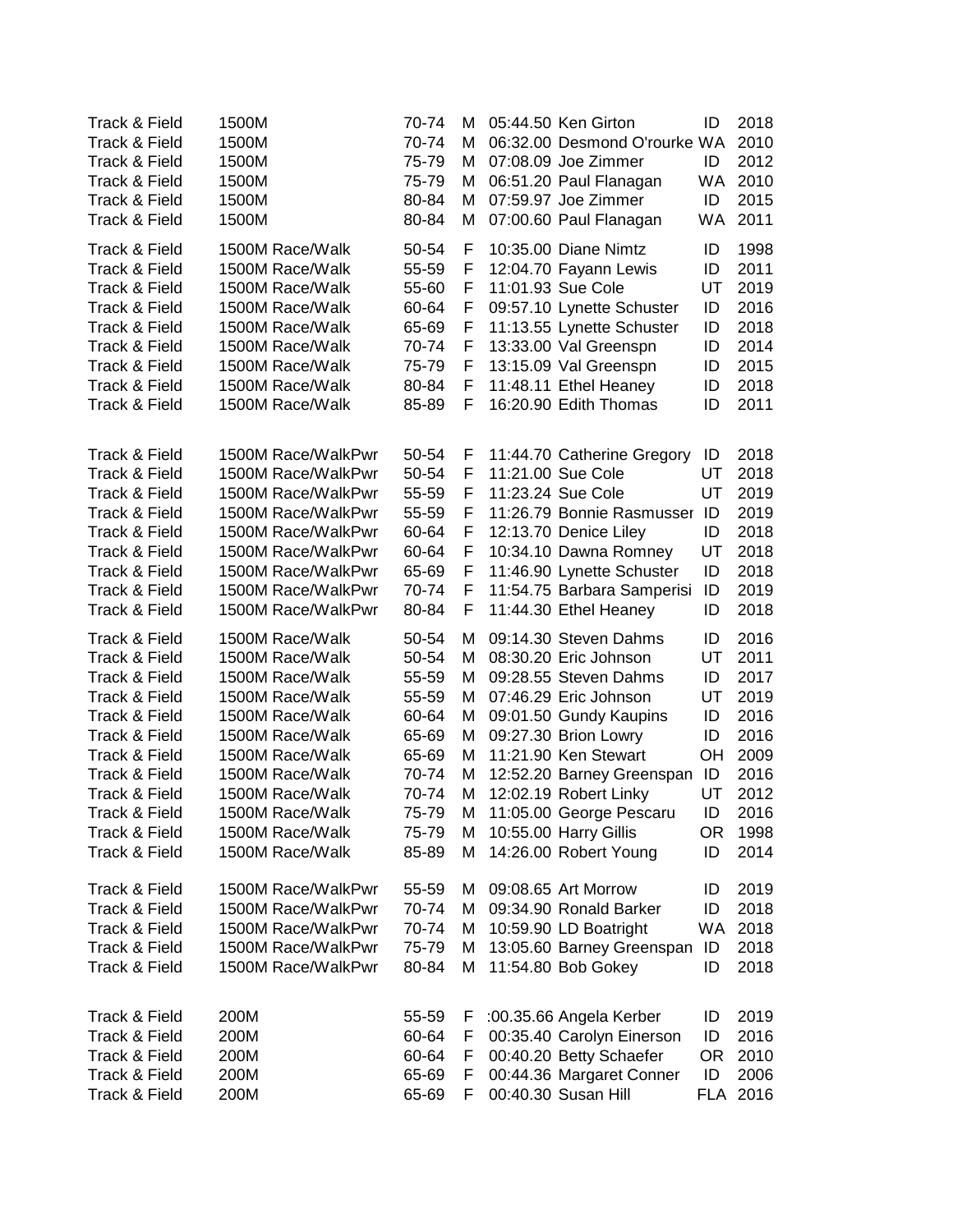| Track & Field | 200M     | 70-74          | F  |                    | 00:44.20 Susan Hill      |           | FLA 2019 |
|---------------|----------|----------------|----|--------------------|--------------------------|-----------|----------|
| Track & Field | 200M     | 70-74          | F  |                    | 00:47.60 Margaret Conner | ID        | 2008     |
| Track & Field | 200M     | 75-79          | F  | 00:51.45 Pat Fujii |                          | ID        | 2006     |
| Track & Field | 200M     | 80-84          | F  | 01:00.80 Pat Fujii |                          | ID        | 2011     |
| Track & Field | 200M     | 85-89          | F. | 01:33.36 Pat Fujii |                          | ID        | 2019     |
| Track & Field | 200M     | 50-54          | м  |                    | 00:26.30 Kevin Kellum    | ID        | 2011     |
| Track & Field | 200M     | 50-54          | M  |                    | 00:24.85 David Gibbon    |           | WA 2019  |
| Track & Field | 200M     | 55-59          | M  |                    | 00:27.22 John Dougherty  | ID        | 2006     |
| Track & Field | 200M     | 55-59          | M  |                    | 00:26.20 Chris Bayley    | AZ        | 2016     |
| Track & Field | 200M     | 60-64          | M  |                    | 00:27.07 John Galazin    | ID        | 2007     |
| Track & Field | 200M     | 60-64          | М  |                    | 00:30.11 Joe Cavan       | OR.       | 2005     |
| Track & Field | 200M     | 65-69          | М  |                    | 00:27.28 Glynn Osborn    | ID        | 2018     |
| Track & Field | 200M     | 65-69          | М  |                    | 00:33.09 Franklyn Mosher | CA        | 2014     |
| Track & Field | 200M     | 70-74          | М  |                    | 00:31.10 Claude V. Long  | ID        | 2003     |
| Track & Field | 200M     | 70-74          | М  |                    | 00:29.64 Jack Coy        | OR.       | 2002     |
| Track & Field | 200M     | 75-79          | М  |                    | 00:30.80 Bill Platts     | ID        | 2004     |
| Track & Field | 200M     | 75-79          | м  |                    | 00:35.40 Jack Stoterau   | AZ        | 2011     |
| Track & Field | 200M     | 80-84          | м  |                    | 00:36.80 James Moorhead  | ID        | 2011     |
| Track & Field | 200M     | 80-84          | м  |                    | 00:43.18 Donald Leis     | CA        | 2012     |
| Track & Field | 200M     | 85-89          | М  |                    | 00:46.10 Howard Walling  | ID        | 2016     |
|               |          |                |    |                    |                          |           |          |
| Track & Field | 400M     | 45-49          | F  |                    | 01:28.00 Angela Kerber   | ID        | 2011     |
| Track & Field | 400M     | 50-54          | F. |                    | 01:11.43 Christine Owen  | ID        | 2019     |
| Track & Field | 400M     | 50-54          | F. |                    | 01:26.40 Susan Hill      | CO        | 1998     |
| Track & Field | 400M     | 55-59          | F  |                    | 01:19.50 Lois Allen      | ID        | 2011     |
| Track & Field | 400M     | 60-64          | F  |                    | 01:23.77 Lois Allen      | ID        | 2018     |
| Track & Field | 400M     | 60-64          | F. |                    | 01:31.50 Betty Schaefer  | OR        | 2010     |
| Track & Field | 400M     | 65-69          | F. |                    | 01:42.51 Margaret Conner | ID        | 2006     |
| Track & Field | 400M     | 65-69          | F. |                    | 01:41.90 Susan Hill      |           | FLA 2016 |
| Track & Field | 400M     | 70-74          | F. |                    | 01:50.60 Margaret Conner | ID        | 2008     |
| Track & Field | 400M     | 70-74          | F. |                    | 01:49.53 Susan Hill      |           | FLA 2019 |
| Track & Field | 400M     | 75-79          | F. |                    | 01:57.50 M Marie Jetley  | ID        | 2013     |
| Track & Field | 400M     | 80-84          | F  | 02:49.30 Pat Fujii |                          | ID        | 2011     |
| Track & Field | 400M     | 85-89          | F. | 03:56.10 Pat Fujii |                          | ID        | 2016     |
| Track & Field | 400M     | 50-54          | М  |                    | 00:57.90 Brian McKinley  | ID        | 2005     |
| Track & Field | 400M     | 50-54          | М  |                    | 01:01.75 Leondus Worsley | IL        | 2014     |
| Track & Field | 400M     |                | М  |                    | 01:02.04 Mark Werthmann  |           | 2013     |
| Track & Field | 400M     | 55-59<br>55-59 | м  |                    | 01:06.51 Delmar Kelly    | ID<br>NV  | 2014     |
| Track & Field | 400M     | 60-64          |    |                    | 01:00.09 John Galazin    | ID        | 2006     |
| Track & Field |          |                | м  |                    |                          | UT        |          |
|               | 400M     | 60-64          | M  |                    | 01:03.49 Richard Jolley  |           | 2014     |
| Track & Field | 400M     | 65-69          | М  |                    | 01:01.34 Glynn Osborn    | ID        | 2018     |
| Track & Field | 400M     | 65-69          | м  |                    | 01:14.62 David Waln      | <b>OR</b> | 2018     |
| Track & Field | 400M     | 70-74          | м  |                    | 01:16.60 Jim R. Moorhead | ID        | 1998     |
| Track & Field | 400M     | 70-74          | м  |                    | 01:21.90 Roger Vergin    | <b>WA</b> | 2010     |
| Track & Field | 400M     | 75-79          | M  |                    | 01:18.50 Jim R. Moorhead | ID        | 2003     |
| Track & Field | 400M     | 75-79          | М  |                    | 01:17.61 Paul Flanagan   | WA        | 2006     |
| Track & Field | 400M     | 80-84          | M  |                    | 01:42.67 Joe Zimmer      | ID        | 2014     |
| Track & Field | 400M     | 80-84          | М  |                    | 01:58.42 Donald Leis     | CA        | 2012     |
| Track & Field | 400M     | 85-89          | М  |                    | 02:28.20 Bruce Groves    | ID        | 1998     |
|               |          |                |    |                    |                          |           |          |
| Track & Field | 50M Dash | 50-54          | F  |                    | 00:08.29 Signe Bedard    | ID        | 2012     |
|               |          |                |    |                    |                          |           |          |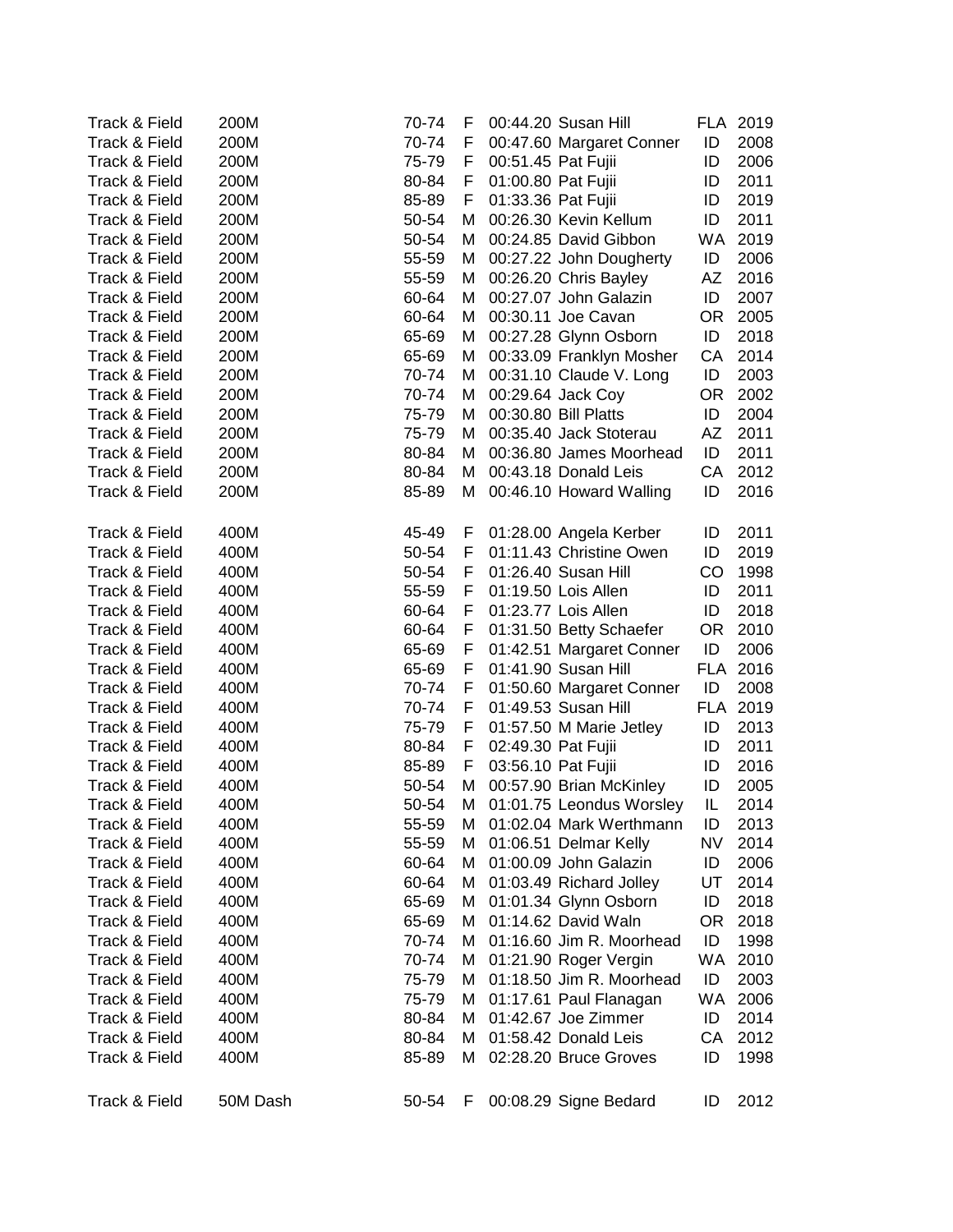| 00:09.40 Carol Ruth<br>ID<br>Track & Field<br>50M Dash<br>F<br>00:08.75 Angela Kerber<br>2019<br>55-59<br>2017<br>Track & Field<br>50M Dash<br>55-59<br>F<br>00:09.57 Joyce Tayler<br>WA.<br>Track & Field<br>2016<br>50M Dash<br>60-64<br>00:08.83 Carolyn Einerson<br>ID<br>F<br>ID<br>2007<br>Track & Field<br>50M Dash<br>65-69<br>00:10.83 Margaret Conner<br>F<br>00:10.23 Susan Hill<br>FLA 2016<br>Track & Field<br>50M Dash<br>65-69<br>F.<br>70-74<br>2008<br>Track & Field<br>50M Dash<br>F.<br>00:11.30 Margaret Conner<br>ID<br>ID<br>2015<br>Track & Field<br>50M Dash<br>75-79<br>F.<br>00:10.99 Patsy Queen<br>2011<br>Track & Field<br>50M Dash<br>80-84<br>F.<br>00:13.50 Pat Fujii<br>ID<br>00:15.57 Pat Fujii<br>2017<br>Track & Field<br>50M Dash<br>85-89<br>F.<br>ID<br>00:06.68 Kevin Kellum<br>ID<br>2012<br>Track & Field<br>50M Dash<br>50-54<br>м<br>CA<br>2008<br>Track & Field<br>50M Dash<br>50-54<br>M<br>00:06.70 Chip Crowl<br>Track & Field<br>00:07.02 Curtis Jackson<br>2012<br>50M Dash<br>55-59<br>M<br>ID<br>00:06.87 Chris Bayley<br>AZ<br>2016<br>Track & Field<br>50M Dash<br>55-59<br>M<br>2011<br>Track & Field<br>50M Dash<br>00:07.40 John Doherty<br>ID<br>60-64<br>м<br>2008<br>Track & Field<br>50M Dash<br>00:07.40 Pierce Roan<br>ID<br>60-64<br>м<br>Track & Field<br>50M Dash<br>00:07.03 Greg Pizza<br>CA<br>2017<br>60-64<br>М<br>00:07.29 Glynn Osborn<br>ID<br>2018<br>Track & Field<br>50M Dash<br>65-69<br>м<br>WA<br>2008<br>Track & Field<br>50M Dash<br>65-69<br>М<br>00:07.70 Bert Burnham<br>Track & Field<br>70-74<br>00:08.36 Morgan Smith<br>ID<br>2014<br>50M Dash<br>М<br>00:08.36 James Lucker<br>2012<br>Track & Field<br>50M Dash<br>70-74<br>М<br>ID<br>МT<br>2017<br>Track & Field<br>50M Dash<br>70-74<br>М<br>00:08.02 Ronald Tilgner<br>ID<br>2017<br>Track & Field<br>50M Dash<br>75-79<br>М<br>00:08.87 James Lucker<br>2010<br>Track & Field<br><b>OR</b><br>50M Dash<br>75-79<br>М<br>00:08.80 Darwin Girmm<br>00:08.00 Bill Platts<br>ID<br>2008<br>Track & Field<br>50M Dash<br>80-84<br>м<br><b>WY</b><br>2018<br>Track & Field<br>50M Dash<br>80-84<br>М<br>00:10.01 John Parker<br>2013<br>Track & Field<br>50M Dash<br>85-89<br>М<br>00:08.76 Bill Platts<br>ID<br>Track & Field<br>5000M Race/Walk<br>50-54<br>F<br>30:17.00 Mary Snyder<br>ID<br>2002<br>31:17.00 Kristin Christensen<br>Track & Field<br>5000M Race/Walk<br>55-59<br>F<br>ID<br>2007<br>2006<br>Track & Field<br>5000M Race/Walk<br>60-64<br>F<br>30:11.00 Pamela Holton<br>ID<br>Track & Field<br>5000M Race/Walk<br>65-69<br>31:44.00 Margaret Conner<br>ID<br>2007<br>F<br>2012<br>Track & Field<br>5000M Race/Walk<br>65-69<br>37:37.66 Nancy Linkly<br>UT<br>F |
|--------------------------------------------------------------------------------------------------------------------------------------------------------------------------------------------------------------------------------------------------------------------------------------------------------------------------------------------------------------------------------------------------------------------------------------------------------------------------------------------------------------------------------------------------------------------------------------------------------------------------------------------------------------------------------------------------------------------------------------------------------------------------------------------------------------------------------------------------------------------------------------------------------------------------------------------------------------------------------------------------------------------------------------------------------------------------------------------------------------------------------------------------------------------------------------------------------------------------------------------------------------------------------------------------------------------------------------------------------------------------------------------------------------------------------------------------------------------------------------------------------------------------------------------------------------------------------------------------------------------------------------------------------------------------------------------------------------------------------------------------------------------------------------------------------------------------------------------------------------------------------------------------------------------------------------------------------------------------------------------------------------------------------------------------------------------------------------------------------------------------------------------------------------------------------------------------------------------------------------------------------------------------------------------------------------------------------------------------------------------------------------------------------------------------------------------------------------------------------------------------------------------------------------------------------------------------------------------------------------------------------------------------------------------------------------------------------------------------------|
|                                                                                                                                                                                                                                                                                                                                                                                                                                                                                                                                                                                                                                                                                                                                                                                                                                                                                                                                                                                                                                                                                                                                                                                                                                                                                                                                                                                                                                                                                                                                                                                                                                                                                                                                                                                                                                                                                                                                                                                                                                                                                                                                                                                                                                                                                                                                                                                                                                                                                                                                                                                                                                                                                                                                |
|                                                                                                                                                                                                                                                                                                                                                                                                                                                                                                                                                                                                                                                                                                                                                                                                                                                                                                                                                                                                                                                                                                                                                                                                                                                                                                                                                                                                                                                                                                                                                                                                                                                                                                                                                                                                                                                                                                                                                                                                                                                                                                                                                                                                                                                                                                                                                                                                                                                                                                                                                                                                                                                                                                                                |
|                                                                                                                                                                                                                                                                                                                                                                                                                                                                                                                                                                                                                                                                                                                                                                                                                                                                                                                                                                                                                                                                                                                                                                                                                                                                                                                                                                                                                                                                                                                                                                                                                                                                                                                                                                                                                                                                                                                                                                                                                                                                                                                                                                                                                                                                                                                                                                                                                                                                                                                                                                                                                                                                                                                                |
|                                                                                                                                                                                                                                                                                                                                                                                                                                                                                                                                                                                                                                                                                                                                                                                                                                                                                                                                                                                                                                                                                                                                                                                                                                                                                                                                                                                                                                                                                                                                                                                                                                                                                                                                                                                                                                                                                                                                                                                                                                                                                                                                                                                                                                                                                                                                                                                                                                                                                                                                                                                                                                                                                                                                |
|                                                                                                                                                                                                                                                                                                                                                                                                                                                                                                                                                                                                                                                                                                                                                                                                                                                                                                                                                                                                                                                                                                                                                                                                                                                                                                                                                                                                                                                                                                                                                                                                                                                                                                                                                                                                                                                                                                                                                                                                                                                                                                                                                                                                                                                                                                                                                                                                                                                                                                                                                                                                                                                                                                                                |
|                                                                                                                                                                                                                                                                                                                                                                                                                                                                                                                                                                                                                                                                                                                                                                                                                                                                                                                                                                                                                                                                                                                                                                                                                                                                                                                                                                                                                                                                                                                                                                                                                                                                                                                                                                                                                                                                                                                                                                                                                                                                                                                                                                                                                                                                                                                                                                                                                                                                                                                                                                                                                                                                                                                                |
|                                                                                                                                                                                                                                                                                                                                                                                                                                                                                                                                                                                                                                                                                                                                                                                                                                                                                                                                                                                                                                                                                                                                                                                                                                                                                                                                                                                                                                                                                                                                                                                                                                                                                                                                                                                                                                                                                                                                                                                                                                                                                                                                                                                                                                                                                                                                                                                                                                                                                                                                                                                                                                                                                                                                |
|                                                                                                                                                                                                                                                                                                                                                                                                                                                                                                                                                                                                                                                                                                                                                                                                                                                                                                                                                                                                                                                                                                                                                                                                                                                                                                                                                                                                                                                                                                                                                                                                                                                                                                                                                                                                                                                                                                                                                                                                                                                                                                                                                                                                                                                                                                                                                                                                                                                                                                                                                                                                                                                                                                                                |
|                                                                                                                                                                                                                                                                                                                                                                                                                                                                                                                                                                                                                                                                                                                                                                                                                                                                                                                                                                                                                                                                                                                                                                                                                                                                                                                                                                                                                                                                                                                                                                                                                                                                                                                                                                                                                                                                                                                                                                                                                                                                                                                                                                                                                                                                                                                                                                                                                                                                                                                                                                                                                                                                                                                                |
|                                                                                                                                                                                                                                                                                                                                                                                                                                                                                                                                                                                                                                                                                                                                                                                                                                                                                                                                                                                                                                                                                                                                                                                                                                                                                                                                                                                                                                                                                                                                                                                                                                                                                                                                                                                                                                                                                                                                                                                                                                                                                                                                                                                                                                                                                                                                                                                                                                                                                                                                                                                                                                                                                                                                |
|                                                                                                                                                                                                                                                                                                                                                                                                                                                                                                                                                                                                                                                                                                                                                                                                                                                                                                                                                                                                                                                                                                                                                                                                                                                                                                                                                                                                                                                                                                                                                                                                                                                                                                                                                                                                                                                                                                                                                                                                                                                                                                                                                                                                                                                                                                                                                                                                                                                                                                                                                                                                                                                                                                                                |
|                                                                                                                                                                                                                                                                                                                                                                                                                                                                                                                                                                                                                                                                                                                                                                                                                                                                                                                                                                                                                                                                                                                                                                                                                                                                                                                                                                                                                                                                                                                                                                                                                                                                                                                                                                                                                                                                                                                                                                                                                                                                                                                                                                                                                                                                                                                                                                                                                                                                                                                                                                                                                                                                                                                                |
|                                                                                                                                                                                                                                                                                                                                                                                                                                                                                                                                                                                                                                                                                                                                                                                                                                                                                                                                                                                                                                                                                                                                                                                                                                                                                                                                                                                                                                                                                                                                                                                                                                                                                                                                                                                                                                                                                                                                                                                                                                                                                                                                                                                                                                                                                                                                                                                                                                                                                                                                                                                                                                                                                                                                |
|                                                                                                                                                                                                                                                                                                                                                                                                                                                                                                                                                                                                                                                                                                                                                                                                                                                                                                                                                                                                                                                                                                                                                                                                                                                                                                                                                                                                                                                                                                                                                                                                                                                                                                                                                                                                                                                                                                                                                                                                                                                                                                                                                                                                                                                                                                                                                                                                                                                                                                                                                                                                                                                                                                                                |
|                                                                                                                                                                                                                                                                                                                                                                                                                                                                                                                                                                                                                                                                                                                                                                                                                                                                                                                                                                                                                                                                                                                                                                                                                                                                                                                                                                                                                                                                                                                                                                                                                                                                                                                                                                                                                                                                                                                                                                                                                                                                                                                                                                                                                                                                                                                                                                                                                                                                                                                                                                                                                                                                                                                                |
|                                                                                                                                                                                                                                                                                                                                                                                                                                                                                                                                                                                                                                                                                                                                                                                                                                                                                                                                                                                                                                                                                                                                                                                                                                                                                                                                                                                                                                                                                                                                                                                                                                                                                                                                                                                                                                                                                                                                                                                                                                                                                                                                                                                                                                                                                                                                                                                                                                                                                                                                                                                                                                                                                                                                |
|                                                                                                                                                                                                                                                                                                                                                                                                                                                                                                                                                                                                                                                                                                                                                                                                                                                                                                                                                                                                                                                                                                                                                                                                                                                                                                                                                                                                                                                                                                                                                                                                                                                                                                                                                                                                                                                                                                                                                                                                                                                                                                                                                                                                                                                                                                                                                                                                                                                                                                                                                                                                                                                                                                                                |
|                                                                                                                                                                                                                                                                                                                                                                                                                                                                                                                                                                                                                                                                                                                                                                                                                                                                                                                                                                                                                                                                                                                                                                                                                                                                                                                                                                                                                                                                                                                                                                                                                                                                                                                                                                                                                                                                                                                                                                                                                                                                                                                                                                                                                                                                                                                                                                                                                                                                                                                                                                                                                                                                                                                                |
|                                                                                                                                                                                                                                                                                                                                                                                                                                                                                                                                                                                                                                                                                                                                                                                                                                                                                                                                                                                                                                                                                                                                                                                                                                                                                                                                                                                                                                                                                                                                                                                                                                                                                                                                                                                                                                                                                                                                                                                                                                                                                                                                                                                                                                                                                                                                                                                                                                                                                                                                                                                                                                                                                                                                |
|                                                                                                                                                                                                                                                                                                                                                                                                                                                                                                                                                                                                                                                                                                                                                                                                                                                                                                                                                                                                                                                                                                                                                                                                                                                                                                                                                                                                                                                                                                                                                                                                                                                                                                                                                                                                                                                                                                                                                                                                                                                                                                                                                                                                                                                                                                                                                                                                                                                                                                                                                                                                                                                                                                                                |
|                                                                                                                                                                                                                                                                                                                                                                                                                                                                                                                                                                                                                                                                                                                                                                                                                                                                                                                                                                                                                                                                                                                                                                                                                                                                                                                                                                                                                                                                                                                                                                                                                                                                                                                                                                                                                                                                                                                                                                                                                                                                                                                                                                                                                                                                                                                                                                                                                                                                                                                                                                                                                                                                                                                                |
|                                                                                                                                                                                                                                                                                                                                                                                                                                                                                                                                                                                                                                                                                                                                                                                                                                                                                                                                                                                                                                                                                                                                                                                                                                                                                                                                                                                                                                                                                                                                                                                                                                                                                                                                                                                                                                                                                                                                                                                                                                                                                                                                                                                                                                                                                                                                                                                                                                                                                                                                                                                                                                                                                                                                |
|                                                                                                                                                                                                                                                                                                                                                                                                                                                                                                                                                                                                                                                                                                                                                                                                                                                                                                                                                                                                                                                                                                                                                                                                                                                                                                                                                                                                                                                                                                                                                                                                                                                                                                                                                                                                                                                                                                                                                                                                                                                                                                                                                                                                                                                                                                                                                                                                                                                                                                                                                                                                                                                                                                                                |
|                                                                                                                                                                                                                                                                                                                                                                                                                                                                                                                                                                                                                                                                                                                                                                                                                                                                                                                                                                                                                                                                                                                                                                                                                                                                                                                                                                                                                                                                                                                                                                                                                                                                                                                                                                                                                                                                                                                                                                                                                                                                                                                                                                                                                                                                                                                                                                                                                                                                                                                                                                                                                                                                                                                                |
|                                                                                                                                                                                                                                                                                                                                                                                                                                                                                                                                                                                                                                                                                                                                                                                                                                                                                                                                                                                                                                                                                                                                                                                                                                                                                                                                                                                                                                                                                                                                                                                                                                                                                                                                                                                                                                                                                                                                                                                                                                                                                                                                                                                                                                                                                                                                                                                                                                                                                                                                                                                                                                                                                                                                |
|                                                                                                                                                                                                                                                                                                                                                                                                                                                                                                                                                                                                                                                                                                                                                                                                                                                                                                                                                                                                                                                                                                                                                                                                                                                                                                                                                                                                                                                                                                                                                                                                                                                                                                                                                                                                                                                                                                                                                                                                                                                                                                                                                                                                                                                                                                                                                                                                                                                                                                                                                                                                                                                                                                                                |
|                                                                                                                                                                                                                                                                                                                                                                                                                                                                                                                                                                                                                                                                                                                                                                                                                                                                                                                                                                                                                                                                                                                                                                                                                                                                                                                                                                                                                                                                                                                                                                                                                                                                                                                                                                                                                                                                                                                                                                                                                                                                                                                                                                                                                                                                                                                                                                                                                                                                                                                                                                                                                                                                                                                                |
|                                                                                                                                                                                                                                                                                                                                                                                                                                                                                                                                                                                                                                                                                                                                                                                                                                                                                                                                                                                                                                                                                                                                                                                                                                                                                                                                                                                                                                                                                                                                                                                                                                                                                                                                                                                                                                                                                                                                                                                                                                                                                                                                                                                                                                                                                                                                                                                                                                                                                                                                                                                                                                                                                                                                |
|                                                                                                                                                                                                                                                                                                                                                                                                                                                                                                                                                                                                                                                                                                                                                                                                                                                                                                                                                                                                                                                                                                                                                                                                                                                                                                                                                                                                                                                                                                                                                                                                                                                                                                                                                                                                                                                                                                                                                                                                                                                                                                                                                                                                                                                                                                                                                                                                                                                                                                                                                                                                                                                                                                                                |
|                                                                                                                                                                                                                                                                                                                                                                                                                                                                                                                                                                                                                                                                                                                                                                                                                                                                                                                                                                                                                                                                                                                                                                                                                                                                                                                                                                                                                                                                                                                                                                                                                                                                                                                                                                                                                                                                                                                                                                                                                                                                                                                                                                                                                                                                                                                                                                                                                                                                                                                                                                                                                                                                                                                                |
|                                                                                                                                                                                                                                                                                                                                                                                                                                                                                                                                                                                                                                                                                                                                                                                                                                                                                                                                                                                                                                                                                                                                                                                                                                                                                                                                                                                                                                                                                                                                                                                                                                                                                                                                                                                                                                                                                                                                                                                                                                                                                                                                                                                                                                                                                                                                                                                                                                                                                                                                                                                                                                                                                                                                |
|                                                                                                                                                                                                                                                                                                                                                                                                                                                                                                                                                                                                                                                                                                                                                                                                                                                                                                                                                                                                                                                                                                                                                                                                                                                                                                                                                                                                                                                                                                                                                                                                                                                                                                                                                                                                                                                                                                                                                                                                                                                                                                                                                                                                                                                                                                                                                                                                                                                                                                                                                                                                                                                                                                                                |
| 5000M Race/Walk<br>47:35.00 Val Greenspan<br>2014<br>Track & Field<br>70-74<br>F<br>ID                                                                                                                                                                                                                                                                                                                                                                                                                                                                                                                                                                                                                                                                                                                                                                                                                                                                                                                                                                                                                                                                                                                                                                                                                                                                                                                                                                                                                                                                                                                                                                                                                                                                                                                                                                                                                                                                                                                                                                                                                                                                                                                                                                                                                                                                                                                                                                                                                                                                                                                                                                                                                                         |
| 5000M Race/Walk<br>F<br>44:33.46 Ethel Heaney<br>2017<br>Track & Field<br>75-79<br>ID                                                                                                                                                                                                                                                                                                                                                                                                                                                                                                                                                                                                                                                                                                                                                                                                                                                                                                                                                                                                                                                                                                                                                                                                                                                                                                                                                                                                                                                                                                                                                                                                                                                                                                                                                                                                                                                                                                                                                                                                                                                                                                                                                                                                                                                                                                                                                                                                                                                                                                                                                                                                                                          |
| 5000M Race/Walk<br>50-54<br>ID<br>2006<br>Track & Field<br>М<br>17:45.00 Bob Walker                                                                                                                                                                                                                                                                                                                                                                                                                                                                                                                                                                                                                                                                                                                                                                                                                                                                                                                                                                                                                                                                                                                                                                                                                                                                                                                                                                                                                                                                                                                                                                                                                                                                                                                                                                                                                                                                                                                                                                                                                                                                                                                                                                                                                                                                                                                                                                                                                                                                                                                                                                                                                                            |
| Track & Field<br>5000M Race/Walk<br>19:22.00 Larry Mays<br><b>WA</b><br>50-54<br>M<br>2006                                                                                                                                                                                                                                                                                                                                                                                                                                                                                                                                                                                                                                                                                                                                                                                                                                                                                                                                                                                                                                                                                                                                                                                                                                                                                                                                                                                                                                                                                                                                                                                                                                                                                                                                                                                                                                                                                                                                                                                                                                                                                                                                                                                                                                                                                                                                                                                                                                                                                                                                                                                                                                     |
| Track & Field<br>5000M Race/Walk<br>29:19.00 Robert Kranz<br>HI<br>2006<br>55-59<br>M                                                                                                                                                                                                                                                                                                                                                                                                                                                                                                                                                                                                                                                                                                                                                                                                                                                                                                                                                                                                                                                                                                                                                                                                                                                                                                                                                                                                                                                                                                                                                                                                                                                                                                                                                                                                                                                                                                                                                                                                                                                                                                                                                                                                                                                                                                                                                                                                                                                                                                                                                                                                                                          |
| Track & Field<br>32:09.00 Gundars Kapis<br>ID<br>2014<br>5000M Race/Walk<br>55-59<br>M                                                                                                                                                                                                                                                                                                                                                                                                                                                                                                                                                                                                                                                                                                                                                                                                                                                                                                                                                                                                                                                                                                                                                                                                                                                                                                                                                                                                                                                                                                                                                                                                                                                                                                                                                                                                                                                                                                                                                                                                                                                                                                                                                                                                                                                                                                                                                                                                                                                                                                                                                                                                                                         |
| 1994<br>Track & Field<br>5000M Race/Walk<br>60-64<br>M<br>30:03.00 Don Huston<br>ID                                                                                                                                                                                                                                                                                                                                                                                                                                                                                                                                                                                                                                                                                                                                                                                                                                                                                                                                                                                                                                                                                                                                                                                                                                                                                                                                                                                                                                                                                                                                                                                                                                                                                                                                                                                                                                                                                                                                                                                                                                                                                                                                                                                                                                                                                                                                                                                                                                                                                                                                                                                                                                            |
| Track & Field<br>5000M Race/Walk<br>29:14.00 Rohit Parekh<br>ID<br>2006<br>65-69<br>м                                                                                                                                                                                                                                                                                                                                                                                                                                                                                                                                                                                                                                                                                                                                                                                                                                                                                                                                                                                                                                                                                                                                                                                                                                                                                                                                                                                                                                                                                                                                                                                                                                                                                                                                                                                                                                                                                                                                                                                                                                                                                                                                                                                                                                                                                                                                                                                                                                                                                                                                                                                                                                          |
| Track & Field<br>28:08.00 Mike Mills<br>CO<br>2006<br>5000M Race/Walk<br>65-69<br>M                                                                                                                                                                                                                                                                                                                                                                                                                                                                                                                                                                                                                                                                                                                                                                                                                                                                                                                                                                                                                                                                                                                                                                                                                                                                                                                                                                                                                                                                                                                                                                                                                                                                                                                                                                                                                                                                                                                                                                                                                                                                                                                                                                                                                                                                                                                                                                                                                                                                                                                                                                                                                                            |
| Track & Field<br>ID<br>5000M Race/Walk<br>70-74<br>M<br>44:33.08 Barney Greenspan<br>2017                                                                                                                                                                                                                                                                                                                                                                                                                                                                                                                                                                                                                                                                                                                                                                                                                                                                                                                                                                                                                                                                                                                                                                                                                                                                                                                                                                                                                                                                                                                                                                                                                                                                                                                                                                                                                                                                                                                                                                                                                                                                                                                                                                                                                                                                                                                                                                                                                                                                                                                                                                                                                                      |
| Track & Field<br>5000M Race/Walk<br>36:55.32 Don Huston<br>UT<br>2004<br>70-74<br>М                                                                                                                                                                                                                                                                                                                                                                                                                                                                                                                                                                                                                                                                                                                                                                                                                                                                                                                                                                                                                                                                                                                                                                                                                                                                                                                                                                                                                                                                                                                                                                                                                                                                                                                                                                                                                                                                                                                                                                                                                                                                                                                                                                                                                                                                                                                                                                                                                                                                                                                                                                                                                                            |
| Track & Field<br>5000M Race/Walk<br>35:54.00 Bruce Groves<br>ID<br>1991<br>75-79<br>М                                                                                                                                                                                                                                                                                                                                                                                                                                                                                                                                                                                                                                                                                                                                                                                                                                                                                                                                                                                                                                                                                                                                                                                                                                                                                                                                                                                                                                                                                                                                                                                                                                                                                                                                                                                                                                                                                                                                                                                                                                                                                                                                                                                                                                                                                                                                                                                                                                                                                                                                                                                                                                          |
| 5000M Race/Walk<br>WA<br>2006<br>Track & Field<br>75-79<br>М<br>23:46.00 Paul Flanagan                                                                                                                                                                                                                                                                                                                                                                                                                                                                                                                                                                                                                                                                                                                                                                                                                                                                                                                                                                                                                                                                                                                                                                                                                                                                                                                                                                                                                                                                                                                                                                                                                                                                                                                                                                                                                                                                                                                                                                                                                                                                                                                                                                                                                                                                                                                                                                                                                                                                                                                                                                                                                                         |
| 5000M Race/Walk<br>32:19.00 Bruce Groves<br>ID<br>1995<br>Track & Field<br>80-84<br>М                                                                                                                                                                                                                                                                                                                                                                                                                                                                                                                                                                                                                                                                                                                                                                                                                                                                                                                                                                                                                                                                                                                                                                                                                                                                                                                                                                                                                                                                                                                                                                                                                                                                                                                                                                                                                                                                                                                                                                                                                                                                                                                                                                                                                                                                                                                                                                                                                                                                                                                                                                                                                                          |
| Track & Field<br>50-54<br>02:41.09 Christine Olwn<br>ID<br>2018<br>800M<br>F.                                                                                                                                                                                                                                                                                                                                                                                                                                                                                                                                                                                                                                                                                                                                                                                                                                                                                                                                                                                                                                                                                                                                                                                                                                                                                                                                                                                                                                                                                                                                                                                                                                                                                                                                                                                                                                                                                                                                                                                                                                                                                                                                                                                                                                                                                                                                                                                                                                                                                                                                                                                                                                                  |
| Track & Field<br>03:32.40 Carol Ruth<br>CA<br>2008<br>800M<br>50-54<br>F.                                                                                                                                                                                                                                                                                                                                                                                                                                                                                                                                                                                                                                                                                                                                                                                                                                                                                                                                                                                                                                                                                                                                                                                                                                                                                                                                                                                                                                                                                                                                                                                                                                                                                                                                                                                                                                                                                                                                                                                                                                                                                                                                                                                                                                                                                                                                                                                                                                                                                                                                                                                                                                                      |
| Track & Field<br>F.<br>03:07.67 Lois Wight<br>ID<br>2012<br>800M<br>55-59                                                                                                                                                                                                                                                                                                                                                                                                                                                                                                                                                                                                                                                                                                                                                                                                                                                                                                                                                                                                                                                                                                                                                                                                                                                                                                                                                                                                                                                                                                                                                                                                                                                                                                                                                                                                                                                                                                                                                                                                                                                                                                                                                                                                                                                                                                                                                                                                                                                                                                                                                                                                                                                      |
| Track & Field<br>2018<br>800M<br>03:17.92 Mary Aiwohi<br>55-59<br>OR.<br>F.                                                                                                                                                                                                                                                                                                                                                                                                                                                                                                                                                                                                                                                                                                                                                                                                                                                                                                                                                                                                                                                                                                                                                                                                                                                                                                                                                                                                                                                                                                                                                                                                                                                                                                                                                                                                                                                                                                                                                                                                                                                                                                                                                                                                                                                                                                                                                                                                                                                                                                                                                                                                                                                    |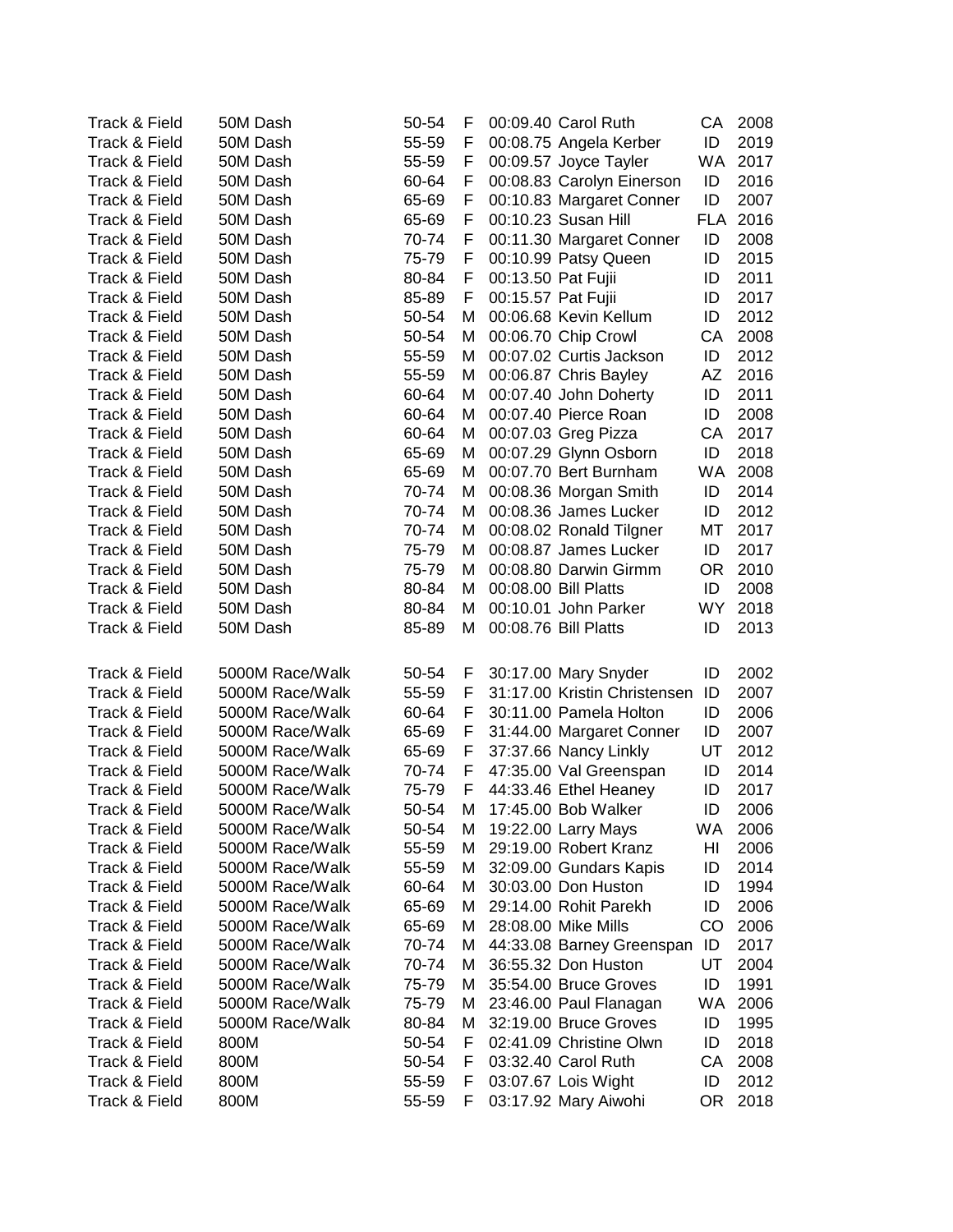| Track & Field | 800M          | 60-64 | F  |                          | 03:16.00 Clair Ingraham         | ID        | 1996    |
|---------------|---------------|-------|----|--------------------------|---------------------------------|-----------|---------|
| Track & Field | 800M          | 65-69 | F  |                          | 04:16.90 Margaret Conner        | ID        | 2003    |
| Track & Field | 800M          | 65-69 | F  |                          | 03:17.86 Suzi Maclead           | OR.       | 2002    |
| Track & Field | 800M          | 70-74 | F  |                          | 04:20.70 Margaret Conner        | ID        | 2008    |
| Track & Field | 800M          | 50-54 | М  |                          | 02:24.42 Werner Hoeger          | ID        | 2006    |
| Track & Field | 800M          | 50-54 | М  |                          | 02:10.50 Henry James            | WA.       | 2008    |
| Track & Field | 800M          | 55-59 | М  |                          | 02:23.30 Bob Walker             | ID        | 2008    |
| Track & Field | 800M          | 55-59 | М  |                          | 03:19.90 Michael Shepherd       | WA.       | 2008    |
| Track & Field | 800M          | 60-64 | м  |                          | 02:25.66 John Galazin           | ID        | 2006    |
| Track & Field | 800M          | 60-64 | м  |                          | 03:00.30 Peter Reece            | <b>WA</b> | 2018    |
| Track & Field | 800M          | 65-69 | м  |                          | 02:46.00 Melvin Branch          | ID        | 1995    |
| Track & Field | 800M          | 65-69 | М  |                          | 03:44.35 Mike Mills             | CO        | 2006    |
| Track & Field | 800M          | 70-74 | М  |                          | 03:11.00 Donald Roberts         | ID        | 2014    |
| Track & Field | 800M          | 70-74 | М  |                          | 03:01.30 Desmond O'Rourk WA     |           | 2010    |
| Track & Field | 800M          | 75-79 | м  |                          | 03:30.20 Joe Zimmer             | ID        | 2012    |
| Track & Field | 800M          | 75-79 | M  |                          | 03:06.02 Paul Flanagan          | <b>WA</b> | 2006    |
| Track & Field | 800M          | 80-84 | М  |                          | 03:56.96 Bruce Groves           | ID        | 1992    |
| Track & Field | 800M          | 80-84 | М  |                          | 03:23.50 Paul Flanagan          | WA.       | 2011    |
|               |               |       |    |                          |                                 |           |         |
| Track & Field | <b>Discus</b> | 50-54 |    |                          | F 84' 10.00" Yvonne Kirkpatrick | ID        | 2008    |
| Track & Field | <b>Discus</b> | 55-59 | F  |                          | 78' 00.50" Yvonne Kirkpatrick   | ID        | 2012    |
| Track & Field | <b>Discus</b> | 60-64 | F  |                          | 74' 02.00" Yvonne Kirkpatrick   | ID        | 2015    |
| Track & Field | <b>Discus</b> | 60-64 | F  |                          | 56' 03.50" Mary Clark           | IL.       | 2009    |
| Track & Field | <b>Discus</b> | 65-69 | F. |                          | 54' 11.00" Leigh Connolly       | ID        | 2012    |
| Track & Field | <b>Discus</b> | 70-74 | F. |                          | 52' 06.00" Edith Kennedy        | ID        | 1998    |
| Track & Field | <b>Discus</b> | 75-79 |    |                          | F 48' 09.00" Donna Pence        | ID        | 2017    |
| Track & Field | <b>Discus</b> | 80-84 |    |                          | F 30' 01.00" Lorry Roberts      | ID        | 2008    |
| Track & Field | <b>Discus</b> | 50-54 |    |                          | M 126' 07.50 Curtis Silvester   | ID        | 2008    |
| Track & Field | <b>Discus</b> | 50-54 |    |                          | M 141' 07.50 Arlen Olson        | <b>WA</b> | 2018    |
| Track & Field | <b>Discus</b> | 55-59 |    |                          | M 120' 02.00 John Tansley       | ID        | 1995    |
| Track & Field | <b>Discus</b> | 55-59 |    |                          | M 142' 02.00 Rusty Olsen        | WA.       | 2018    |
| Track & Field | <b>Discus</b> | 60-64 |    |                          | M 121' 08.00 Jack Way           | ID        | 2014    |
| Track & Field | <b>Discus</b> | 60-64 |    |                          | M 144' 02.00 Marvin Orrock      | UT        | 2014    |
| Track & Field | <b>Discus</b> | 65-69 |    |                          | M 133' 00.00 Hal Wallace        | ID        | 1996    |
| Track & Field | <b>Discus</b> | 65-69 |    |                          | M 136' 02.25 William Lammers    | AZ        | 2011    |
| Track & Field | <b>Discus</b> | 70-74 |    |                          | M 133' 11.00 Neil Saling        | ID        | 2008    |
| Track & Field | <b>Discus</b> | 70-74 |    |                          | M 120' 11.75 Bob Lawson         |           | WA 2009 |
| Track & Field | <b>Discus</b> | 75-79 |    |                          | M 114' 00.00 Hal Wallace        | ID        | 2003    |
| Track & Field | <b>Discus</b> | 75-79 |    |                          | M 104' 11.00 Bob Lawson         | WA.       | 2011    |
| Track & Field | <b>Discus</b> | 80-84 |    | M 93' 06.00" Bill Platts |                                 | ID        | 2012    |
| Track & Field | <b>Discus</b> | 80-84 |    |                          | M 86' 02.00" James Osterud      | UT        | 2017    |
| Track & Field | <b>Discus</b> | 85-89 |    | M 84' 11.00" Bill Platts |                                 | ID        | 2008    |
| Track & Field | <b>Discus</b> | 85-89 |    |                          | M 44' 09.00" Hugh Hackett       | <b>NM</b> | 2006    |
| Track & Field | <b>Discus</b> | 90-94 | М  |                          | 78'05.00' Bill Platts           | ID        | 2018    |
| Track & Field | <b>Discus</b> | 90-94 | М  |                          | 49' 09.00" Herbert Wilkinson    | UT        | 2014    |
| Track & Field | Football      | 50-54 | F  |                          | 60' 02.00" Katherine Gregory    | ID        | 2018    |
| Track & Field | Football      | 50-54 | F  |                          | 90' 05.00" Angela Wach          | UT        | 2013    |
| Track & Field | Football      | 55-59 | F. |                          | 48' 01.75" Gwen Engle           | ID        | 2009    |
| Track & Field | Football      | 55-59 | F. |                          | 81' 01.00" Joyce Taylor         | WA        | 2017    |
| Track & Field | Football      | 60-64 | F. |                          | 69' 09.75" Leigh Connolly       | ID        | 2009    |
| Track & Field | Football      | 65-69 | F. |                          | 65' 00.00" Leigh Connolly       | ID        | 2012    |
| Track & Field | Football      | 70-74 |    |                          | F 45' 02.00" Leigh Connolly     | ID        | 2018    |
|               |               |       |    |                          |                                 |           |         |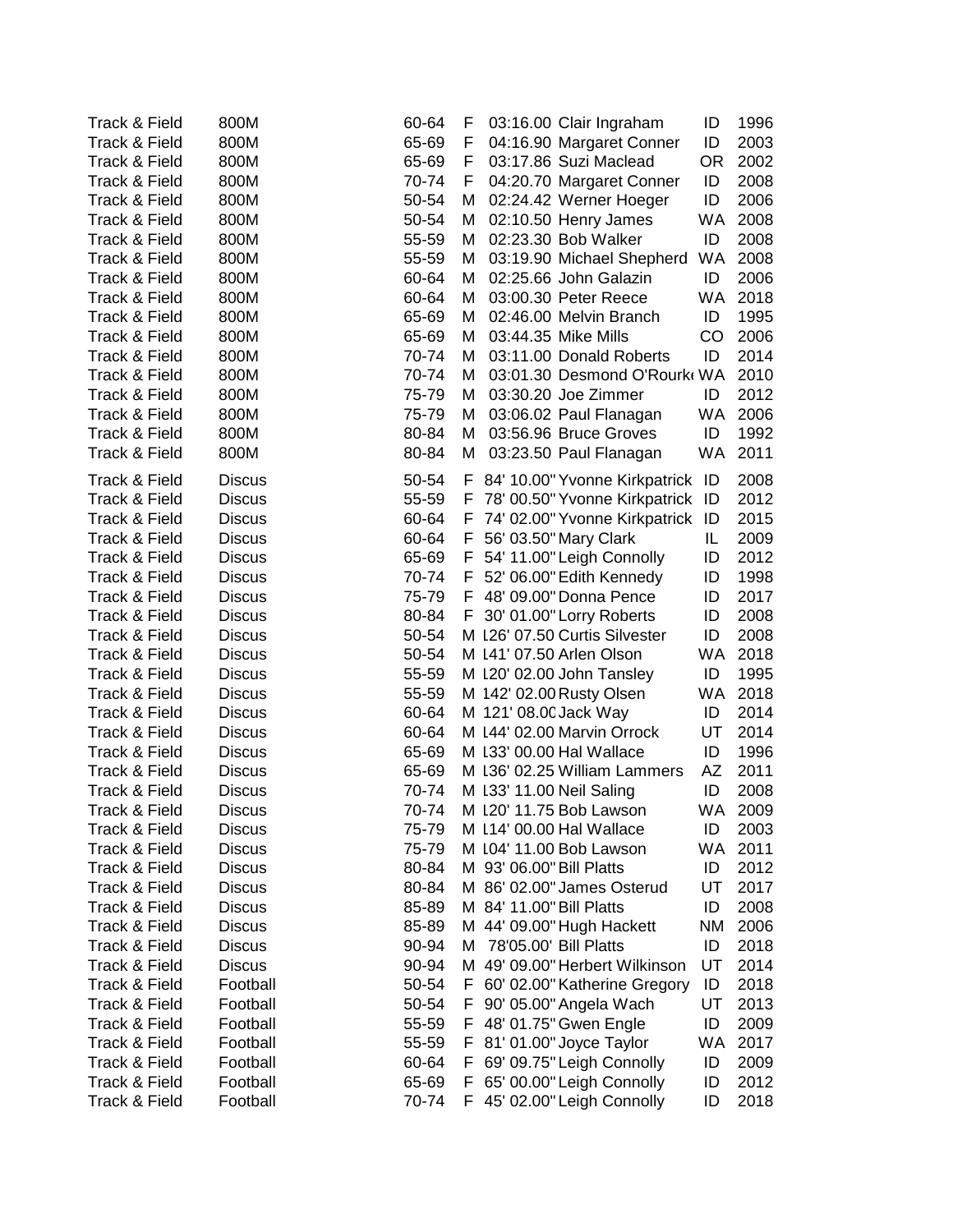| <b>Track &amp; Field</b> | Football  | 50-54 | M 138' 04.00 James North<br>ID           | 2015 |
|--------------------------|-----------|-------|------------------------------------------|------|
| Track & Field            | Football  | 50-54 | M 151' 02.75 Jerry Ropelato<br>UT        | 2009 |
| Track & Field            | Football  | 55-59 | M 158' 01.00 Robert Shirts<br>ID         | 2016 |
| Track & Field            | Football  | 55-59 | M 116' 02.75 Don Parry<br>UT             | 2011 |
| Track & Field            | Football  | 60-64 | M 166' 10.00 Jack Way<br>ID              | 2014 |
| Track & Field            | Football  | 60-64 | M 131' 05.00 Greg Pizza<br>CА            | 2017 |
| Track & Field            | Football  | 65-69 | M 141' 00.00 Joe Rooney<br>ID            | 2014 |
| Track & Field            | Football  | 65-69 | M 134' 10.00 Doug Endres<br>CO           | 2014 |
| Track & Field            | Football  | 70-74 | M 123' 04.00 Joe Rooney<br>ID            | 2018 |
| Track & Field            | Football  | 70-74 | M 105' 06.75 Bob Lawson<br>WA.           | 2009 |
| Track & Field            | Football  | 75-79 | M 75' 01.00" Louie Osuna<br>ID           | 2010 |
| Track & Field            | Football  | 75-79 | 97' 01.75" Bob Lawson<br><b>WA</b><br>м  | 2011 |
| Track & Field            | Football  | 80-84 | 92' 04.25" Bill Platts<br>ID<br>м        | 2009 |
| Track & Field            | Football  | 85-89 | 99' 06.00" Bill Platts<br>ID<br>м        | 2016 |
| Track & Field            | Hammer    | 50-54 | 46' 06.25" Shannon Ewing<br>ID<br>F      | 2010 |
| Track & Field            | Hammer    | 55-59 | 79' 00.00" Yvonne Kirkpatrick<br>ID<br>F | 2012 |
| Track & Field            | Hammer    | 60-64 | 85' 08.00" Yvonne Kirkpatrick<br>ID<br>F | 2018 |
| Track & Field            | Hammer    | 60-64 | F<br>57' 11.25" Leigh Connolly<br>ID     | 2009 |
| Track & Field            | Hammer    | 60-64 | 63' 04.50" Mary Clark<br>IL<br>F         | 2009 |
| Track & Field            | Hammer    | 60-64 | 54' 06.50" Catherine Bishop<br>KY<br>F   | 2010 |
| Track & Field            | Hammer    | 65-69 | ID<br>F.<br>55' 01.50" Leigh Connolly    | 2012 |
| Track & Field            | Hammer    | 65-69 | 66' 00.00" William Wuth<br>F.<br>GA      | 2008 |
| Track & Field            | Hammer    | 70-74 | F 56' 03.50" Leigh Connolly<br>ID        | 2018 |
| Track & Field            | Hammer    | 50-54 | ID<br>M 102' 10.50 Chuck Ewing           | 2012 |
| Track & Field            | Hammer    | 50-54 | M 111' 00.00 Arlen Olson<br><b>WA</b>    | 2018 |
| Track & Field            | Hammer    | 55-59 | M 48' 08.00" Jer Hume<br>ID              | 2012 |
| Track & Field            | Hammer    | 55-59 | M 84' 10.75" Steve Keough<br>ΜN          | 2010 |
| Track & Field            | Hammer    | 60-64 | M 89' 03.00' Jer Hume<br>ID              | 2018 |
| Track & Field            | Hammer    | 60-64 | M 98' 03.00" Bill Deeter<br>OR.          | 2009 |
| Track & Field            | Hammer    | 65-69 | M 94' 06.00" Jay Bair<br>ID              | 2012 |
| Track & Field            | Hammer    | 65-69 | M 66' 00.00" William Wuth<br>GA          | 2008 |
| Track & Field            | Hammer    | 70-74 | M 108' 02.75 John Tansley<br>ID          | 2009 |
| Track & Field            | Hammer    | 70-74 | M 114' 00.00 Bob Lawson<br>WA.           | 2009 |
| Track & Field            | Hammer    | 75-79 | M 62' 03.00 Larry Johnson<br>ID          | 2018 |
| Track & Field            | Hammer    | 75-79 | M 105' 08.75 Bob Lawson<br><b>WA</b>     | 2011 |
| Track & Field            | Hammer    | 85-89 | 45' 10.00" John Jensen<br>М<br>ID        | 2008 |
| Track & Field            | Hammer    | 90-94 | 72' 10.50" Bill Platts<br>ID<br>м        | 2018 |
| Track & Field            | High Jump | 50-54 | ID<br>F<br>2' 06.00" Mireya Messner      | 1996 |
| Track & Field            | High Jump | 50-54 | F<br>4' 07.00" Angela Wach<br>UT         | 2013 |
| Track & Field            | High Jump | 55-59 | F<br>3' 09.00" Angela Kerber<br>ID       | 2002 |
| Track & Field            | High Jump | 60-64 | 3' 10.00" Joann Behr<br>F<br>ID          | 2006 |
| Track & Field            | High Jump | 60-64 | 3' 02.00" Mary Clark<br>IL<br>F          | 2009 |
| Track & Field            | High Jump | 65-69 | 2' 09.00" Patsy Queen<br>ID<br>F         | 2006 |
| Track & Field            | High Jump | 65-69 | F<br>3' 02.00" Nancy Nelson<br>OR.       | 2011 |
| Track & Field            | High Jump | 70-74 | 3' 05.00" Susan Hill<br>F<br><b>FLA</b>  | 2019 |
| Track & Field            | High Jump | 70-74 | 3' 00.00" Lotte Franklin<br>F<br>ID      | 1996 |
| Track & Field            | High Jump | 75-79 | F<br>2' 07.00" Patsy Queen<br>ID         | 2014 |
| Track & Field            | High Jump | 50-54 | 5' 05.00" Kevin Kellum<br>ID<br>M        | 2012 |
| Track & Field            | High Jump | 50-54 | 5' 03.00" Dwight McMaster<br>WA<br>М     | 2012 |
| Track & Field            | High Jump | 55-59 | 6' 05.75" Delmar Kelly<br>М<br>ID        | 2010 |
| Track & Field            | High Jump | 55-59 | 5' 02.00" Marvin Orrock<br>UT<br>М       | 2011 |
|                          |           |       |                                          |      |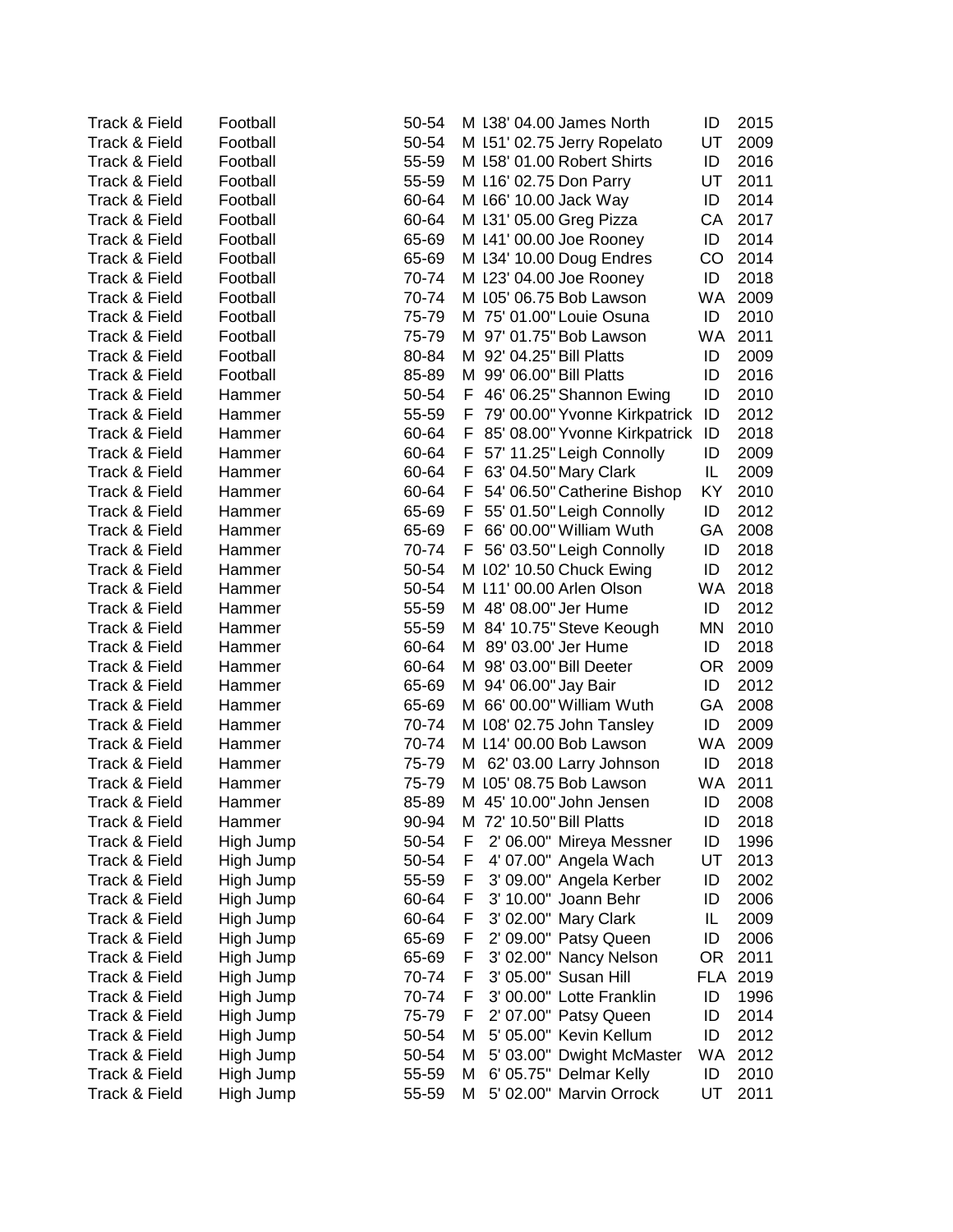| Track & Field            | High Jump | 60-64 | 4' 09.00" Ricky Berg<br>M<br>ID          | 2006 |
|--------------------------|-----------|-------|------------------------------------------|------|
| Track & Field            | High Jump | 60-64 | 5' 01.00" Marvin Orrock<br>UT<br>м       | 2013 |
| Track & Field            | High Jump | 65-69 | 4' 04.75" William Wuth<br>M<br>GA        | 2008 |
| Track & Field            | High Jump | 65-69 | М<br>4' 02.00" Daniel Packham<br>ID      | 2018 |
| Track & Field            | High Jump | 70-74 | 4' 03.75" Dean Dopp<br>ID<br>М           | 2011 |
| Track & Field            | High Jump | 70-74 | 4' 02.00" Ralph Reiche<br>M<br>UT        | 2011 |
| Track & Field            | High Jump | 75-79 | 3' 06.00" Robert Asin<br>M<br>ID         | 1991 |
| Track & Field            | High Jump | 75-79 | 4' 00.00" Ralph Reiche<br>M<br>UT        | 2013 |
| Track & Field            | High Jump | 80-84 | 3' 01.25" Nolan Packham<br>M<br>ID       | 2010 |
| Track & Field            | High Jump | 80-84 | 3' 06.25" Ralph Reiche<br>CA<br>M        | 2019 |
| Track & Field            | High Jump | 85-89 | 3' 00.00" Marcel Rocker<br>ID<br>M       | 1996 |
| Track & Field            | High Jump | 90-94 | 3' 04.00" Herbert Wilkinson<br>M<br>UT   | 2013 |
| Track & Field            | Javelin   | 50-54 | 53' 06.00" Yvonne Kirkpatrick<br>F<br>ID | 2007 |
| Track & Field            | Javelin   | 50-54 | F<br>85' 08.50" Allison McCormick OR     | 2010 |
|                          |           |       |                                          |      |
| Track & Field            | Javelin   | 55-59 | 67' 03.00" Joann Behr<br>ID<br>F         | 2002 |
| Track & Field            | Javelin   | 55-59 | 30' 04.00" Betsy Snipe<br>WA<br>F        | 2006 |
| Track & Field            | Javelin   | 60-64 | 59' 00.00" Mary Schiling<br>ID<br>F      | 2018 |
| Track & Field            | Javelin   | 60-64 | KY<br>52' 03.50" Catherine Bishop<br>F   | 2010 |
| Track & Field            | Javelin   | 65-69 | ID<br>51' 04.00" Leigh Connolly<br>F     | 2012 |
| Track & Field            | Javelin   | 70-74 | 40' 11.50" Edith Kennedy<br>F<br>ID      | 1998 |
| Track & Field            | Javelin   | 75-79 | F<br>39' 06.00" Margaret Conner<br>ID    | 2014 |
| Track & Field            | Javelin   | 80-84 | 22' 00.00" Ethel Heaney<br>F.<br>ID      | 2018 |
| Track & Field            | Javelin   | 40-44 | M 121' 03.75 Morgan Hick<br>ID           | 2011 |
| Track & Field            | Javelin   | 50-54 | M 131' 00.25 Hugo Jacobsmeye<br>ID       | 2003 |
| Track & Field            | Javelin   | 50-54 | M 143' 07.50 Walt Chamberlain<br>0R      | 2004 |
| Track & Field            | Javelin   | 55-59 | M 157' 04.50 Robert Shirts<br>ID         | 2016 |
| Track & Field            | Javelin   | 55-59 | M 113' 02.25 Marvin Orrock<br>UT         | 2009 |
| Track & Field            | Javelin   | 60-64 | M 146' 05.25 Hugo Jacobsmeyer<br>ID      | 2009 |
| Track & Field            | Javelin   | 60-64 | M 143' 10.50 Peter Labarge<br>WA.        | 2002 |
| Track & Field            | Javelin   | 65-69 | M 116' 08.00 Jack Way<br>ID              | 2017 |
| Track & Field            | Javelin   | 65-69 | <b>NV</b><br>M 114' 06.00 Dennis Rider   | 2009 |
| Track & Field            | Javelin   | 70-74 | M 119' 07.50 Bill Platts<br>ID           | 2002 |
| Track & Field            | Javelin   | 70-74 | M 163' 02.50 Gary Stenlund<br>WA.        | 2010 |
| Track & Field            | Javelin   | 75-79 | M 121' 08.50 Bill Platts<br>ID           | 2004 |
| Track & Field            | Javelin   | 75-79 | M 89' 06.00" Bob Lawson<br>WA            | 2011 |
| <b>Track &amp; Field</b> | Javelin   | 80-84 | 115' 08.00 Bill Platts<br>ID<br>м        | 2010 |
| Track & Field            | Javelin   | 80-84 | M 73' 04.00" James Osterud<br>UT         | 2017 |
| Track & Field            | Javelin   | 85-89 | ID<br>M 109' 10.00 Bill Platts           | 2014 |
| Track & Field            | Javelin   | 85-89 | M 48' 07.00" Hugh Hackett<br>ΝM          | 2006 |
| Track & Field            | Javelin   | 90-94 | M 97' 05.00" Bill Platts<br>ID           | 2018 |
| Track & Field            | Javelin   | 90-94 | M 44' 09.00" Herbert Wilkinson<br>UT     | 2014 |
| Track & Field            | Long Jump | 50-54 | 12' 02.00" Angela Kerber<br>ID<br>F      | 2014 |
| Track & Field            | Long Jump | 50-54 | 11' 11.00" Angela Wach<br>UT<br>F        | 2013 |
| Track & Field            | Long Jump | 55-59 | 11' 09.00" Angela Kerber<br>ID<br>F      | 2019 |
| Track & Field            | Long Jump | 55-59 | WA<br>06' 03.25" Betsy Snipe<br>F        | 2006 |
| Track & Field            | Long Jump | 60-64 | 10' 04.50" Joann Behr<br>ID<br>F.        | 2006 |
| Track & Field            | Long Jump | 60-64 | 07' 01.25" Mary Clark<br>IL<br>F.        | 2009 |
| Track & Field            | Long Jump | 65-69 | ID<br>09' 07.00" Edith Kennedy<br>F.     | 1995 |
| Track & Field            | Long Jump | 65-69 | 03' 06.00" Susan Hill<br><b>FLA</b><br>F | 2016 |
| Track & Field            | Long Jump | 70-74 | ID<br>08' 07.00" Edith Kennedy<br>F      | 1998 |
| Track & Field            | Long Jump | 75-79 | 07' 06.00" Patsy Queen<br>ID<br>F.       | 2015 |
|                          |           |       |                                          |      |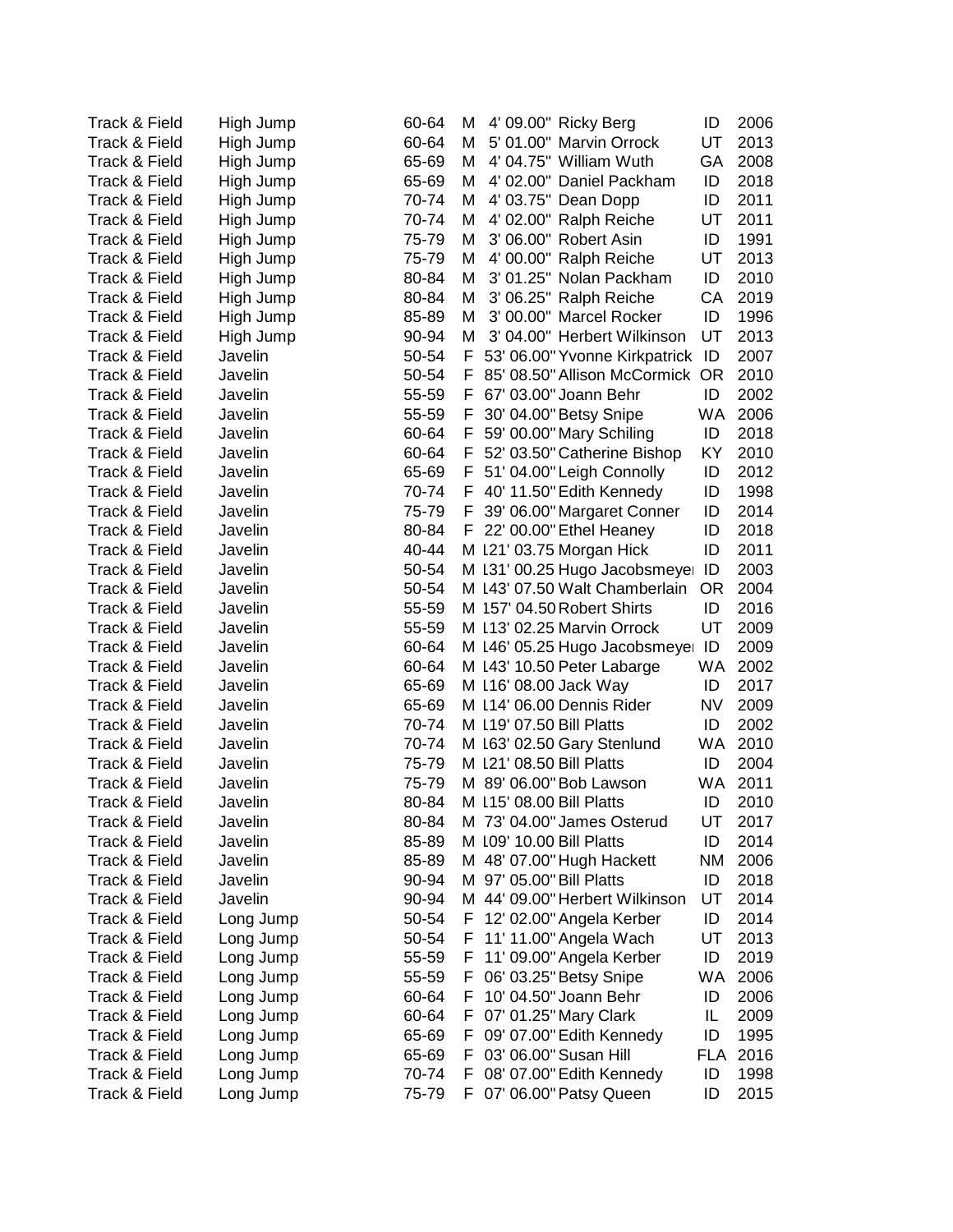| <b>Track &amp; Field</b>       | Long Jump               | 80-84          | F 05' 09.25" Pat Fujii<br>ID             | 2013 |
|--------------------------------|-------------------------|----------------|------------------------------------------|------|
| Track & Field                  | Long Jump               | 85-89          | 03' 11.00" Pat Fujii<br>ID<br>F          | 2016 |
| <b>Track &amp; Field</b>       | Long Jump               | 50-54          | 19' 01.00" Kevin Kellum<br>ID<br>м       | 2012 |
| Track & Field                  | Long Jump               | 50-54          | M 18' 09.00" Scott Williams<br>МT        | 2012 |
| Track & Field                  | Long Jump               | 55-59          | M 16' 02.00" Daniel Packham<br>ID        | 2011 |
| Track & Field                  | Long Jump               | 55-59          | M 16' 07.00" Steve Worley<br><b>OR</b>   | 2010 |
| Track & Field                  | Long Jump               | 60-64          | ID<br>M 16' 10.75" Daniel Packham        | 2013 |
| Track & Field                  | Long Jump               | 60-64          | 15' 05.00" Tom Obray<br>UT<br>M          | 2017 |
| Track & Field                  | Long Jump               | 65-69          | 14' 08.00" Daniel Packham<br>ID<br>м     | 2018 |
| Track & Field                  | Long Jump               | 65-69          | 13' 09.00" William Wuth<br>GA<br>м       | 2008 |
| Track & Field                  | Long Jump               | 70-74          | 13' 05.00" Bill Platts<br>ID<br>м        | 1998 |
| Track & Field                  | Long Jump               | 70-74          | 13' 01.25" Roger Vergin<br>WA<br>м       | 2010 |
| Track & Field                  | Long Jump               | 75-79          | 12' 03.25" Bill Platts<br>ID<br>м        | 2003 |
| Track & Field                  | Long Jump               | 75-79          | 9' 01.00" Duncan Beck<br>WI<br>м         | 2017 |
| Track & Field                  | Long Jump               | 80-84          | 11' 09.50" Bill Platts<br>ID<br>м        | 2010 |
| Track & Field                  | Long Jump               | 80-84          | M 09' 01.00" Donald Leis<br>СA           | 2012 |
| Track & Field                  |                         | 85-89          | M 11' 11.75" Bill Platts<br>ID           | 2015 |
| Track & Field                  | Long Jump               | 90-94          | M 09' 11.05" Bill Platts<br>ID           | 2019 |
| Track & Field                  | Long Jump<br>Pole Vault | 50-54          | 05' 00.00" Lisa Hlavinka<br>ID<br>F.     | 2019 |
|                                |                         |                | IL                                       | 2009 |
| Track & Field                  | Pole Vault              | 60-64          | 04' 03.75" Mary Clark<br>F.<br>ID        |      |
| Track & Field<br>Track & Field | Pole Vault              | 50-54<br>50-54 | 10' 01.00" Darin Hlavinka<br>м<br>WA     | 2018 |
|                                | Pole Vault              |                | 13' 00.00" Louis Baucom<br>м             | 2008 |
| Track & Field                  | Pole Vault              | 55-59          | M 07' 06.75" Daniel Packham<br>ID        | 2011 |
| Track & Field                  | Pole Vault              | 60-64          | 10' 06.00" Bruce Perkins<br>ID<br>M      | 2006 |
| Track & Field                  | Pole Vault              | 60-64          | M 07' 06.50" Charles Bishop<br>KY        | 2010 |
| Track & Field                  | Pole Vault              | 65-69          | M 06' 03.00" Roger DeJonge<br>ID         | 2017 |
| Track & Field                  | Pole Vault              | 65-69          | M 09' 06.00" Mardo Connelly<br><b>NV</b> | 2008 |
| Track & Field                  | Pole Vault              | 70-74          | 08' 01.00" Gary Wuest<br>СA<br>м         | 2018 |
| Track & Field                  | Pole Vault              | 80-84          | M 07' 06.00" Rudene Perkins<br>ID        | 2006 |
| Track & Field                  | Pole Vault              | 80-84          | M 05' 00.00" John Parker<br>WY.          | 2018 |
| Track & Field                  | Pole Vault              | 85-89          | 5' 00.00" Ed Kent<br>ID<br>м             | 2018 |
| Track & Field                  | <b>Shot Put</b>         | 50-54          | 32' 08.00" Charlayne Streeter<br>F<br>ID | 2018 |
| Track & Field                  | Shot Put                | 55-59          | 31' 04.25" Yvonne Kirkpatrick ID<br>F    | 2010 |
| Track & Field                  | <b>Shot Put</b>         | 55-59          | 27' 11.00" Joyce Taylor<br>WA.<br>F      | 2017 |
| Track & Field                  | <b>Shot Put</b>         | 60-64          | 28' 03.00" Yvonne Kirkpatrick ID<br>F    | 2015 |
| Track & Field                  | Shot Put                | 60-64          | 24' 03.50" Mary Clark<br>IL<br>F         | 2009 |
| Track & Field                  | <b>Shot Put</b>         | 65-69          | 26' 08.00" Yvonne Kirkpatrick ID<br>F    | 2019 |
| Track & Field                  | <b>Shot Put</b>         | 65-69          | 20' 08.00" Susan Hill<br>FLA<br>F        | 2016 |
| Track & Field                  | Shot Put                | 70-74          | 18' 09.00" Monica Ray<br>ID<br>F         | 2019 |
| Track & Field                  | <b>Shot Put</b>         | 70-74          | 20' 09.00" Susan Hill<br>FLA 2019<br>F   |      |
| Track & Field                  | <b>Shot Put</b>         | 75-79          | ID<br>F<br>19' 10.00" Donna Pence        | 2017 |
| Track & Field                  | <b>Shot Put</b>         | 80-84          | 12' 06.00" Lorry Roberts<br>ID<br>F      | 2008 |
| Track & Field                  | <b>Shot Put</b>         | 50-54          | 44' 09.00" Kevin Kullander<br>ID<br>M    | 2013 |
| Track & Field                  | <b>Shot Put</b>         | 50-54          | M 40' 00.50" Melvin Sadler<br>UT         | 2012 |
| Track & Field                  | <b>Shot Put</b>         | 55-59          | M 40' 00.50" Hugo Jacobsmeyer<br>ID      | 2004 |
| Track & Field                  | <b>Shot Put</b>         | 55-59          | WA<br>M 39' 09.50" Rusty Olsen           | 2018 |
| Track & Field                  | <b>Shot Put</b>         | 60-64          | M 40' 02.00" Monty Reher<br>ID           | 2019 |
| Track & Field                  | <b>Shot Put</b>         | 60-64          | M 43' 05.50" Jerry Ford<br>0R            | 2007 |
| Track & Field                  | Shot Put                | 65-69          | M 40' 09.00" Jay Bair<br>ID              | 2015 |
| Track & Field                  | Shot Put                | 65-69          | M 40' 07.75" William Lammers<br>AZ       | 2011 |
| Track & Field                  | Shot Put                | 70-74          | M 42' 03.00" Jay Bair<br>ID              | 2017 |
|                                |                         |                |                                          |      |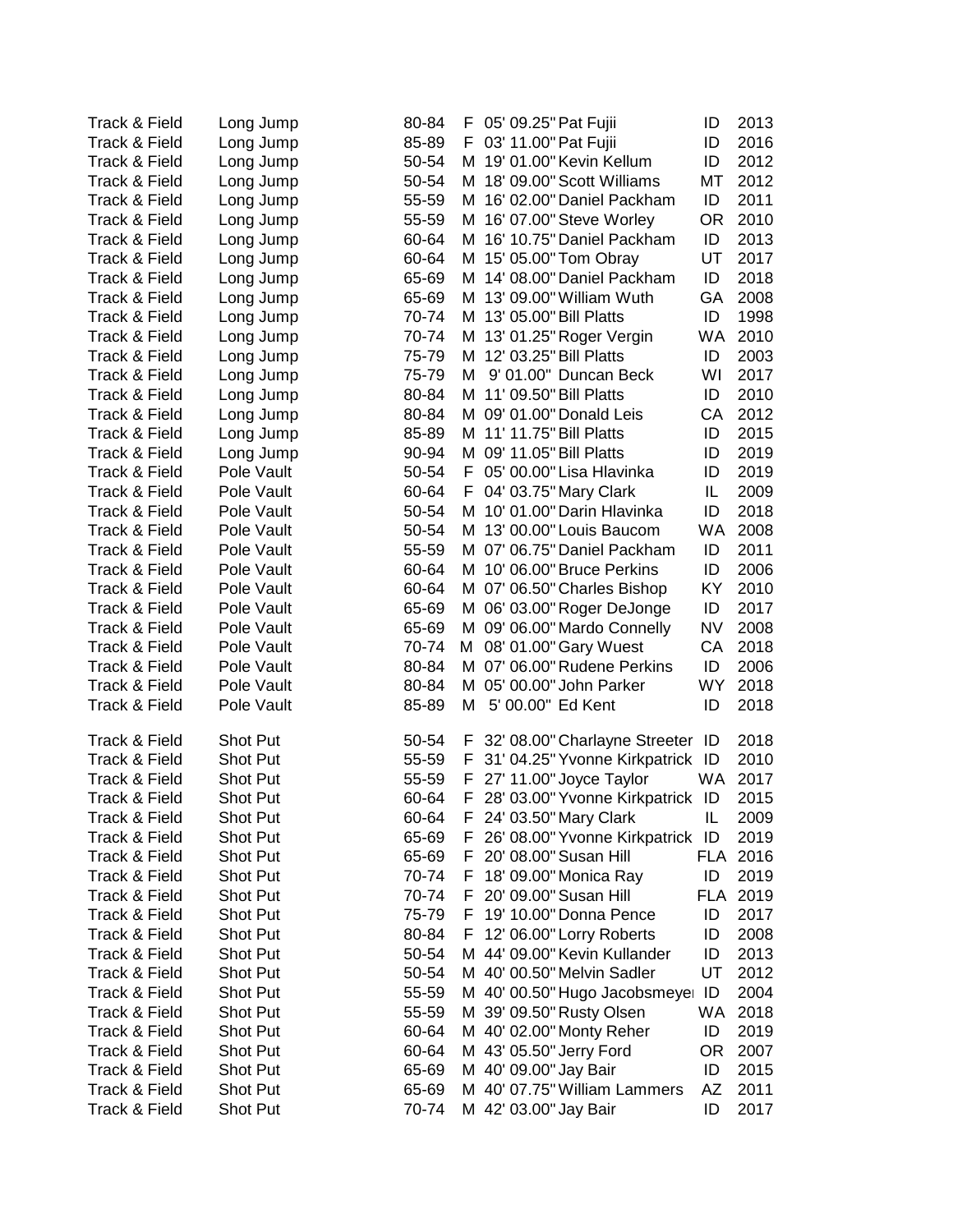| <b>Track &amp; Field</b>       | <b>Shot Put</b>           | 70-74 | M 43' 01.50" William Harvey<br>NV<br>2018                                                  |  |
|--------------------------------|---------------------------|-------|--------------------------------------------------------------------------------------------|--|
| Track & Field                  | <b>Shot Put</b>           | 75-79 | ID<br>M 36' 01.00" Hal Wallace<br>2004                                                     |  |
| Track & Field                  | <b>Shot Put</b>           | 75-79 | M 32' 02.00" Robert Puddy<br>2019<br>GА                                                    |  |
| Track & Field                  | <b>Shot Put</b>           | 80-84 | M 30' 06.00" Bill Godfrey<br>ID<br>2018                                                    |  |
| Track & Field                  | Shot Put                  | 80-84 | M 31' 08.00" Will Godfrey<br>ID<br>2019                                                    |  |
| Track & Field                  | Shot Put                  | 80-84 | M 31' 09.00" James Osterud<br>UT<br>2017                                                   |  |
| Track & Field                  | Shot Put                  | 85-89 | M 33' 00.50" Bill Platts<br>ID<br>2015                                                     |  |
| Track & Field                  | Shot Put                  | 85-89 | M 18' 08.00" Hugh Hackett<br>2006<br>ΝM                                                    |  |
| Track & Field                  | <b>Shot Put</b>           | 90-94 | M 29' 02.00" Bill Platts<br>2018<br>ID                                                     |  |
| Track & Field                  | Shot Put                  | 90-94 | M 26' 00.00" Herbert Wilkinsen<br>UT<br>2013                                               |  |
| Track & Field                  | Softball                  | 50-54 | 2018<br>F 138' 02.00 Laura Burgan<br>ID                                                    |  |
| Track & Field                  | Softball                  | 50-54 | F 109' 00.00 Angela Wach<br>UT<br>2013                                                     |  |
| Track & Field                  | Softball                  | 55-59 | F 120' 09.25 Joann Behr<br>2002<br>ID                                                      |  |
| Track & Field                  | Softball                  | 55-59 | 2017<br>94' 06.00" Joyce Taylor<br>WA.<br>F.                                               |  |
| Track & Field                  | Softball                  | 60-64 | 2006<br>F 120' 03.00 Joann Behr<br>ID                                                      |  |
| Track & Field                  | Softball                  | 65-69 | 78' 10.00" Leigh Connolly<br>ID<br>2012<br>F                                               |  |
| Track & Field                  | Softball                  | 65-69 | F 77' 07.25" Dorothy Huston<br>2005<br>UT                                                  |  |
| Track & Field                  | Softball                  | 70-74 | F 71' 02.00" Edith Kennedy<br>ID<br>1998                                                   |  |
| Track & Field                  | Softball                  | 75-79 | F 53' 09.50" Lorry Roberts<br>ID<br>2002                                                   |  |
| Track & Field                  | Softball                  | 80-84 | 2008<br>F 42' 03.00" Lorry Roberts<br>ID                                                   |  |
| Track & Field                  | Softball                  | 50-54 | ID<br>2002<br>M 232' 02.25 John Doherty                                                    |  |
| Track & Field                  | Softball                  | 50-54 | UT<br>M 198' 06.50 Jerry Ropelato<br>2009                                                  |  |
| Track & Field                  | Softball                  | 55-59 | M 202' 05.00 Hugo Jacobsmeyer<br>ID<br>2006                                                |  |
| Track & Field                  | Softball                  | 55-59 | UT<br>M 175' 04.00 Eric Johnson<br>2017                                                    |  |
| Track & Field                  | Softball                  | 60-64 | ID<br>M 223' 07.75 James Thompson<br>2009                                                  |  |
| Track & Field                  | Softball                  | 60-64 | M 195' 07.00 Greg Pizza<br>CA<br>2017                                                      |  |
| Track & Field                  | Softball                  | 65-69 | ID<br>2012<br>M 199' 03.00 James Thompson                                                  |  |
| Track & Field                  | Softball                  | 65-69 | CA<br>2014<br>M 173' 01.00 Gary Wuest                                                      |  |
| Track & Field                  | Softball                  | 70-74 | 2002<br>M 183' 10.50 Bill Platts<br>ID                                                     |  |
| Track & Field                  | Softball                  | 70-74 | CA<br>2017<br>M 169' 07.00 Gary Wuest                                                      |  |
| Track & Field                  | Softball                  | 75-79 | M 154' 11.50 Bill Platts<br>ID<br>2003                                                     |  |
| Track & Field                  | Softball                  | 75-79 | WA.<br>2011<br>M 137' 05.00 Bob Lawson                                                     |  |
| Track & Field                  | Softball                  | 80-84 | M 130' 01.75 Bill Platts<br>2010<br>ID                                                     |  |
| Track & Field                  | Softball                  | 85-89 | M 108' 00.00 Bill Platts<br>ID<br>2015                                                     |  |
| Track & Field                  | Softball                  | 90-94 | M 81' 02.00" Bill Platts<br>2018<br>ID                                                     |  |
| Track & Field                  | Softball                  | 90-94 | 72' 08.00" Herbert Wilkinson<br>UT<br>2013<br>M                                            |  |
| Track & Field                  | Standing Long Jump        | 50-54 | 5' 11.50" Yvonne Kirkpatrick<br>F<br>ID<br>2005                                            |  |
| Track & Field                  | <b>Standing Long Jump</b> | 50-54 | 7' 05.25" Angela Wach<br>UT<br>2013<br>F                                                   |  |
| Track & Field                  | <b>Standing Long Jump</b> | 55-59 | 6' 05.00" Candace Argo<br>ID<br>2012<br>F                                                  |  |
| Track & Field                  | <b>Standing Long Jump</b> | 55-59 | 5' 07.00" Joyce Taylor<br>WA.<br>2017<br>F                                                 |  |
| Track & Field                  | <b>Standing Long Jump</b> | 60-64 | 6' 05.00" Joann Behr<br>ID<br>2006<br>F                                                    |  |
| Track & Field                  | <b>Standing Long Jump</b> | 60-64 | 5' 06.00" Nancy Nelson<br>0R<br>2010<br>F                                                  |  |
| Track & Field                  | <b>Standing Long Jump</b> | 65-69 | 5' 06.00" Yvonne Kirkpatrick ID<br>2019<br>F                                               |  |
| Track & Field                  | <b>Standing Long Jump</b> | 65-69 | F<br>5' 04.00" Nancy Nelson<br>0R<br>2011                                                  |  |
| Track & Field                  | <b>Standing Long Jump</b> | 70-74 | F<br>4' 02.00" Pat Fujii<br>ID<br>2006                                                     |  |
| Track & Field                  | <b>Standing Long Jump</b> | 75-79 | 4' 04.00" Pat Fujii<br>ID<br>2008<br>F.                                                    |  |
| Track & Field                  | <b>Standing Long Jump</b> | 80-84 | 3' 05.00" Pat Fujii<br>ID<br>2013<br>F                                                     |  |
| Track & Field                  | <b>Standing Long Jump</b> | 85-89 | 2' 11.00" Pat Fujii<br>F<br>ID<br>2016                                                     |  |
| Track & Field<br>Track & Field | <b>Standing Long Jump</b> | 50-54 | 8' 07.00" Kevin Kullander<br>ID<br>2013<br>М<br>8' 06.00" Melvin Sadler<br>UT<br>2012<br>м |  |
|                                | <b>Standing Long Jump</b> | 50-54 |                                                                                            |  |
| Track & Field                  | <b>Standing Long Jump</b> | 55-59 | 2012<br>8' 07.00" Daniel Packham<br>ID<br>м                                                |  |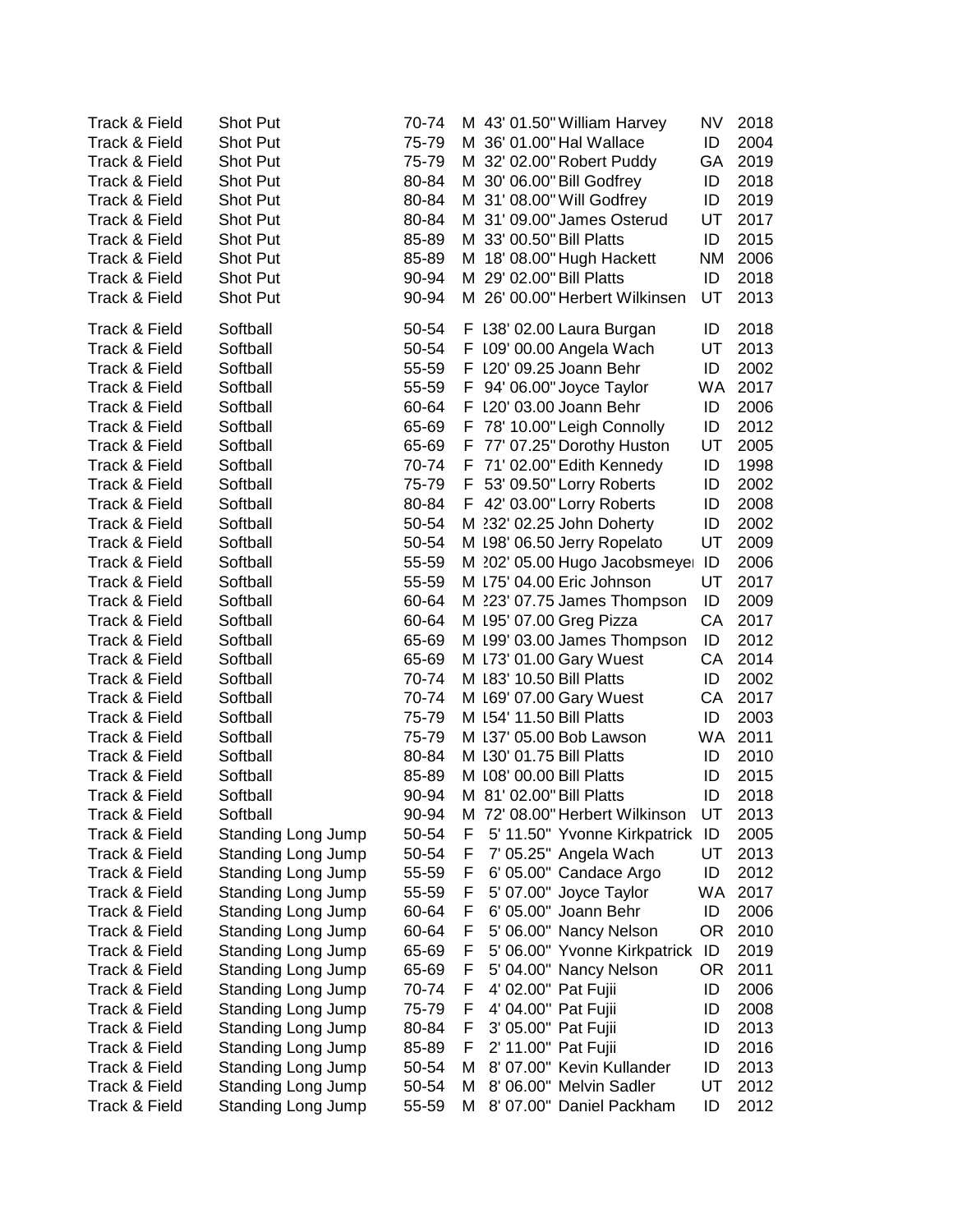| Track & Field | <b>Standing Long Jump</b>        | 55-59          | М             |                      | 8' 08.00" Chris Bayley                                                                               | AZ                | 2016         |
|---------------|----------------------------------|----------------|---------------|----------------------|------------------------------------------------------------------------------------------------------|-------------------|--------------|
| Track & Field | <b>Standing Long Jump</b>        | 60-64          | м             |                      | 8' 09.00" Daniel Packham                                                                             | ID                | 2013         |
| Track & Field | Standing Long Jump               | 60-64          | М             |                      | 8' 05.00" Marvin Orrock                                                                              | UT                | 2013         |
| Track & Field | <b>Standing Long Jump</b>        | 65-69          | М             |                      | 8' 01.00" Daniel Packham                                                                             | ID                | 2018         |
| Track & Field | <b>Standing Long Jump</b>        | 65-69          | M             |                      | 7' 04.50" Bert Burnham                                                                               | <b>WA</b>         | 2008         |
| Track & Field | <b>Standing Long Jump</b>        | 70-74          | М             |                      | 7' 05.00" Will Godfrey                                                                               | ID                | 2008         |
| Track & Field | <b>Standing Long Jump</b>        | 70-74          | M             |                      | 6' 08.00" Ronald Tilgner                                                                             | MT                | 2017         |
| Track & Field | <b>Standing Long Jump</b>        | 75-79          | М             |                      | 6' 11.25" Will Godfrey                                                                               | ID                | 2014         |
| Track & Field | <b>Standing Long Jump</b>        | 75-79          | М             |                      | 7' 03.25" Darwin Girmm                                                                               | <b>OR</b>         | 2010         |
| Track & Field | <b>Standing Long Jump</b>        | 80-84          | м             |                      | 5' 10.00" Will Godfrey                                                                               | ID                | 2018         |
| Track & Field | <b>Standing Long Jump</b>        | 85-89          | M             |                      | 3' 11.00" Hugh Hackett                                                                               | <b>NM</b>         | 2006         |
| Track & Field | Standing Long Jump               | 90-94          | м             |                      | 4' 09.00" Herbert Wilkinson                                                                          | UT                | 2013         |
| Track & Field | Triple Jump                      | 50-54          | F.            |                      | 24' 02.00" Angela Kerber                                                                             | ID                | 2014         |
| Track & Field | Triple Jump                      | 55-59          | F.            |                      | 24' 10.00" Angela Kerber                                                                             | ID                | 2018         |
| Track & Field | Triple Jump                      | 55-59          | F             |                      | 11' 01.00" Betsy Snipe                                                                               | <b>WA</b>         | 2006         |
| Track & Field | Triple Jump                      | 60-64          | F             |                      | 19' 05.25" Yvonne Kirkpatrick                                                                        | ID                | 2015         |
| Track & Field | Triple Jump                      | 60-64          | F             |                      | 15' 04.25" Mary Clark                                                                                | IL                | 2009         |
| Track & Field | Triple Jump                      | 65-69          | F             |                      | 16' 11.75" Nancy Nelson                                                                              | <b>OR</b>         | 2011         |
| Track & Field | Triple Jump                      | 80-84          | F             | 12' 07.75" Pat Fujii |                                                                                                      | ID                | 2013         |
| Track & Field | Triple Jump                      | 85-89          | F             | 10' 05.50" Pat Fujii |                                                                                                      | ID                | 2016         |
| Track & Field | Triple Jump                      | 50-54          |               |                      | M 34' 01.50" Kevin Kullander                                                                         | ID                | 2013         |
| Track & Field | Triple Jump                      | 50-54          |               |                      | M 32' 05.00" Bradley Shell                                                                           | <b>NV</b>         | 2018         |
| Track & Field | Triple Jump                      | 55-59          |               |                      | M 31' 08.50" Daniel Packham                                                                          | ID                | 2012         |
| Track & Field | Triple Jump                      | 55-59          |               |                      | M 29' 08.50" Don Parry                                                                               | UT                | 2011         |
| Track & Field | Triple Jump                      | 60-64          |               |                      | M 33' 07.00" Daniel Packham                                                                          | ID                | 2016         |
| Track & Field | Triple Jump                      | 60-64          |               |                      | M 31' 11.00" Tom Obray                                                                               | UT                | 2017         |
| Track & Field | Triple Jump                      | 65-69          | М             |                      | 28'10.00" Daniel Packham                                                                             | ID                | 2018         |
| Track & Field | Triple Jump                      | 65-69          |               |                      | M 26' 08.50" William Wuth                                                                            | GA                | 2008         |
| Track & Field | Triple Jump                      | 70-74          |               |                      | M 23' 09.00" Frank Mosher                                                                            | ID                | 2019         |
| Track & Field | Triple Jump                      | 70-74          |               |                      | M 31' 04.00" Ronald Tilgner                                                                          | MT                | 2017         |
| Track & Field | Triple Jump                      | 75-79          |               |                      | M 20' 10.00" Darrel Short                                                                            | ID                | 2015         |
| Track & Field | Triple Jump                      | 75-79          | м             |                      | 19' 03.00" Duncan Beck                                                                               | WI                | 2017         |
| Track & Field | Triple Jump                      | 80-84          | м             |                      | 14' 10.00" Rudene Perkins                                                                            | ID                | 2006         |
| Track & Field | Triple Jump                      | 80-84          |               |                      | M 19' 09.00" Donald Leis                                                                             | CA                | 2012         |
| Track & Field | Triple Jump                      | 85-89          |               |                      | M 10' 11.00" Hugh Hackett                                                                            | <b>NM</b>         | 2006         |
|               |                                  |                |               |                      |                                                                                                      |                   |              |
| <b>Venue</b>  | <b>Event</b>                     | Age            |               | Sex Record           | Holder                                                                                               | <b>State</b>      | <b>YR</b>    |
| Triathlon     | Olympic                          | 55-59          | F             |                      | 3:12:28.0 Lorraine Lewis                                                                             | <b>AZ</b>         | 2014         |
| Triathlon     | Olympic                          | 60-64          | F             |                      | ####### Terry Dorn                                                                                   | ID                | 2009         |
| Triathlon     | Olympic                          | 50-54          | М             |                      | ####### David Knotts                                                                                 | ID                | 2009         |
| Triathlon     | Olympic<br>$\bigcap \{x, y, z\}$ | 55-59<br>EE EN | M<br><b>M</b> |                      | ####### Jim Everett<br>$\mu$ $\mu$ $\mu$ $\mu$ $\mu$ $\mu$ $\mu$ $\sigma$ $\sigma$ $\sigma$ $\sigma$ | ID<br><b>ALLA</b> | 2009<br>nnnn |
| Triothlon     |                                  |                |               |                      |                                                                                                      |                   |              |

| Triathlon | Olympic | 50-54<br>м |    | ####### David Knotts    | ID  | 2009 |
|-----------|---------|------------|----|-------------------------|-----|------|
| Triathlon | Olympic | 55-59<br>м |    | ######## Jim Everett    | ID  | 2009 |
| Triathlon | Olympic | м<br>55-59 |    | ####### Paul Meier      | WA. | 2009 |
| Triathlon | Olympic | м<br>65-69 |    | ####### Ken Stephens    | ID  | 2009 |
| Triathlon | Olympic | м<br>70-74 |    | ####### Ken Stephens    | ID  | 2017 |
| Triathlon | Sprint  | 50-54<br>F |    | ####### Karla Edwards   | МT  | 2009 |
| Triathlon | Sprint  | 55-59<br>E |    | ####### Diane McGarvey  | ID  | 2008 |
| Triathlon | Sprint  | 60-64<br>F |    | ####### Jane Wright     | ID  | 2012 |
| Triathlon | Sprint  | 65-69      | F. | ####### Jane Wright     | ID  | 2014 |
| Triathlon | Sprint  | м<br>50-54 |    | ####### Gene Allwine    | ID  | 2008 |
| Triathlon | Sprint  | M<br>50-54 |    | ####### Steven Westphal | МT  | 2009 |
| Triathlon | Sprint  | 55-59<br>м |    | ####### Tim Rohrer      | ID  | 2017 |